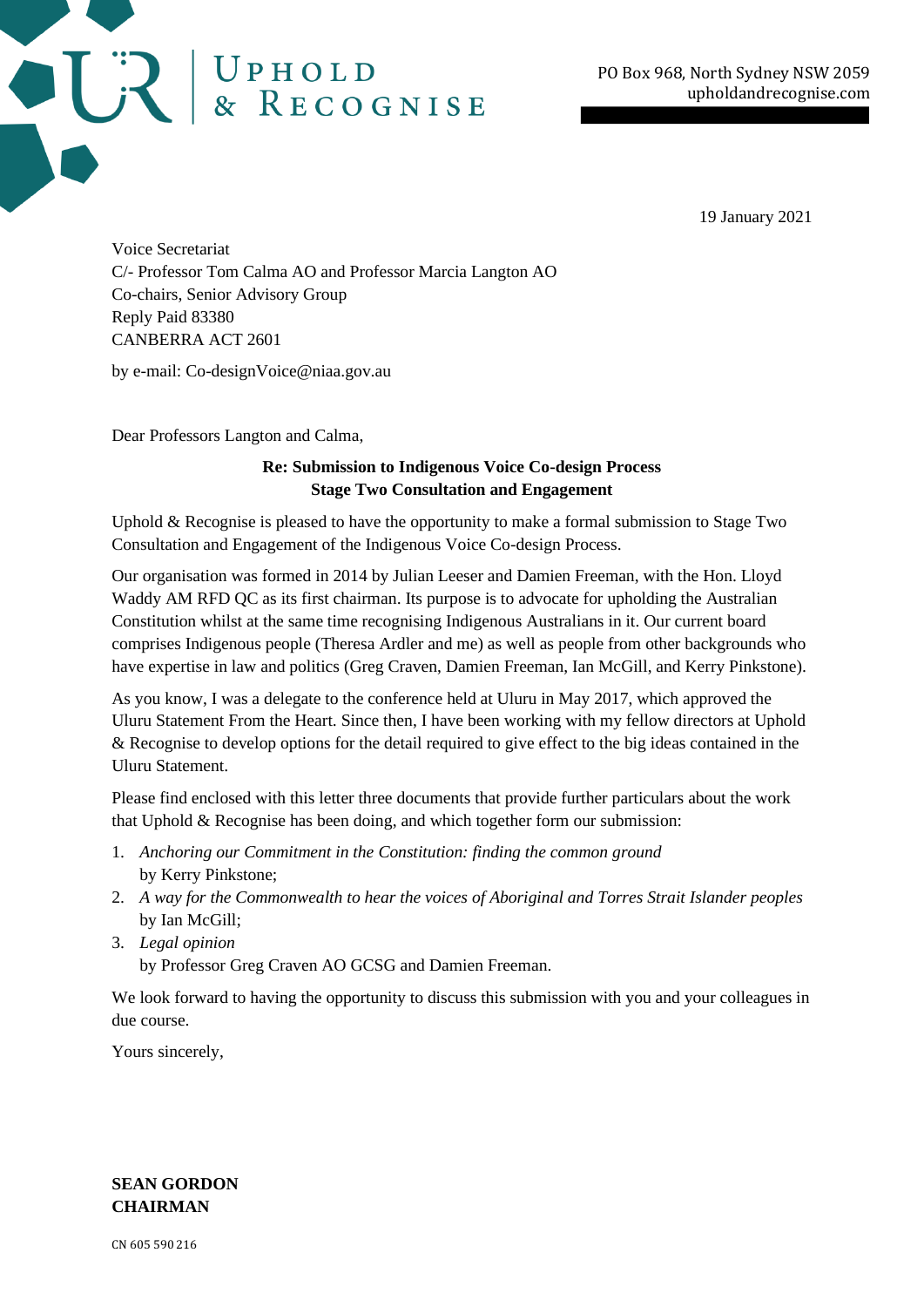

# ANCHORING *our* COMMITMENT *in the*  CONSTITUTION

Finding common ground

**KERRY PINKSTONE**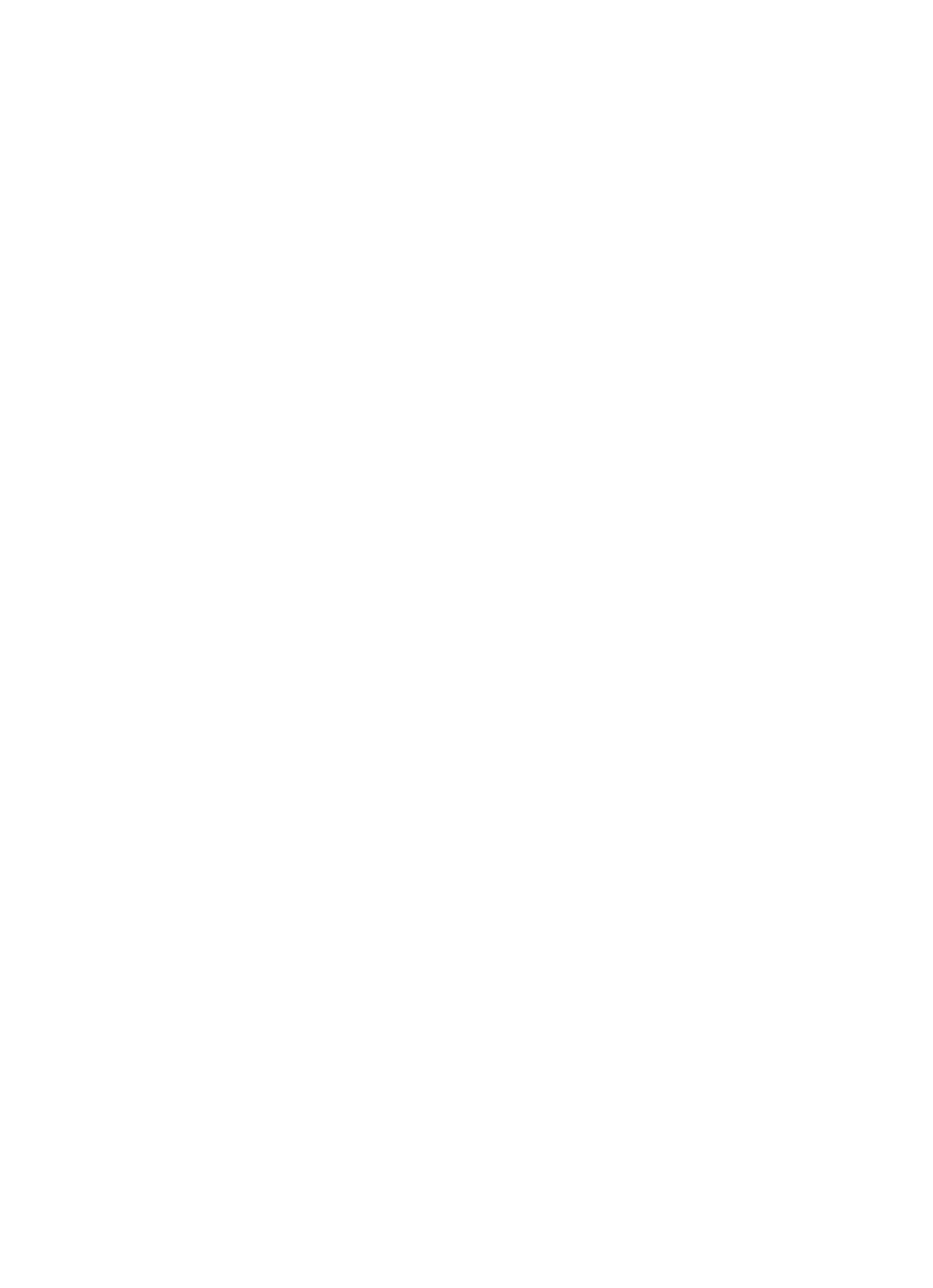# ANCHORING *our* COMMITMENT *in the* CONSTITUTION

# Finding common ground

**KERRY PINKSTONE** 

Uphold & Recognise

2020

 $\overline{R}$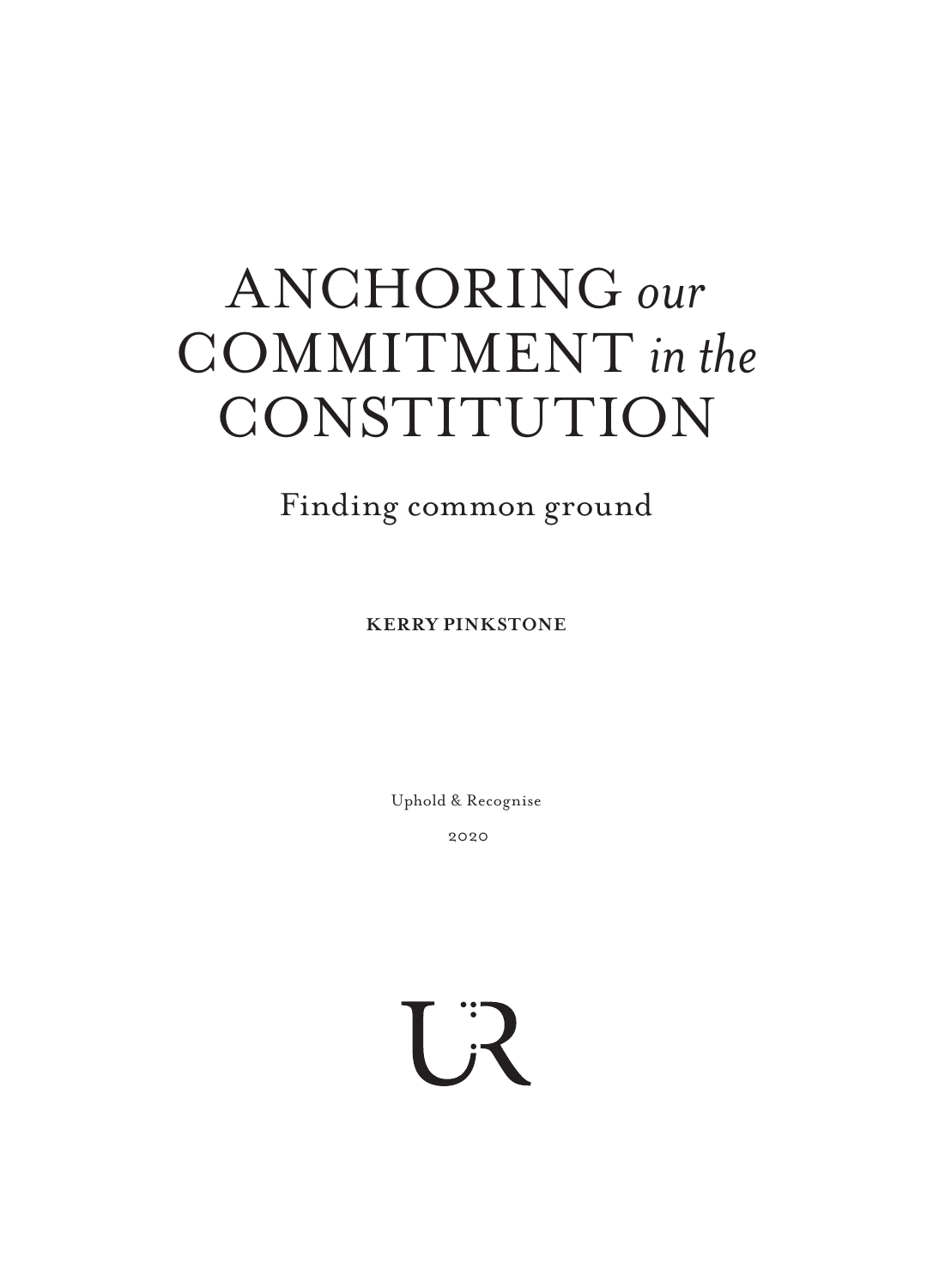# **EXECUTIVE SUMMARY**

#### **1. Introduction**................................................................................................................................05

#### **Constitutional Exclusion**

Following colonisation, the creation of the Federation acknowledged each colony, but the colonised peoples were not counted in the reckoning of the new Commonwealth, and the new parliament was denied the ability to make laws about them.

#### **Ending the Constitutional Silence**

John Howard proposed that we recognise the special status of Indigenous people in the Constitution, and thirteen years later we have a consensus on the way Indigenous people would like to be recognised.

#### **The Right to Take Responsibility**

We cannot expect Indigenous people to take responsibility unless we enable the voices of Indigenous people to be heard when decisions are being made about policies that impact them in a special way.

#### **Substantive recognition over symbolism**

Symbolic recognition has been consistently rejected. Substantive recognition can ensure Indigenous voices are heard when decisions are being made about Indigenous affairs.

**2. Finding the common ground**....................................................................................................10

#### **Hearing the concerns of conservatives**

Successive governments have rejected a nationally entrenched body and maintain concerns about judicial activism and race-based amendments.

#### **In 1967 we were counted, in 2017 we seek to be heard**

The Uluru Statement from the Heart affirms the Constitution, and calls for one additional rule to be added that will allow Indigenous people to take responsibility by being part of the decision-making processes.

#### **Overcoming political tribalism**

We must approach the issue of constitutional recognition with goodwill, aiming to build a stronger nation – not a different nation.

#### **3. Co-design of the entities**............................................................................................................13

#### **Ground-up approach**

There has been a move away from the top-down national entity that was the prevailing model, towards a ground-up entity that will enable the empowerment of local people.

#### **Co-design processes**

The Morrison Government has committed to a process of co-design to determine options to improve local and regional decision-making and a national voice.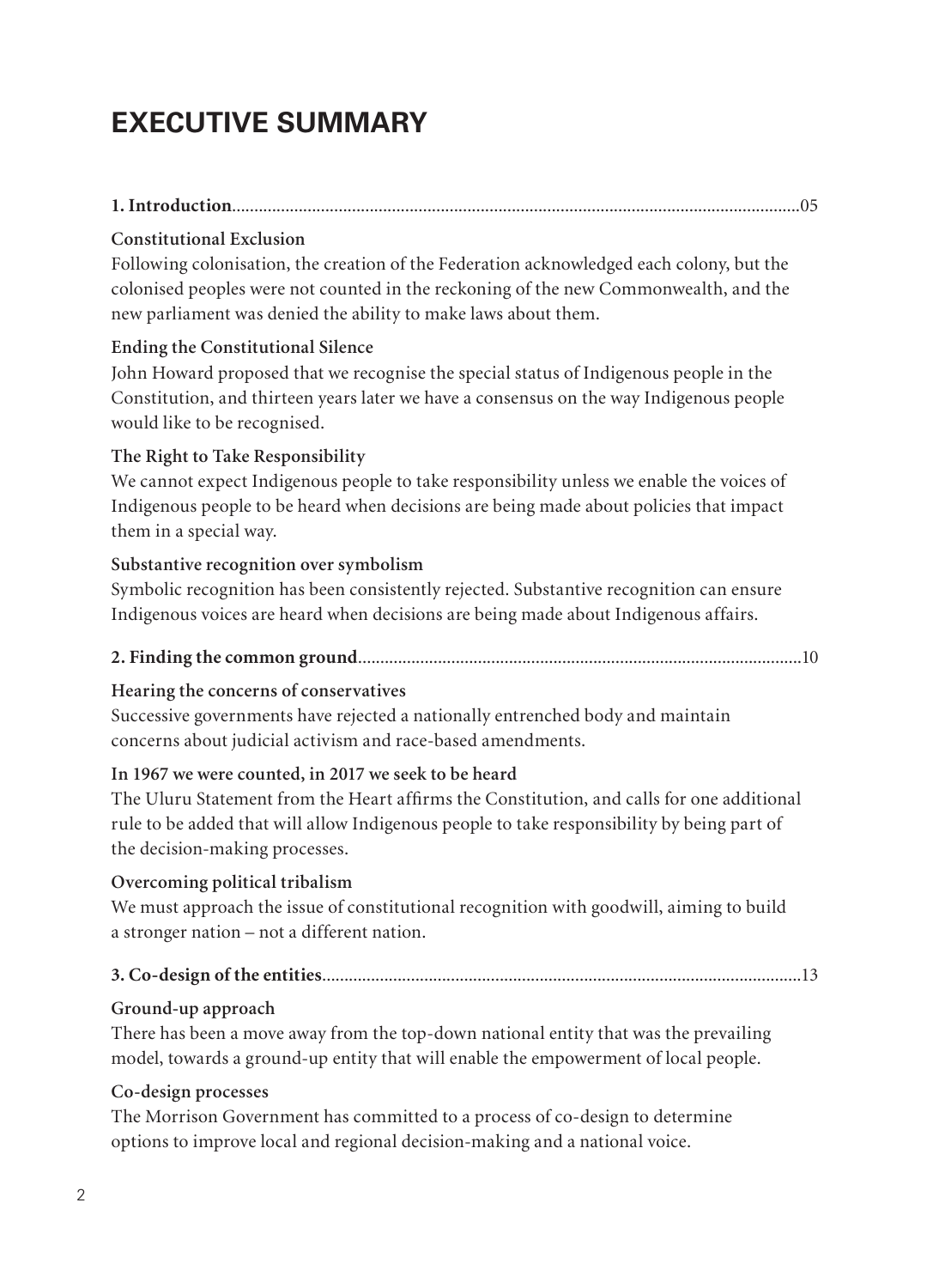#### **Design principles to ensure success**

The design process needs to determine the purpose of the new Indigenous entities; develop a clear rulebook to resolve; and ensure best practice knowledge about regional governance models can be adopted and adapted by local communities.

#### **4. Interface between co-designed Indigenous entities and the Commonwealth**..................15

To ensure the advice of the new Indigenous entities can be sought, offered and heard, a new *Parliamentary Joint Standing Committee for Aboriginal and Torres Strait Islander Peoples* could be the interface between the Indigenous voices and the Commonwealth.

#### **5. Anchoring our commitment in the Constitution: Uniting on common ground**..............17

#### **Sufficient status**

The proposed amendment to the Constitution would create an obligation for the Commonwealth to establish a mechanism to hear Indigenous voices, which addresses the aspirations in the Statement from the Heart.

#### **Permanency without justiciability**

The proposed amendment would provide the permanency Indigenous people have asked for, but the discretion as to how to give effect to this new obligation lies with the Commonwealth.

#### **Mutual respect**

The amendment provides the dignity that Indigenous people have long sought, and allows them to be recognised as peoples whose voices should be heard.

**6. Contribution to nation-building**.............................................................................................20

A package of reform that includes constitutional reform, and a new Australian Declaration of Recognition outside the Constitution, would provide a lasting symbolic and substantive legacy we can all be proud of.

#### **7. Conclusion**...................................................................................................................................22

If we can agree to an amendment to the Constitution that meets the desire of Indigenous people to be recognised and heard, within the parameters of a liberal democratic polity, we can progress to a referendum during the 46th Parliament.

#### **APPENDICES**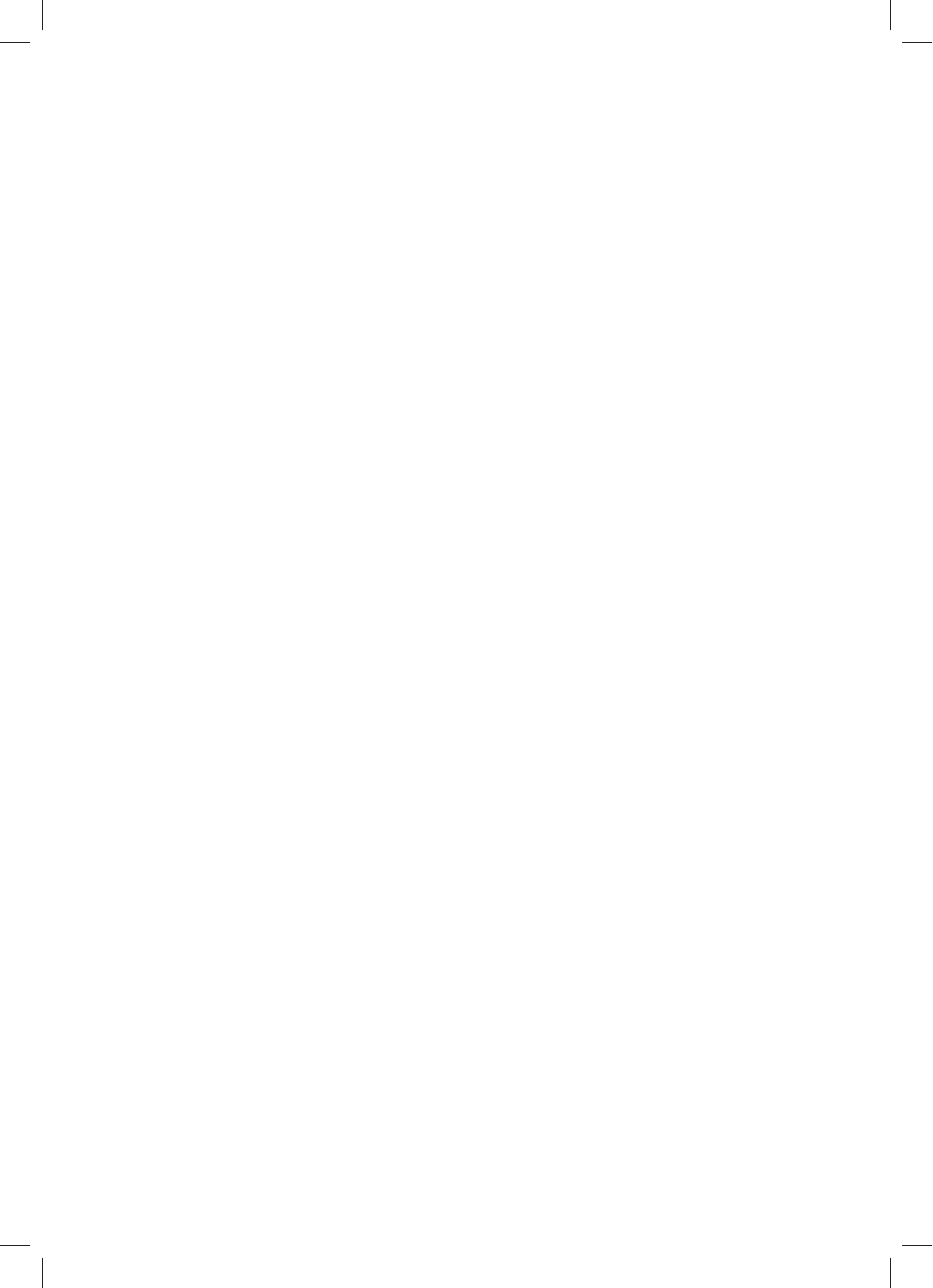# Anchoring our commitment in the Constitution

# **INTRODUCTION**

Recognising Aboriginal and Torres Strait Islander peoples in the Constitution is a truly nation-building project.

In 2020, we are on the edge of making history and concluding what has been a long and, at times, very difficult process to find a suitable way to recognise those Australians who were here first, but who have not been recognised in our nation's founding document.

In 2017, the Uluru Statement from the Heart called for a First Nations Voice enshrined in the Constitution. This was the first time the Indigenous communities had expressed a consensus position on the way they would like to be recognised in the Constitution.

It was a broad statement that did not prescribe how this reform could be or should be achieved.

Successive prime ministers have ruled out one option that could have given effect to the Statement from the Heart: the constitutional enshrinement of a national Indigenous representative body.

We know Indigenous people have consistently ruled out symbolic recognition, and in an unlikely alliance, symbolic recognition will be opposed by constitutional conservatives too.

Constitutional expert Anne Twomey has put forward a new alternative that would provide a constitutional anchor for Indigenous voices to be heard, without the legal enshrinement of the representative body which has been rejected. It would contain a new obligation, but leaves Parliament and the Government with the flexibility to determine the means by which it is achieved. In this respect, the obligation created by the amendment is more political than legal.

This new amendment meets the aspirations of Aboriginal and Torres Strait Islander peoples for a substantive change to the Constitution.

The purpose of this paper is to find common ground. Now is the time for a final deliberation so we can reach agreement on a constitutional amendment that, as Warren Mundine put it, looks beyond symbolism to Indigenous aspirations for constitutional recognition on the one hand, and mainstream concerns about it on the other.<sup>1</sup>

<sup>&</sup>lt;sup>1</sup> Mundine, W, Practical recognition from the Mobs' perspective.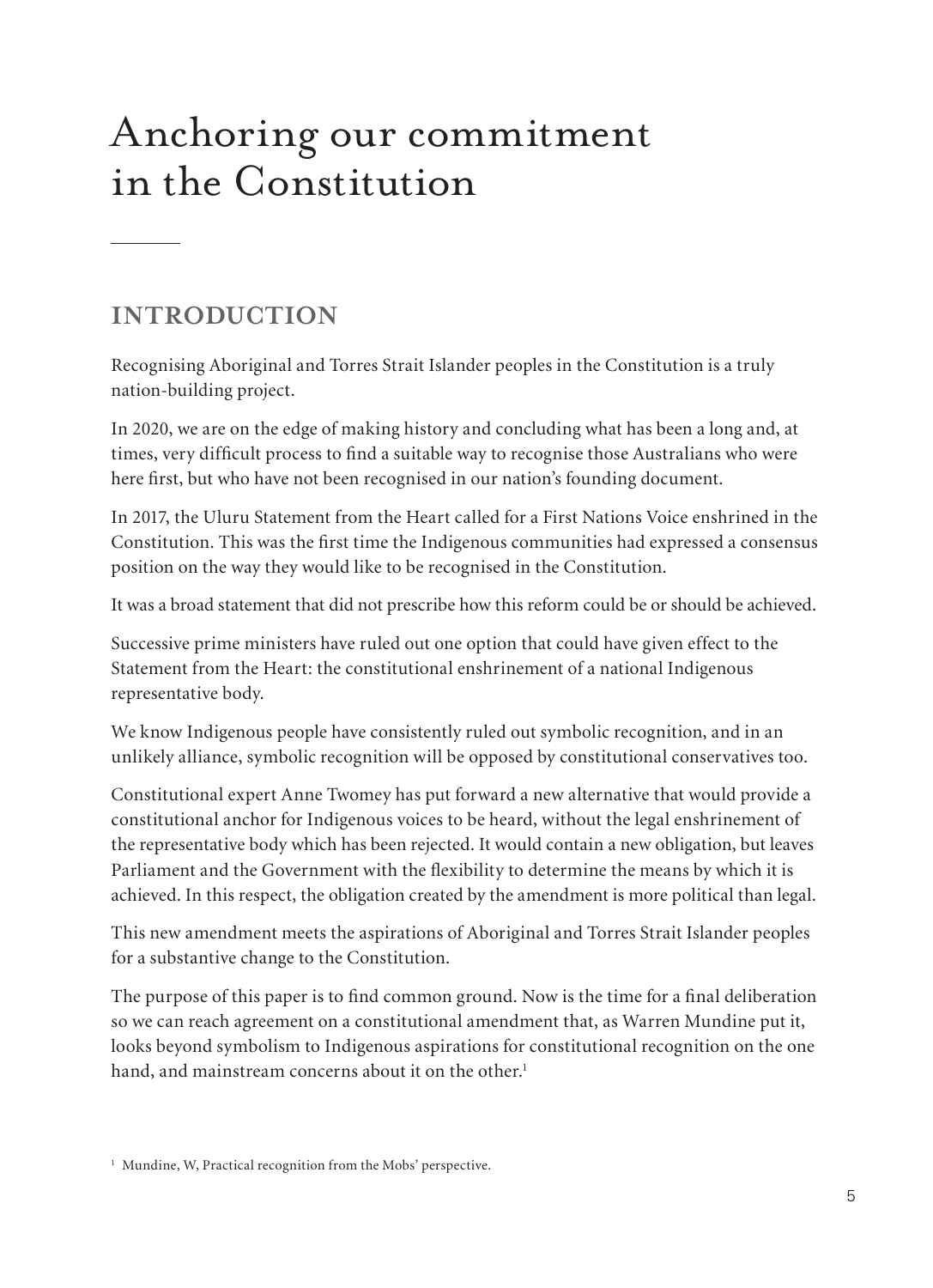Australians cannot allow the opportunity to reach agreement to pass, and to hand this on to yet another generation.

The new amendment put forward by Professor Twomey may still require further refinement, however the intention is to respond to the concerns of the key groups of stakeholders, and initiate a new discussion that could lead to a positive resolution in the life of the 46th Parliament.

We are in a position of strength, having developed, debated, and refined different models over time, as we looked for a proposal that could meet the aspirations of Indigenous Australians; garner the support of the Australian Parliament; create practical change to be endorsed by the Australian people; and finally achieve the aspirations of the 1967 referendum for the advancement of Indigenous peoples.

We can uphold the Constitution and the liberal values that underpin it, and at the same time recognise Indigenous Australians within this very practical document.

The Uluru Statement from the Heart used the analogy of leaving base camp and starting a trek across this vast country. This paper hopes to make a contribution to that journey.

There is a chance to find common ground and find the pathway to a referendum. If we cannot seize this chance, put a question to the Australian people and hold a referendum, the failure will be on all of us.

#### **Constitutional Exclusion**

Unlike our Commonwealth counterparts in Canada or New Zealand, Australia did not recognise our Indigenous peoples in our Constitution following colonisation.

Guugu Yimithirr man, and Cape York leader Noel Pearson reflects on this:

The pre-existence of Indigenous people was again denied at the time of Federation in 1901. The polities that made up the new Commonwealth comprised the original colonial states. The pre-existing indigenous polity was ignored and though its numbers were equal if not more than that of the smaller states, the federal convenience was to ignore the native polity, to not count the natives in the reckoning of the new Commonwealth, and deny the new parliament law-making power in relation to them.

At the time of Federation, each colony was guaranteed equal representation as states in the new compact. The Indigenous peoples went unrecognised and unrepresented, and constitutional provisions ensured Indigenous exclusion.2

As a nation, we did not turn our minds to the rights of Indigenous peoples until the 1967 referendum when Australians voted overwhelmingly to end their constitutional exclusion.

<sup>2</sup> Pearson, N (2017) "A Job Half Undone", *The Monthly*, June 2017 https://www.themonthly.com.au/issue/2017/june/1496239200/noel-pearson/job-half-undone.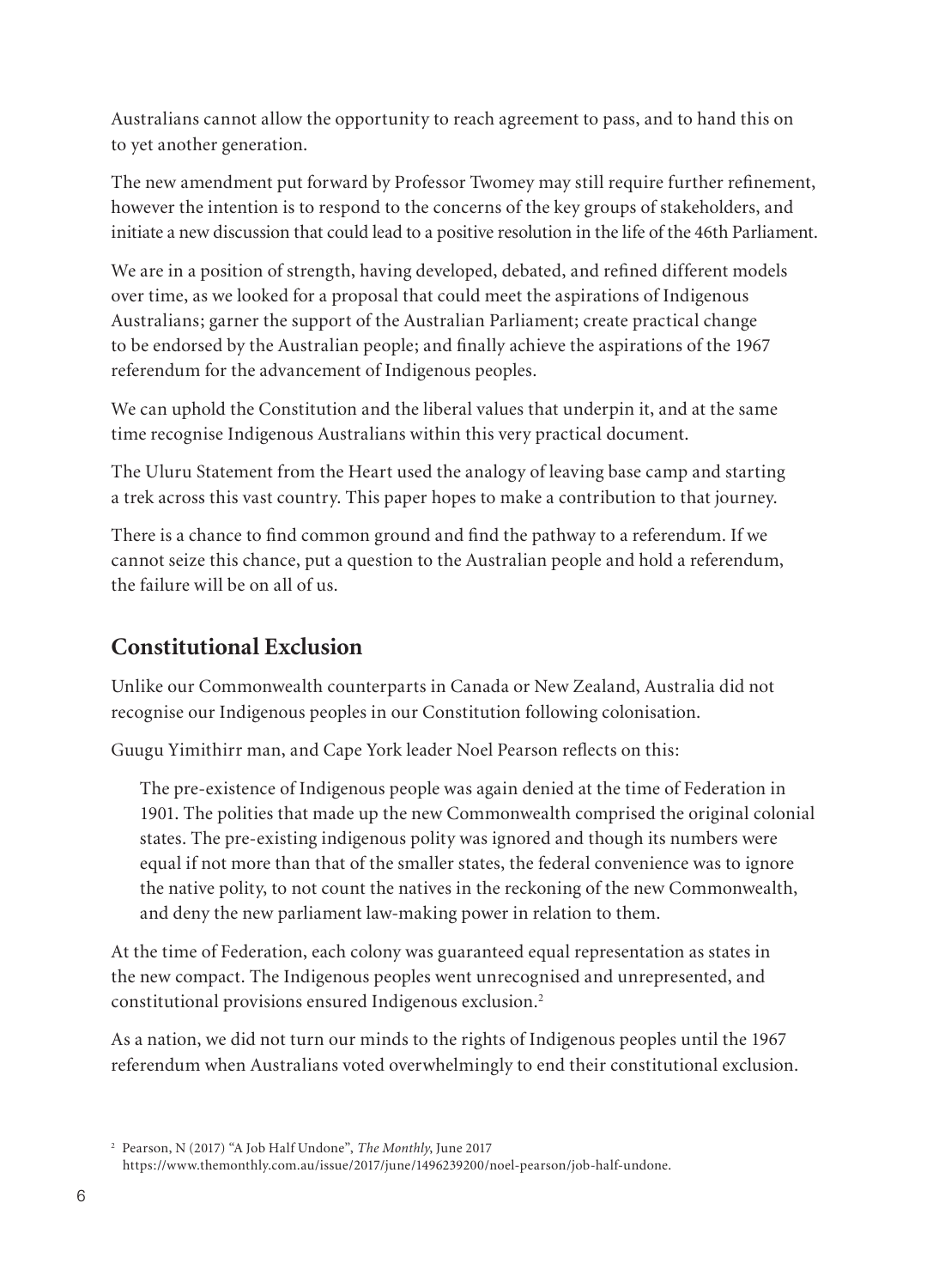While 1967 was a significant watershed moment for our nation, in reality, it only conferred upon Parliament the power to recognise and protect Indigenous rights.<sup>3</sup> It did not guarantee the rights of Indigenous peoples or ensure their fair treatment.<sup>4</sup>

# **Ending the Constitutional Silence**

237 years after Cook claimed Australia for the British, an unexpected opportunity emerged in the midst of the ferocious 2007 election battle. Prime Minister John Howard called on Australians to find room in our national life to formally recognise in our Constitution the special status of Aboriginal and Torres Strait Islander peoples as the first peoples of our nation. Mr Howard spoke of the distinctiveness of Indigenous peoples, and argued for a stronger affirmation of Indigenous identity and culture as a source of dignity, self-esteem, and pride for our nation.<sup>5</sup>

Mr Howard argued there had to be a "fundamental correction to the unbalanced approach to rights and responsibilities" and "a positive affirmation in our Constitution of the unique place of Indigenous Australians" that could be "the cornerstone of a new settlement".6

Since 2007, our nation has had six prime ministers and undertaken seven substantial processes of consultation, debate, and discussion on the way Aboriginal and Torres Strait Islander Australians could be recognised in the Constitution (see Appendix A for details). Parliaments led by both Labor prime ministers and Liberal prime ministers have grappled with this issue. Kevin Rudd called for detailed and sensitive consultations, Julia Gillard said this was a "once-in-50-year opportunity", Tony Abbott promised to "sweat blood", Malcolm Turnbull called for poetry to be turned into prose, and Scott Morrison has called for "good faith".

This thirteen-year debate has been necessary in order to reach the consensus we have arrived at, putting us in a strong position in 2020 and making real the possibility of a referendum in the life of the 46th Parliament.

# **The Right to Take Responsibility**

We cannot expect the correction between rights and responsibilities that John Howard spoke of to occur unless we ensure that the voices of Indigenous people are heard when decisions are being made about policies that impact them in a special way. This requires governments to shift their thinking. Aboriginal education expert and former co-chair of the Prime Minister's Indigenous Advisory Council, Chris Sarra, termed this as moving from doing things *to* Indigenous peoples, to doing things *with* Indigenous peoples.

<sup>3</sup>*Ibid.* 

<sup>4</sup>*Ibid.* 

<sup>5</sup> Howard, J (2007) "The Right Time: Constitutional Recognition for Indigenous Australians", Sydney Institute 11/10/2007.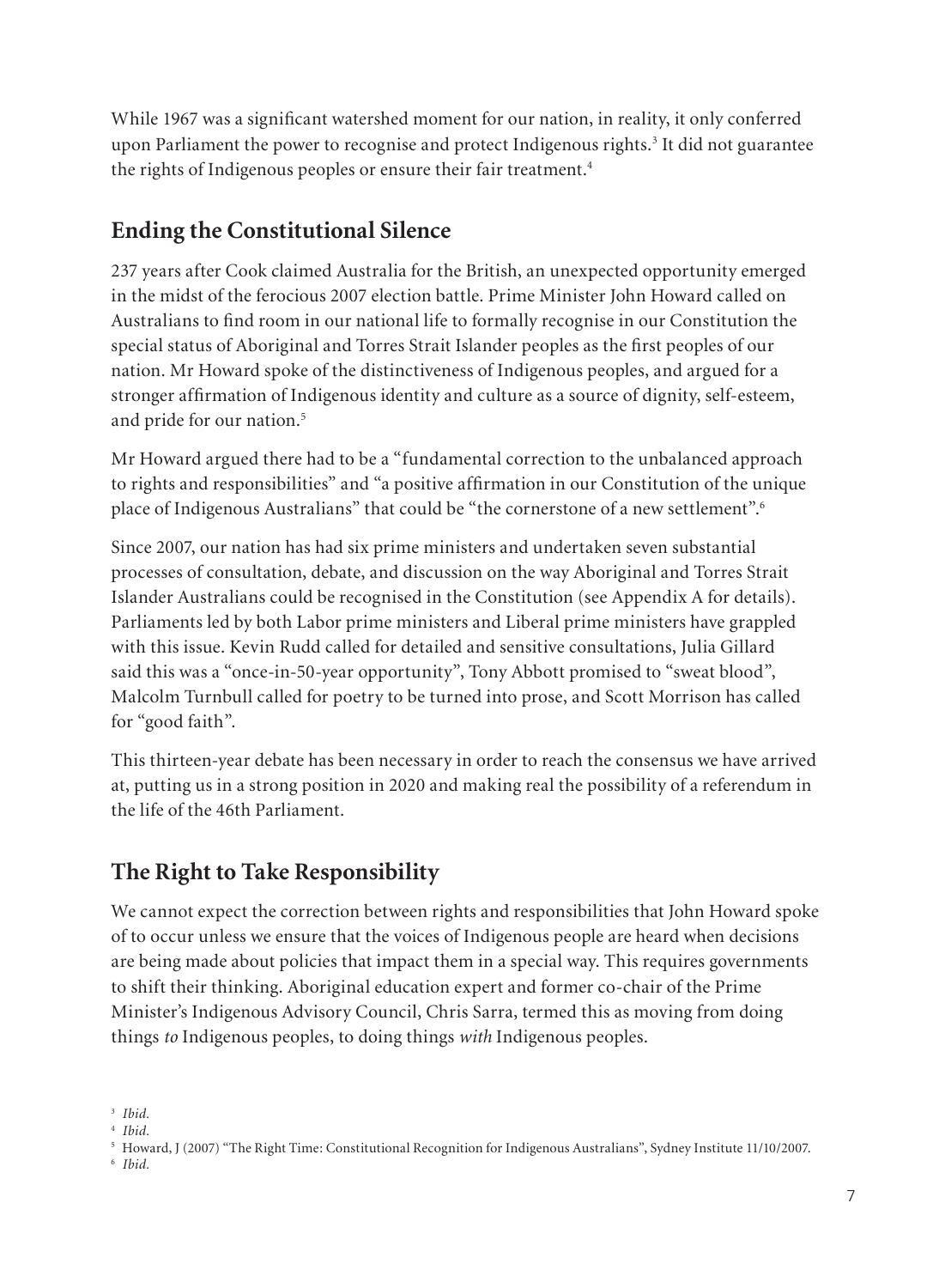Noel Pearson's 2003 paper, *Our Right to take Responsibility*, remains one of the most powerful pieces written about the shift in thinking that is necessary for this correction to take place:

Self determination is hard work. It's not some utopian formula that can be handed on a silver platter by the United Nations or under some kind of convention, it is actually the practical business of taking charge and taking back responsibility. It is hard work but we have to get on top of our predicaments economically, socially, politically. It is a matter of us taking charge. These things are not just delivered by governments, they are assumed by people who take charge of their lives and take responsibility for their own people and for their own direction.

Pearson asserts that it is not enough for Indigenous people to simply assume this new role, but that governments need to rethink the way they work too:

Government has got to retreat quite significantly. Government has got to give us the space to take responsibility. Government can enable and support but it must understand that it can only be and that it can only ever be a junior partner in our decision as a people to climb out of our problems . . . We need our people to take charge of our own problems and not see Government as the deliverer of all of the solutions . . . It will be a struggle for control, it will be a struggle for responsibility and the keenest struggles will take place with those agencies that are most intimately involved in the lives of Aboriginal people. The renegotiation of our relationship with government and the retreat of service delivery so that we can develop maximum self-service is a challenge that those who work with Aboriginal communities will also have to confront.

There needs to be a structural change in the relationship to enable political agency to occur. The consensus achieved at Uluru was in large part a recognition of the desire for Indigenous people to take back control, and protect their rights while taking responsibility for their own lives. It is up to governments, and the broader Australian community, to listen to that desire, and enter into a new era built on the rebalancing of this relationship so Indigenous people can truly have the right to take responsibility.

Achieving success at a referendum would be an endorsement of this approach, and constitutional reform would be the new cornerstone Mr Howard rallied for.

#### **Substantive recognition over symbolism**

 Indigenous people in Australia."7 "As a legal document, the Constitution is subject to interpretation by the High Court and, as such, any additional words added will be subjected to legal scrutiny of the sort which will restrict the form of language, the expression of sentiment, and the beauty of the poetry that can be used to describe the history, culture, and enduring significance and contributions of

Julian Leeser and Damien Freeman, 2014

<sup>7</sup> Freeman, D. & Leeser, J. (2014) *The Australian Declaration of Recognition* https://static1.squarespace.com/ static/57e8c98bbebafba4113308f7/t/58f1cf7f03596e9d44c3730d/1492242379665/Freeman\_and\_Leeser-Declaration.pdf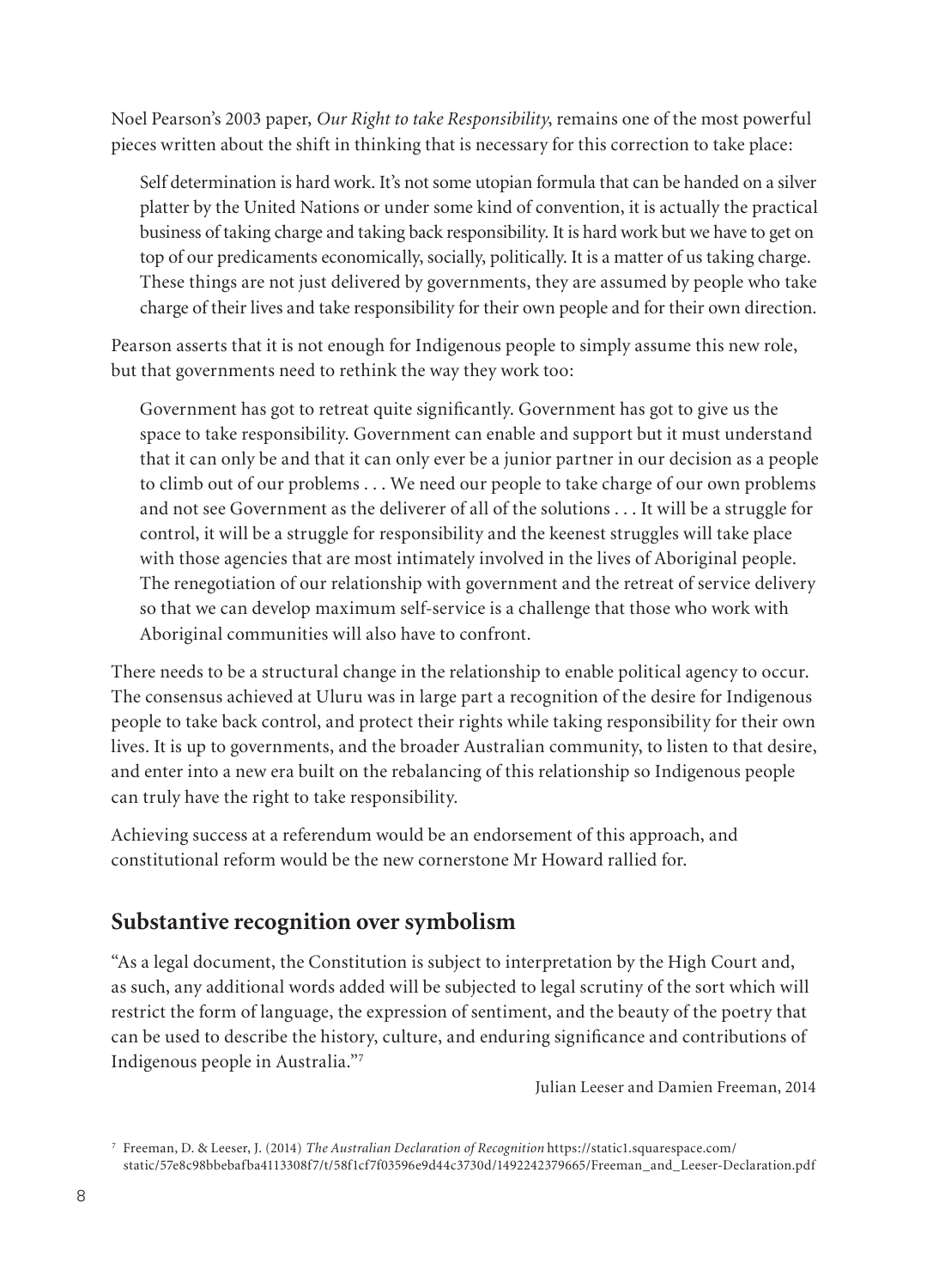The purposes of constitutional recognition fall into two categories: symbolic recognition and substantive recognition.<sup>8</sup>

Symbolic recognition includes inserting words into the preamble, but this has been described as simply putting a 'plaque' about Indigenous people into the Constitution as it will not address their structural disempowerment.

Both the Australian people in the 1999 referendum, and Indigenous people through successive processes, have consistently rejected the option of symbolic recognition.

There have been two key proposals for substantive recognition that aim to deal with the structural disempowerment of Indigenous peoples.

First, the 2012 Expert Panel on Recognising Aboriginal and Torres Strait Islander Australians recommended the insertion of a new section 116A into the Constitution to prohibit the Commonwealth, a State, or a Territory from discriminating on the grounds of race, colour, or ethnic or national origin.

The racial non-discrimination clause was not capable of wide support as it would have empowered the High Court, undermined Parliamentary supremacy, and led to the "one clause bill of rights" conservatives had said they would not support.

Second, Cape York Institute proposed the insertion of a new chapter 1A into the Constitution, which would see the establishment of an Indigenous body that Parliament must consult with, and receive advice from, when making laws affecting Indigenous interests.<sup>9</sup> The intention was to "draft a procedural Chapter to the Constitution that is non-justiciable and therefore does not transfer any power to judges, but that creates a real platform for Indigenous people to be heard by and engage with the democratic processes of Parliament".10

This became known as the "2015 Twomey model", after constitutional expert Professor Anne Twomey who drafted the amendment.

The 2015 Twomey model would have meant that the Constitution would be amended to require the Parliament to establish the body ("there shall be an Aboriginal and Torres Strait Islander body") and the Constitution would state that the new body's function was "providing advice to the Parliament and the Executive Government on matters relating to Aboriginal and Torres Strait Islander peoples". It also imposed an obligation on the two Houses of Parliament to give "consideration to the tabled advice of the [body] in debating proposed laws with respect to Aboriginal and Torres Strait Islander peoples".

<sup>8</sup> Pearson, N. & Morris, S. (2017) "Indigenous Constitutional Recognition: Paths to Failure and Possible Paths to Success", *Australian Law Journal* https://static1.squarespace.com/static/57e8c98bbebafba4113308f7/t/5934dbd437c581f ea84dc351/1496636373982/Morris-Pearson-%282017%29-91-ALJ-350.pdf.

<sup>9</sup> Cape York Institute (2015) Supplementary submission to the committee https://capeyorkpartnership.org.au/wp-

content/uploads/2018/09/Supplementary-Submission-to-Joint-Select-Committee-January-2015.pdf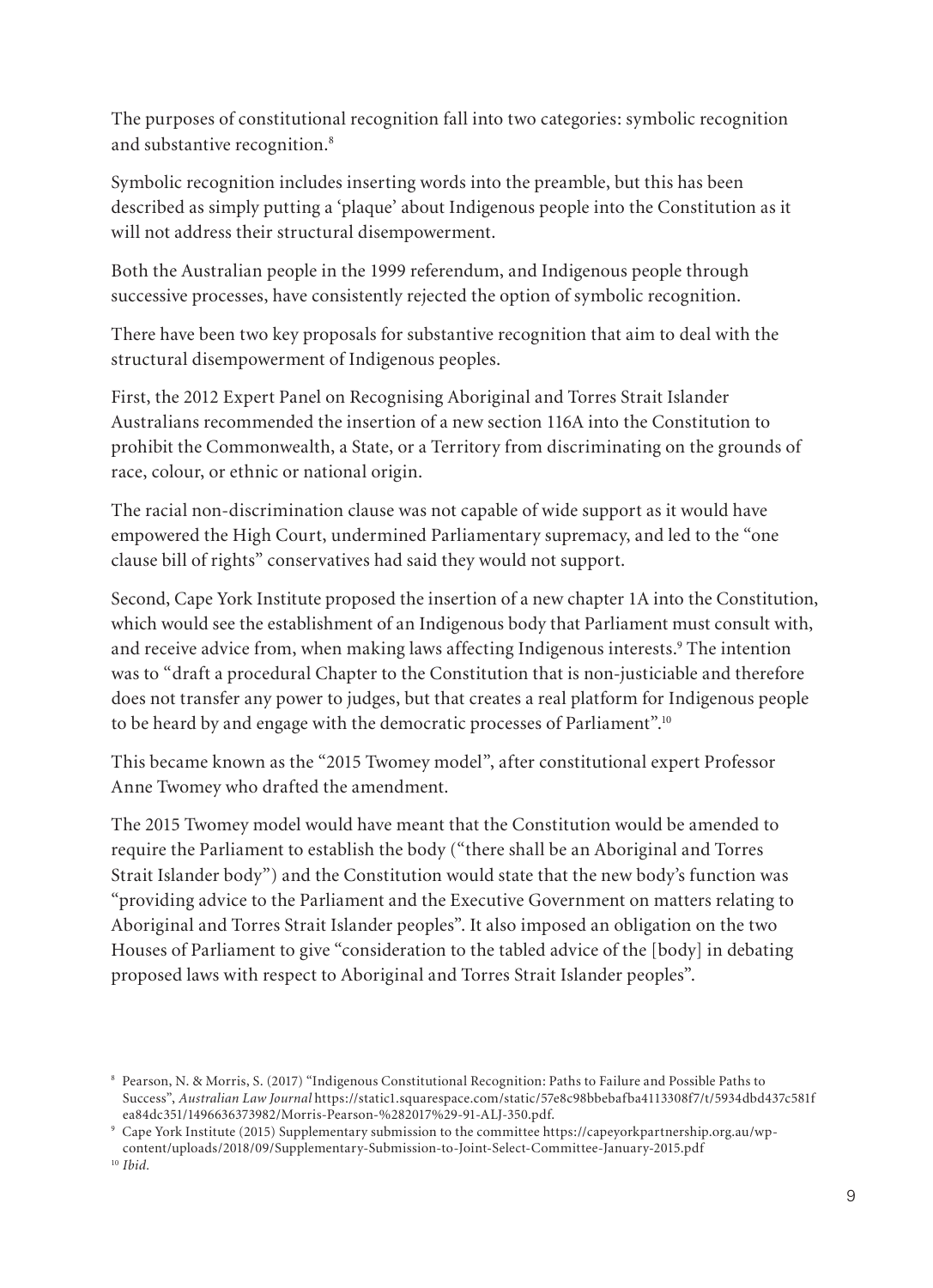Cape York Institute summarises the way the policy debate shifted in 2015:

The potential for adverse discrimination against Indigenous people can be rectified through a judicially adjudicated racial non-discrimination clause, as was proposed by the Expert Panel  $\dots$  [or] it can be rectified politically and procedurally, by guaranteeing that the Indigenous voice is heard in Parliament's democratic processes.<sup>11</sup>

# **2. FINDING THE COMMON GROUND**

#### **Hearing the concerns of conservatives**

In responding to the Referendum Council's report in 2017, the Government was concerned that the proposed model for a nationally entrenched body would, *in effect*, lead to a "third chamber". Mr Turnbull argued that a constitutionally enshrined additional representative assembly which only Indigenous Australians could vote for or serve in was inconsistent with the principle of equal civic rights and "one person one vote".

Proponents of the body's enshrinement argued these concerns were legally unfounded, but after becoming Prime Minister in 2018, Scott Morrison affirmed Mr Turnbull's position, which had been a decision of the Federal Cabinet (of which Scott Morrison was a member).

In an interview with ABC radio breakfast host, Fran Kelly, Mr Morrison stated, "I don't support a third chamber". Ms Kelly rebuked him and said, "it's not a third chamber they're talking about necessarily, it's a representative body." He replied, "No, it really is. People can dress it up any way they like but I think two chambers is enough . . . the implications of how this works frankly lead to those same conclusions. I share the view that I don't think that's a workable proposal."12

In addition to the issues raised above, there were two other principal concerns about the proposal.

Firstly, there were concerns that, by enshrining an Indigenous body in the Constitution, it would enable judicial activism and empower the High Court.

Secondly, opponents of recognition argued against putting race in the Constitution. However, as the former Chief Justice, Murray Gleeson, has pointed out, race already exists in the Constitution and was put there by our founding fathers at the time of Federation. Because of the need to legislate for native title and cultural heritage, the race power cannot simply be removed without inserting a replacement.

<sup>11</sup>*Ibid.* 

<sup>&</sup>lt;sup>12</sup> Morrison, M (2018), Radio interview with Fran Kelly. 26 September 2018.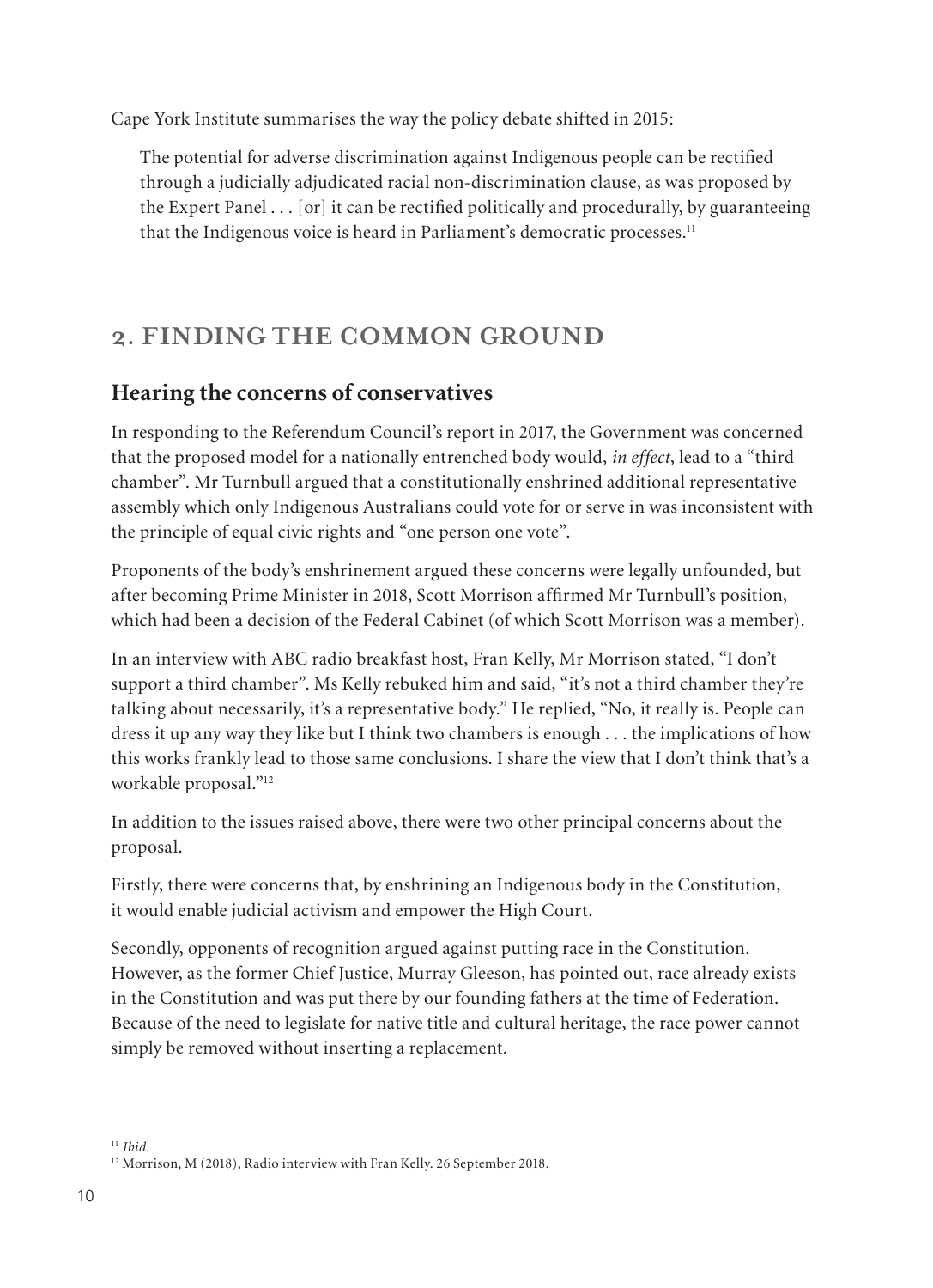Mr Morrison also believes there is "a large gap between where the opposition stands on the form of this and where the government stands . . . [the Labor Party has] very different view as to the manner and form of this to the view of those in the government".

As we seek to find common ground, work must be done across the political aisle to ensure a proposal can pass the Parliament with minimal division.

#### **In 1967 we were counted, in 2017 we seek to be heard**

The Aboriginal and Torres Strait Islander communities are not homogenous, and their views on politics and policy are as diverse as those of all other Australians. Considering the diversity of people who attended the National Indigenous Constitutional Convention at Uluru in 2017, it is a remarkable achievement that the Uluru Statement from the Heart was overwhelmingly endorsed by the delegates.

The delegates at Uluru agreed that "with substantive constitutional change and structural reform, we believe this ancient sovereignty can shine through as a fuller expression of Australia's nationhood". Far from seeking radical separatist policies, the Statement from the Heart affirms the Constitution, and calls for one new rule to be made which would allow Indigenous people to be heard.

"We seek constitutional reforms to empower our people and take a rightful place in our own country". This is not an extreme form of self-government. The sentiment is very much a call for a strengthening and a deepening of the expression of our nationhood, not a replacement of it.

This position accords with the liberal value of equality. The achievement of which requires a mechanism to enable Indigenous people to take responsibility, and to ensure their voices are heard when decisions are being made about policies that impact them in a special way. If we expect people to take responsibility, there must be a mechanism to hear their voices so they are part of the decision-making process. The Statement argues that in "1967 we were counted, in 2017 we seek to be heard".

Despite the consensus at Uluru, a very small group demanded a sovereign treaty with an independent sovereign treaty commission, and appropriate funds allocated.13 Palawa man Michael Mansell also advocates for a seventh State that would hand full responsibility to Aboriginal people to run their own state system of government within the Federation. This would include a treaty that required an allocation of Australia's national gross domestic product to be set aside for Indigenous people.14

<sup>&</sup>lt;sup>13 "</sup>We won't sell out our mob': Delegates walk out of Constitutional recognition forum in protest", 25 May 2017 https://www.sbs.com.au/nitv/nitv-news/article/2017/05/25/breaking-delegates-walk-outconstitutional-recognition-forum-protest

<sup>14</sup> Mansell, M (2019,) Interview with CAAMA radio 12/07/2019 https://caama.com.au/news/2019/michaelmansell-explains-why-a-treaty-will-deliver-more-than-the-voice-to-parliament.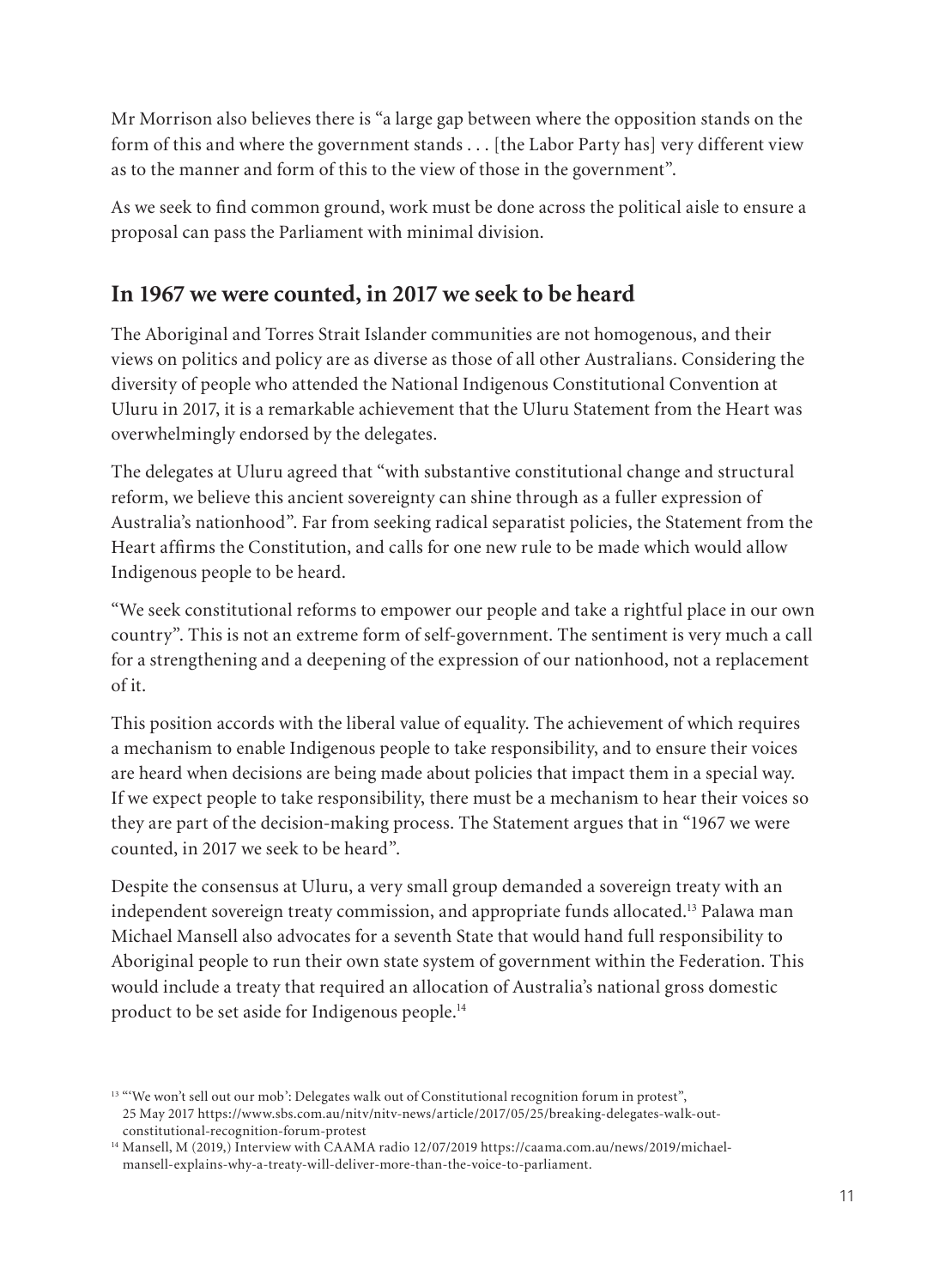These views risk being used to argue there is division on the "Indigenous position". However, the very small minority of dissenting views should not detract from the consensus that has been achieved.

The fact that, in the three years since Uluru, there has not been any other model for substantive recognition put forward makes it clear that the proposal to ensure Indigenous voices are heard is the best way forward.

We also need to keep this so-called division within the Indigenous community in perspective. As Marcia Langton reminds us, "Why is it only white people are permitted to disagree?"15

Indeed, we have seen the airing of views right across the political spectrum about the way forward. This includes former Nationals leader Barnaby Joyce advocating for regional senators as a way of increasing Indigenous representation,<sup>16</sup> despite this not forming the official policy of his party, and others rejecting the voice to Parliament by wrongly claiming it would insert race into the Constitution.

# **Overcoming political tribalism**

In his 2019 PM Glynn Lecture, former Archbishop of Canterbury, Rowan Williams, argued that political tribalism is, above all, a shrinkage of the scope of mutual recognition.<sup>17</sup> It is a failure to see the perspective of the other as invested or developed. Moving beyond political tribalism lies a "deeper literacy about our histories, a commitment to identifying the grammar of a common language and the work of negotiating a shared future by looking for solutions that have a degree of durability and credibility, even if they are no one's ideal."

Constitutional recognition of Aboriginal and Torres Strait Islander peoples is a highly complex area where history, politics, policy, and sociology intersect. It requires us to examine the issues more deeply, rather than resorting to political tribalism. At times, it will require us to sit uncomfortably. It requires a willingness to hear the perspectives of others, to suspend judgement, and look for substantive change that will allow all Australians to look forward to the future with optimism.

We must approach these deliberations with goodwill and good intentions, aiming to build a stronger nation – not a different nation. The task is not beyond us if we are truly committed to finding a resolution.

This is part of the good faith process that Mr Morrison aspires to, and, if successful, it can form the true cornerstone of the new settlement that Mr Howard spoke of in 2007.

<sup>15</sup> Langton, M., "Pearson's Proposal for indigneous recognition deserves consolidation" https://capeyorkpartnership.org. au/constitutional-recognition/pearsons-proposals-for-indigenous-recognition-deserve-consideration-macia-langton/

<sup>16 &</sup>quot;Barnaby Joyce 'apologises' for calling Indigenous voice a third chamber of parliament", 18 July 2019 https://www. theguardian.com/australia-news/2019/jul/18/barnaby-joyce-apologises-for-calling-indigenous-voice-a-thirdchamber-of-parliament.

<sup>17</sup> Williams, R (2019), Overcoming political tribalism, Third PM Glynn lecture https://www.abc.net.au/religion/rowanwilliams-overcoming-political-tribalism/11566242.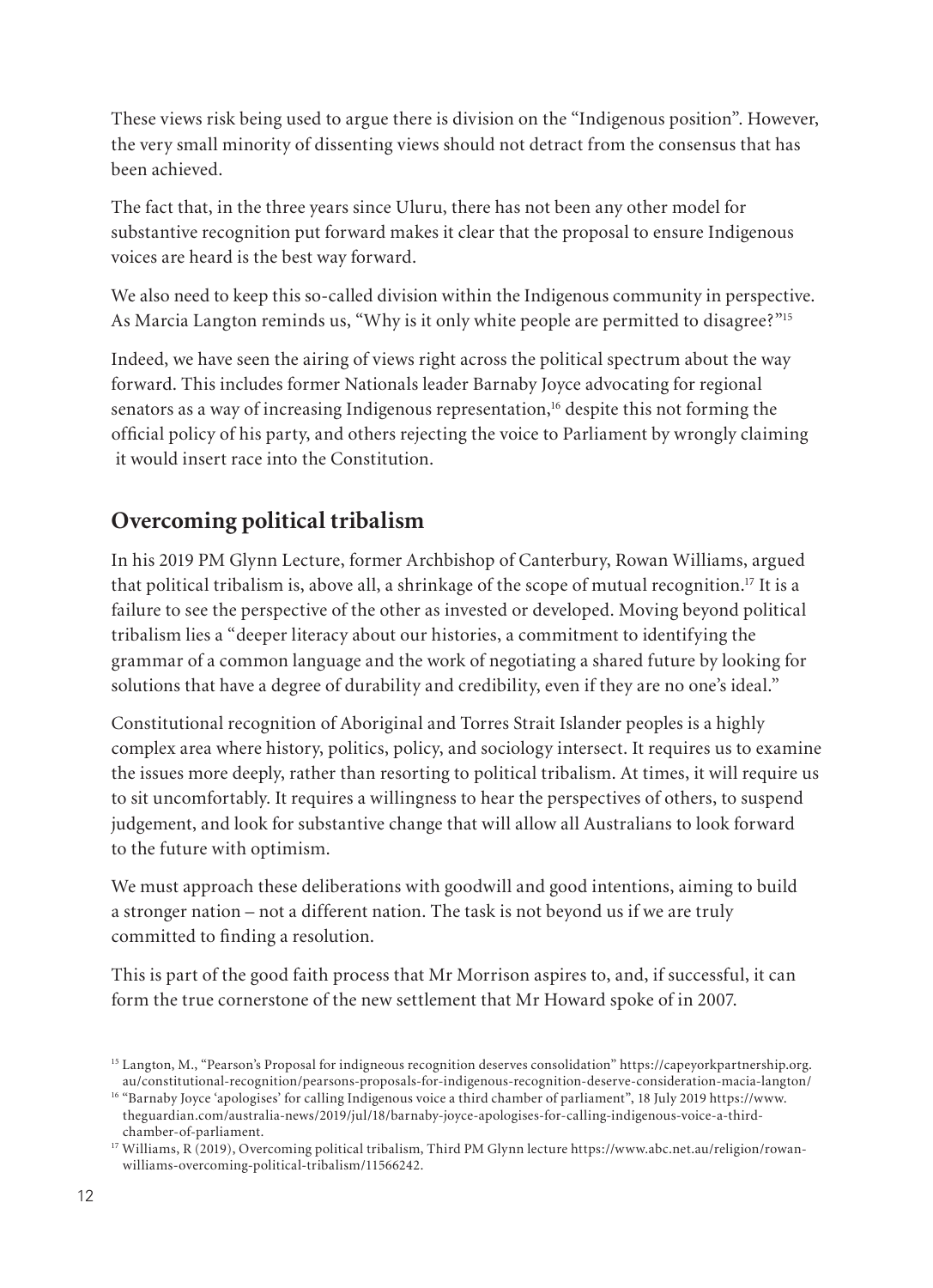There must be three components to the new covenant if these reforms are to succeed:

- **1. Co-design of the entities** that will represent Indigenous people and ensure their voices are heard using a bottom-up approach. There must be an emphasis on regional governance models, and Parliament will provide for the creation of these entities;
- **2. Interface** between the entities to ensure the voices are heard by the Commonwealth, and how these voices will be heard. The means of achieving the interface will be established by an act of Parliament;
- **3. Amendment** of the Constitution to create a political obligation for the Commonwealth to hear Indigenous voices, rather than a legal obligation. Such an amendment needs to be based on the common ground between Indigenous aspirations and a conservative-led Government which has rejected the constitutional enshrinement of a national body.

Indigenous Australians will not accept the entities and the interface in statute without a guarantee in the Constitution that the future will be different from the past.

# **3. CO-DESIGN OF THE ENTITIES**

"We have always supported giving Indigenous people more of a say at a local level. We support the process of co-design of the voice . . . we support constitutional recognition but maintain our reservations about a voice. We prefer to establish local bodies in the first instance and then build on a successful model to inform a regional, and then a national, governance model. So this is a ground-up process".

Scott Morrison, Prime Minister of Australia, 6 December 2018

# **Ground-up approach**

The prevailing model at the time of the Uluru Statement from the Heart was a top-down approach. However, shortly before the Uluru conference, Warren Mundine put forward a ground-up approach in his paper, *Practical Recognition from the Mobs' Perspective: Enabling our mobs to speak for country*. Mr Mundine argued that local bodies could "realise the ambition of Indigenous Australians for self-determination and the mainstream ambition that Indigenous Australians take responsibility for improving their welfare."

In rejecting the constitutionally entrenched national body, Mr Turnbull said that the Government remained committed to finding effective ways to develop stronger local voices and empowerment of local people, as "people who ask for a voice feel voiceless or feel like they're not being heard."18

<sup>18</sup> Turnbull, M (2017), Response to Referendum Council https://www.malcolmturnbull.com.au/media/ response-to-referendum-councils-report-on-constitutional-recognition.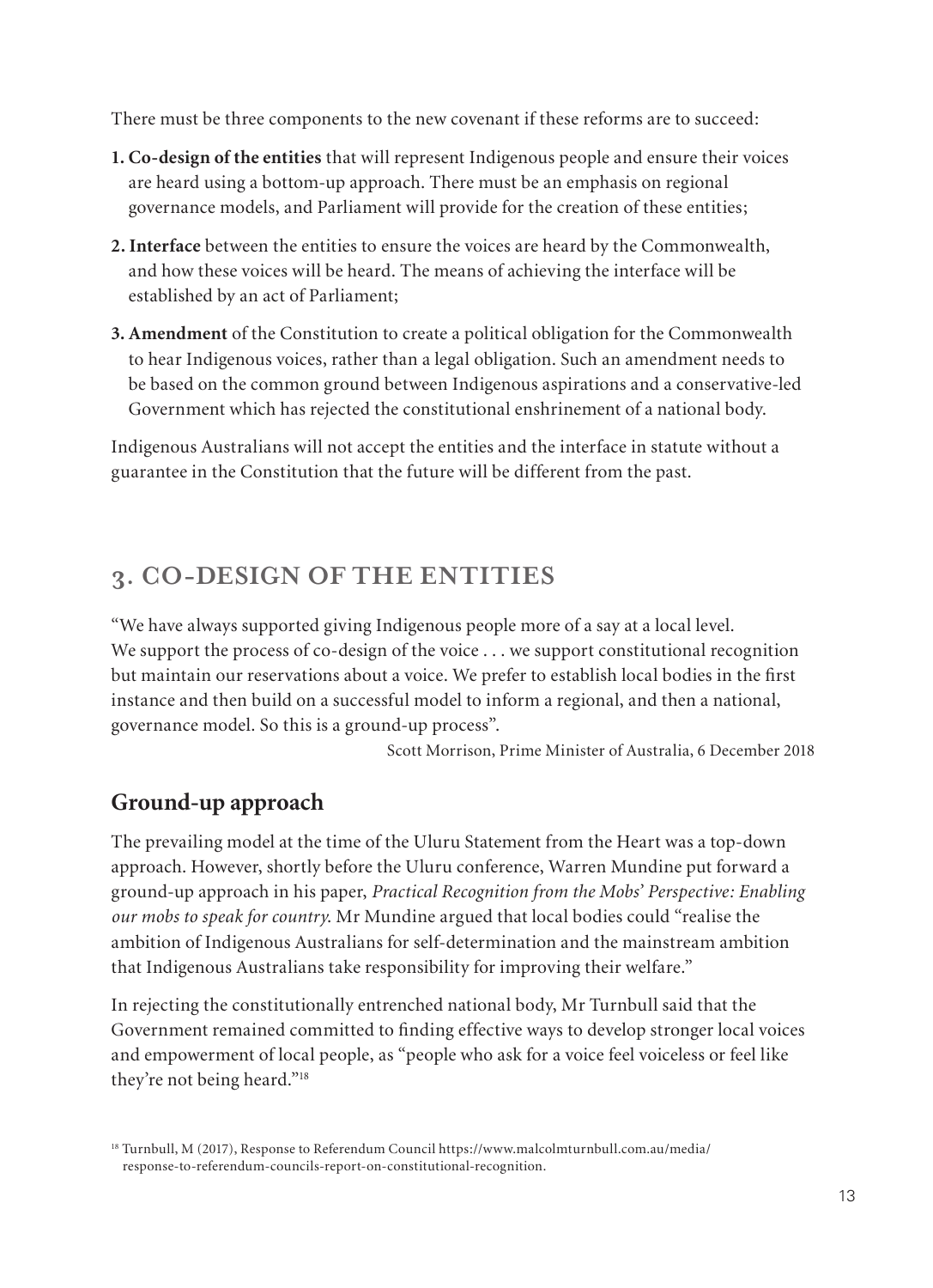Mr Morrison then initiated the co-design process with a strong focus on the ground-up approach advocated by Mr Mundine and endorsed by Mr Turnbull.

# **Co-design processes**

The Morrison Government initiated the current co-design process in response to the key recommendation from the 2018 Joint Select Committee on Constitutional Recognition. The report recommended that a co-design process was needed in order to achieve a design for the voice proposal that best suited the needs and aspirations of Aboriginal and Torres Strait Islander peoples. The Morrison Government has recognised Indigenous peoples' longstanding desire to have greater involvement in the issues that affect them. Therefore, the process of co-design will determine options to improve local and regional decisionmaking and a national voice.<sup>19</sup>

The Terms of Reference for each of the three co-design groups explicitly state that "making recommendations as a Group through this co-design process on constitutional recognition, including the referendum question or when a referendum should be held" is out of scope. It is understandable that the Prime Minister is tasking the three co-design groups to focus on the detail of how the entities will work, rather than the way these entities will relate to the Constitution.

However, Indigenous people have been clear that the voices must not be in statute alone, and must be guaranteed in some way by the Constitution. The Government must recouple these two inextricably linked streams of work.

# **Design principles to ensure success**

There are many different ways these entities can be designed, and an examination of the previous reports into constitutional recognition provides a lot of guidance to avoid reinventing the wheel. The previous monograph in this series, *Hearing Indigenous Voices*, describes six attributes of authenticity that could also assist the co-design working groups in shaping their views.

The co-design interim report should start to shape two key documents that can be further refined. The first document is the rulebook that provides a process for developing the entities and the way disputes will be resolved. The second document should provide detailed framework(s) that can be adopted and adapted based on our knowledge of what is effective in developing legitimate representative voices within communities.

For the co-designed entities to succeed, they need absolute clarity of purpose. If the purpose and mission of these new entities is poorly defined, they risk scope creep and their ability to

<sup>19</sup> Australian Government (2020), Senior Advisory Group Terms of Reference https://www.niaa.gov.au/ sites/default/files/publications/senior-advisory-group-tor\_0.pdf.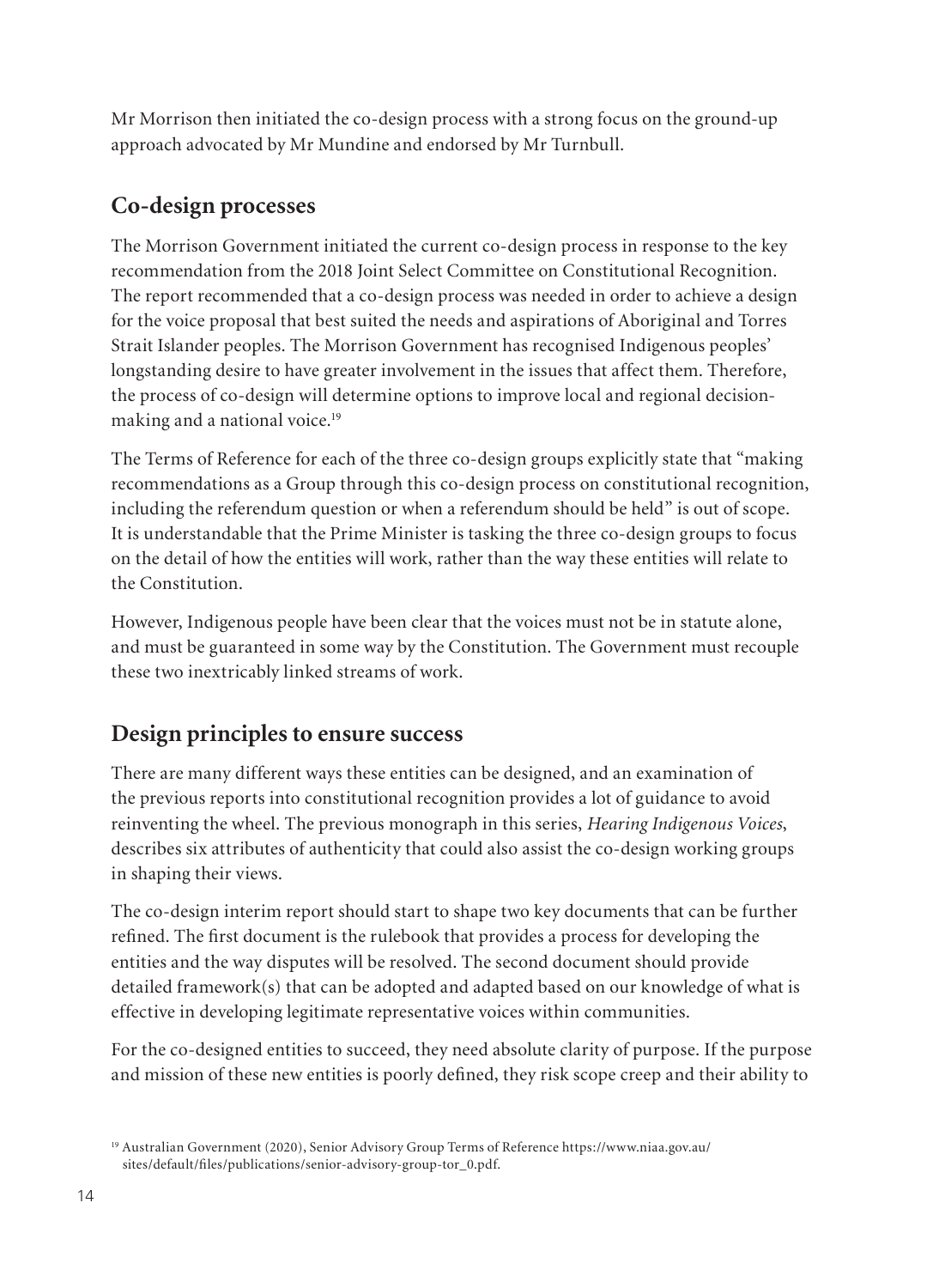create change on the ground will be limited. To achieve this, the co-design process needs to examine the principles and methods used in collective impact.

The two most critical issues that will determine whether these entities are successful is that Indigenous people have confidence in the entities to represent their interests fairly, and that the entities are connected to the decision-makers within the Commonwealth. We need to keep this in perspective, as these new entities cannot and will not solve everything, but are an important way for Indigenous people to take responsibility by having their voices heard when decisions are being made about policies that impact them in a special way.

For the co-design process to be successful, there also needs to be an adjustment in the way governments do business. As we have seen with the Empowered Communities sites, the business of government has not shifted enough to deal with this devolved way of working and decision-making. Commonwealth power has not been delegated to those who are tasked with making decisions.

#### **4. INTERFACE BETWEEN CO-DESIGNED INDIGENOUS ENTITIES AND THE COMMONWEALTH**

Separate to the co-design process, there needs to be an understanding of how these entities will interface with the Commonwealth so their advice can be sought, offered, and heard with full transparency and accountability for all involved.

Ian McGill, former managing partner at Allens law firm, suggests the forum for hearing the voices of Indigenous peoples should be a statutory joint standing committee of the Parliament, called the *Parliamentary Joint Standing Committee for Aboriginal and Torres Strait Islander Peoples*.

Mr McGill's paper, entitled, *A way for the Commonwealth to hear the voices of Aboriginal and Torres Strait Islander peoples – a model anchored in our Constitution*, and summarised in the June 2020 issue of the *Australian Law Journal*, provides the governance and political architecture necessary to give effect to the model of ground-up entities and ensure the local voices are heard by the Federal Parliament in an appropriate way.

Mr McGill's work builds on the previously published paper in this series, *Hearing Indigenous Voices*, which provided two detailed proposals for the machinery required in the 'Speaking for Country option' and the 'Advisory Council option'.

It refines the 'Speaking for Country' option, so there are three parts to the Indigenous entities: local representative bodies, larger regional bodies, and a small national affiliation that becomes the conduit to the Parliamentary Committee.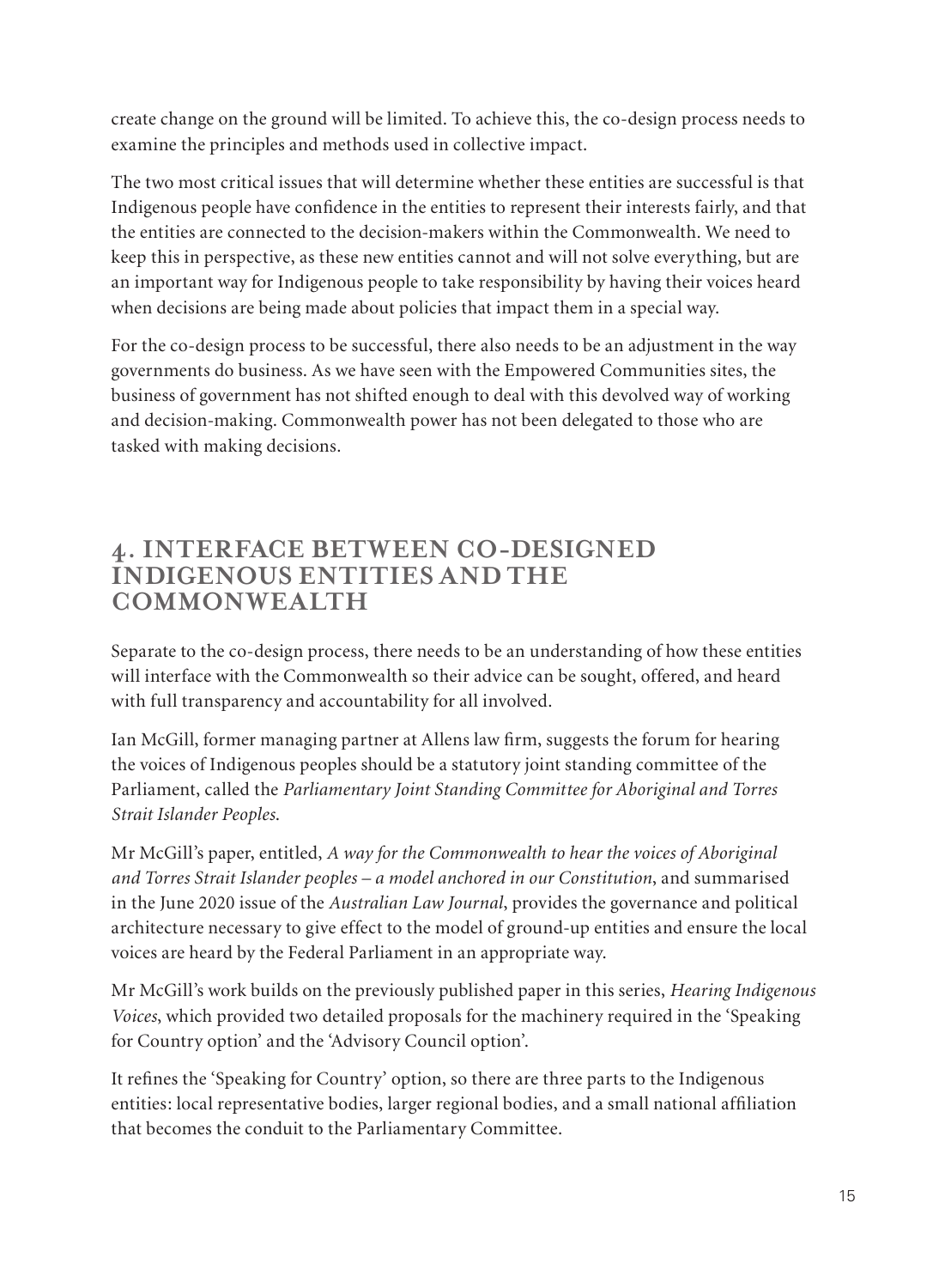- · A **Recognition Authority** would approve the local regions, and oversee the establishment of the local representative bodies.
- · **Local representative** bodies would then join or affiliate to form a larger regional body.
- · **Regional bodies** would have the policy infrastructure and resources to assist local bodies to help shape Commonwealth legislative or executive action. These regional bodies, either in isolation or through affiliation, would have the legislative right to act as a conduit for advice.
- · A **national affiliation** that would exist largely for administrative ease, to ensure the committee has a conduit that operates at a level that enables the new entities to work in harmony with the Parliamentary system, but which sources its authority from the ground up.
- · The **Parliamentary Joint Standing Committee** provides a sensible way to connect the Indigenous entities with the Commonwealth to ensure the voices of Indigenous peoples are heard in a meaningful way by the Executive and the Parliament.

Mr McGill argues for a Parliamentary Committee as the committee system is well established, and already provides important checks and balances that challenge the dominance of the Executive. The Committee system is recognised by section 49 of the Constitution, but it is clear it is under the full control of the Parliament, so any of its intra-mural activities would be non-justiciable.

Committees contribute to Australia's democratic system and responsible government, allow for community participation, and improve accountability of the Executive, and improve the creation and administration of Commonwealth programs.

Specifically, a Joint Standing Committee has several attractive features. It would exist for the life of the Parliament with new members appointed immediately following an election; it is made up of, and can speak to, both the House of Representative and the Senate; and it provides a level of certainty of process and permanence through statute.

Government policy originates in the Executive, who are elected to govern, to set the policy agenda, propose new laws and administer existing laws. Yet the 2018 Parliamentary Joint Select Committee found that previous bodies did not have a close relationship with the Executive, which is the major decision-making forum for the government. Former Chief Executive of the Aboriginal and Torres Strait Islander Commission, Patricia Turner, agreed the Commission's engagement was typically with the Minister for Indigenous Affairs, and there was only one meeting with the Cabinet that she could recall in her four years serving at the Commission. It is important that the new entities, through the national affiliation, can engage with the Executive, as well as the Parliament.

The key advantage of this type of interface is that it takes away the ad-hoc nature of the consultation and engagement that typically occurs, and rebalances the relationship so Indigenous people can take responsibility.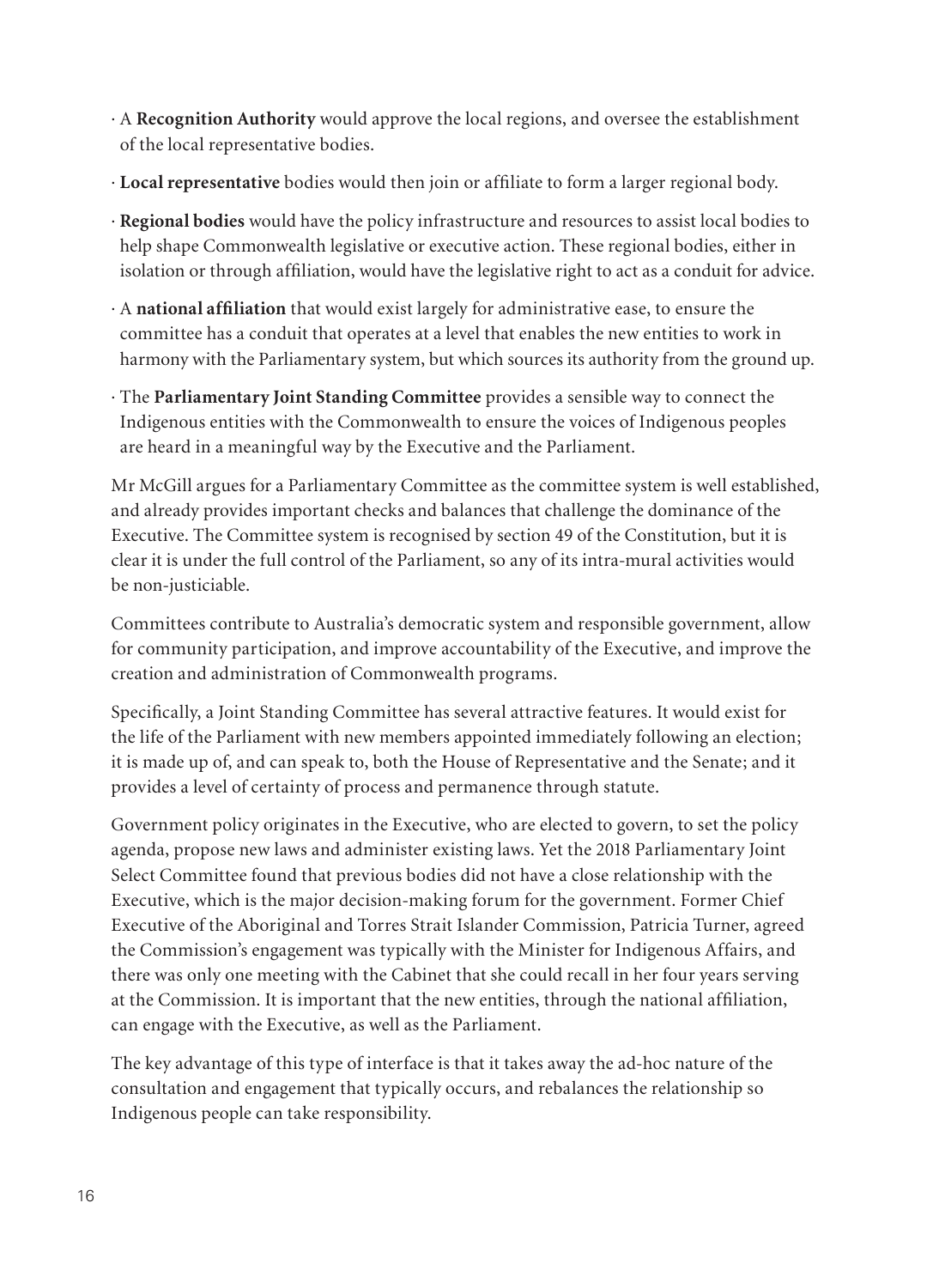One of the key features of any reforms attempted in Indigenous affairs has been the failure of the Commonwealth to properly embed these reforms into their administrative arrangements and business processes. When reforms have failed, it was because they were not connected to governmental decision-making forums, with clear and transparent processes, and appropriate accountability mechanisms for all stakeholders. Mr McGill explains that the work of the Joint Committee would be considered a *proceeding in Parliament*, therefore members of the national affiliation appearing in Joint Committee will have both the protections and obligations offered under the *Parliamentary Privileges Act 1997* (Cth) under the standing orders of both Houses. This should ensure its workings are held to the current high standards of Parliamentary business, that people act with integrity and honesty, but have some protections from liability in defamation in respect of evidence given or matters discussed in the committee.

### **5. ANCHORING OUR COMMITMENT IN THE CONSTITUTION: UNITING ON COMMON GROUND**

The proposal to hear Indigenous voices fits with our liberal democracy as it does not seek to limit the laws that should be made. Rather, it aims to give voice to the people who are the subject of those laws. This does not confer special rights, it only ensures fair treatment in our democratic processes.

Julian Leeser eloquently articulated the parameters for conservative support for constitutional recognition to the Samuel Griffith Society: "any package of reforms worth considering must be consistent with Australia's constitutional architecture" and it "should not affect the Crown, the Federation, the sovereignty of Parliament, or create a bill of rights."20

Tony Abbott argued constitutional recognition will be "a victory for Aboriginal people and will be the culmination of a long, long, long fight for justice. To succeed, though, it will also have to be a victory for all Australians: a vindication of our magnanimity as a nation whose Constitution will finally belong to all of us".

The 2012 Expert Panel's recommendation for a prohibition on discrimination was rightly ruled out as it would have empowered the High Court.

Instead, the proposal to hear Indigenous voices through a ground-up approach addresses the problem politically and procedurally, by increasing Indigenous participation in Parliament's democratic processes and ensuring that Indigenous views are better heard by Parliament when it makes laws and policies for Indigenous affairs.<sup>21</sup>

<sup>20</sup> Leeser, J. (2015), "Competing Proposals for Recognition: An Evaluation", *Proceedings of the Samual Griffith Society* Vol. 27 https://static1.squarespace.com/static/596ef6aec534a5c54429ed9e/t/5c9d8743419 2026554f91076/1553827654973/Vol27chap11.pdf.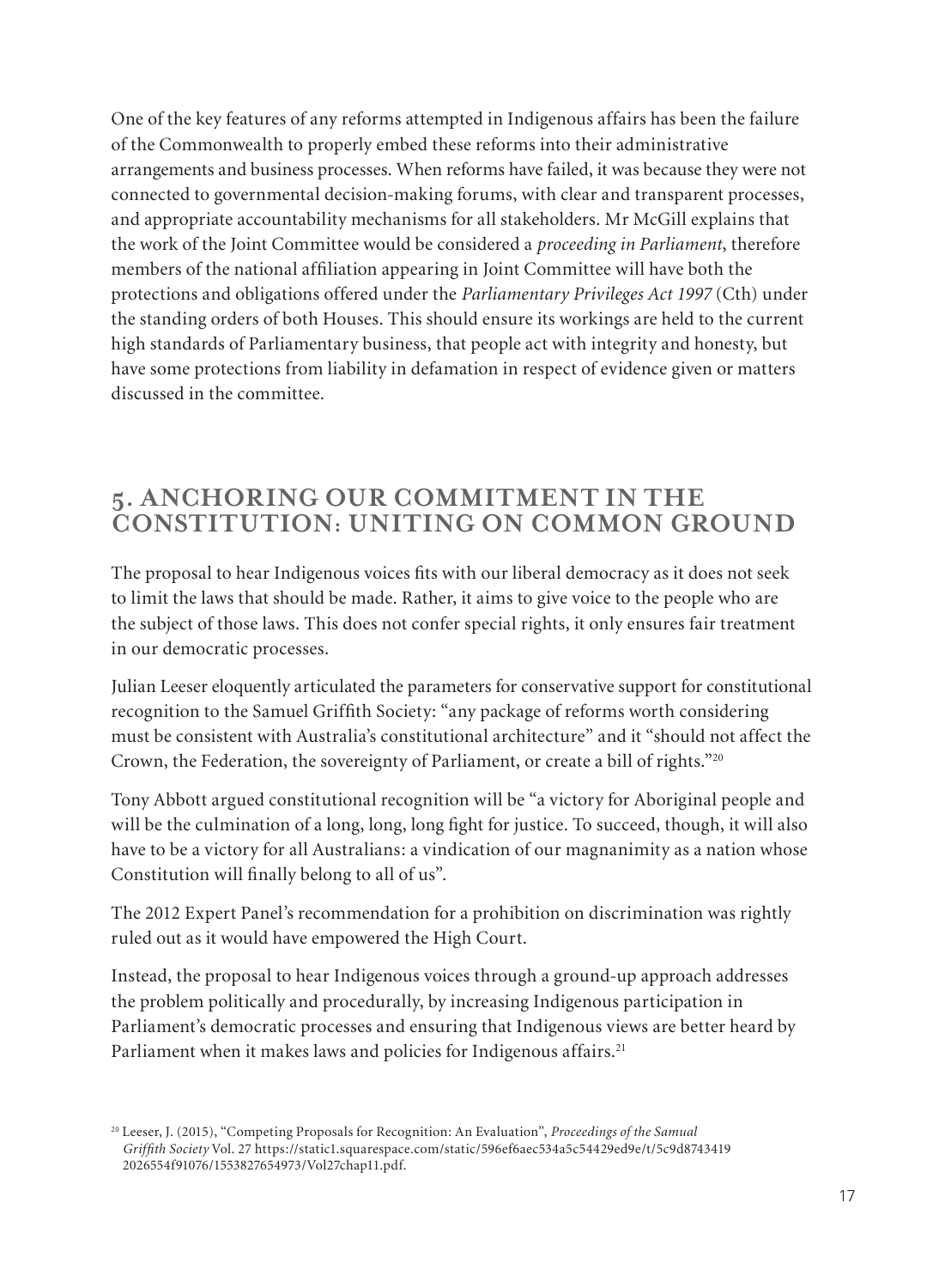The 2015 Twomey model was one way to achieve this, but the constitutional entrenchment of an advisory body has been ruled out by successive prime ministers. As we saw in the 1999 republic debate, having the Prime Minister opposing a reform makes it near impossible to gain the double majority required for success, therefore, we must put forward a model that speaks to the aspirations of the Statement from the Heart but which is acceptable to the Prime Minister and the Parliament.

We need an amendment that can provide the "constitutionally entrenched, legislatively controlled" capacity for Indigenous people to have input into the making of laws that impact them, as Murray Gleeson stated in his monograph in this series, *Recognition in Keeping with the Constitution*.

Any constitutional amendment must be substantive as Indigenous people have ruled out symbolic recognition. They seek a guarantee that the future will be better than the past.

#### **Sufficient status**

"We are talking about sufficient status in the Constitution to empower the Parliament to legislate the creation of the voice that will not impede the parliamentary process . . . we will accept parliamentary supremacy in a way that provided the necessary status that would define recognition".

Noel Pearson, 2014

Recently, Anne Twomey has suggested inserting the following words as a new section of the Constitution:

The Commonwealth shall make provision for Aboriginal and Torres Strait Islander peoples to be heard by the Commonwealth regarding proposed laws and other matters with respect to Aboriginal and Torres Strait Islander affairs, and the Parliament may make laws to give effect to this provision.

The constitutionally enshrined model drafted by Professor Twomey in 2015 aimed to provide a "political, preventative and proactive approach, rather than a reactive and litigious approach".22 Her new drafting does not deviate from that intention, and provides the "sufficient status" Mr Pearson spoke of, which could achieve the aspirations of the Uluru Statement from the Heart while accepting parliamentary supremacy.

Arrernte and Kalkadoon woman Rachel Perkins forcefully argued in her Boyer Lectures that a referendum would provide the moral weight that comes with the majority of Australians backing an idea. If this amendment succeeded at a referendum, it would contain a new

<sup>&</sup>lt;sup>21</sup> Cape York Institute supplementary submission, *supra*.<br><sup>22</sup> Pearson and Morris https://static1.squarespace.com/static/57e8c98bbebafba4113308f7/t/5934dbd437c58 1fea84dc351/1496636373982/Morris-Pearson-%282017%29-91-ALJ-350.pdf.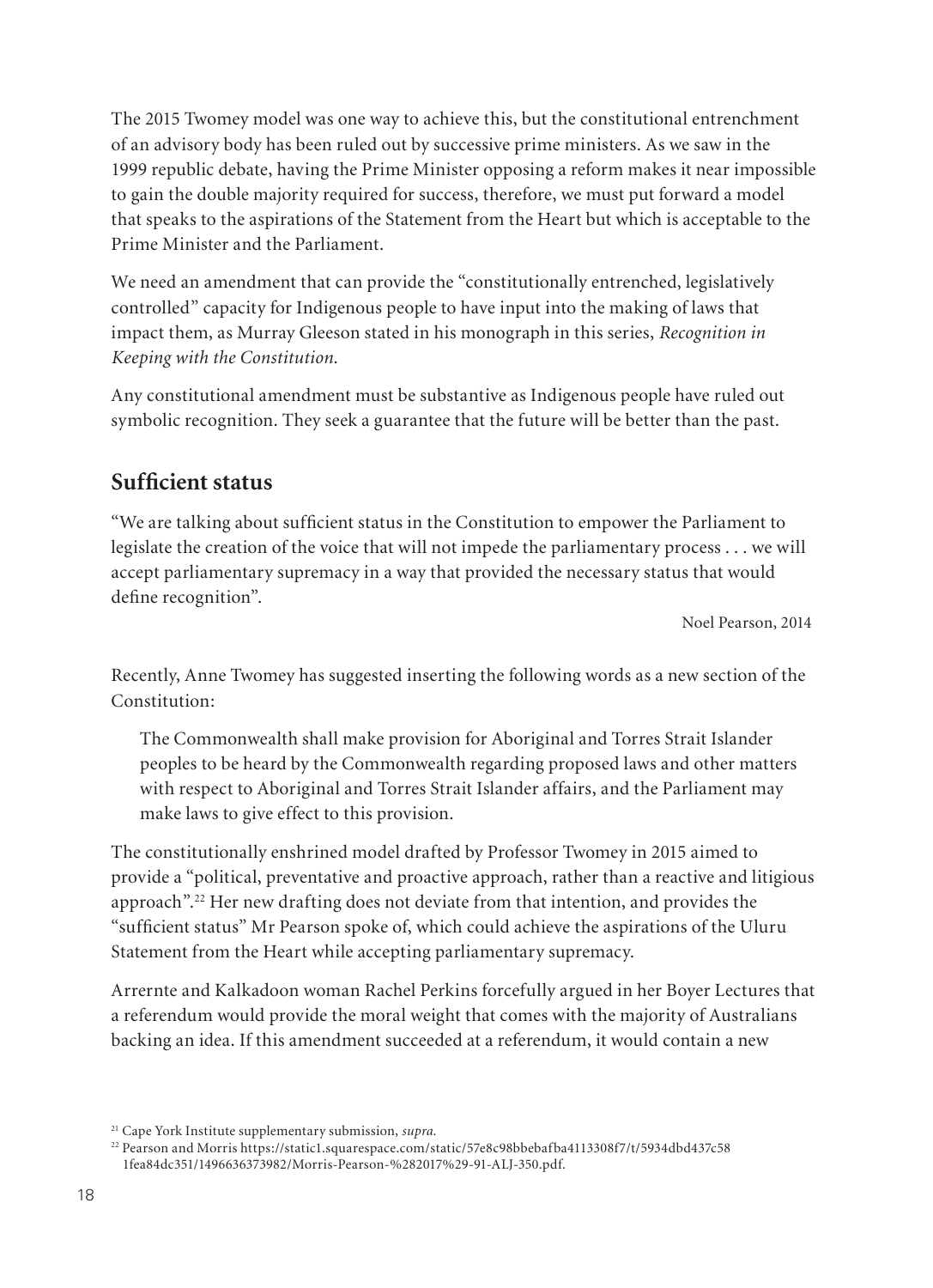obligation, but one that leaves the Parliament and the Government with the flexibility to determine the means by which it is achieved. In this respect, the obligation created by this amendment is more political than legal.

This new amendment is a good balance of the four principles for a successful referendum proposal in that it will:

- **1**. contribute to a more unified and reconciled nation;
- **2**. be of benefit to and accord with the wishes of Aboriginal and Torres Strait Islander peoples;
- **3**. be capable of being supported by an overwhelming majority of Australians from across the political and social spectrums;
- **4**. be technically and legally sound.

# **Permanency without justiciability**

While the 2015 Twomey model would be non-justiciable, the revised amendment put forward by Professor Twomey in 2020 is a stronger option. Professor Twomey has developed a new amendment that creates a political obligation to hear the voices of Indigenous peoples rather than a legal obligation.

The 2020 Twomey model creates what is known as a 'duty of imperfect obligation'. This means that there is a duty to conform with the obligation, but it is a duty that is not enforceable at law. Instead, it is a political or moral duty that is enforceable by the will of the people. The vote of the people in the referendum will provide the evidence of the will of the people, which can then be reinforced through their electoral rejection of any political party that seeks to thwart the will of the people and breach the Constitution.

By stating that Indigenous peoples are "to be heard by the Commonwealth" rather than the "Parliament" or the "Executive", this gives the maximum flexibility in designing how the voices will be heard. The obligation is imposed upon 'the Commonwealth', as a polity to act, rather than the Parliament or the Executive specifically being required to exercise the power.

The words "The Commonwealth shall" provide the permanent constitutional obligation that Indigenous people have asked for, but the discretion as to how to give effect to this permanency is completely up to the Commonwealth. The Constitution therefore mandates that the Commonwealth must make the provision to be heard, without entrenching an Indigenous advisory body as the way to achieve that. In this regard, the obligation is political and not legal. Anne Twomey confirms this as an obligation that would be a constitutional duty and a political obligation, but not a legally enforceable one.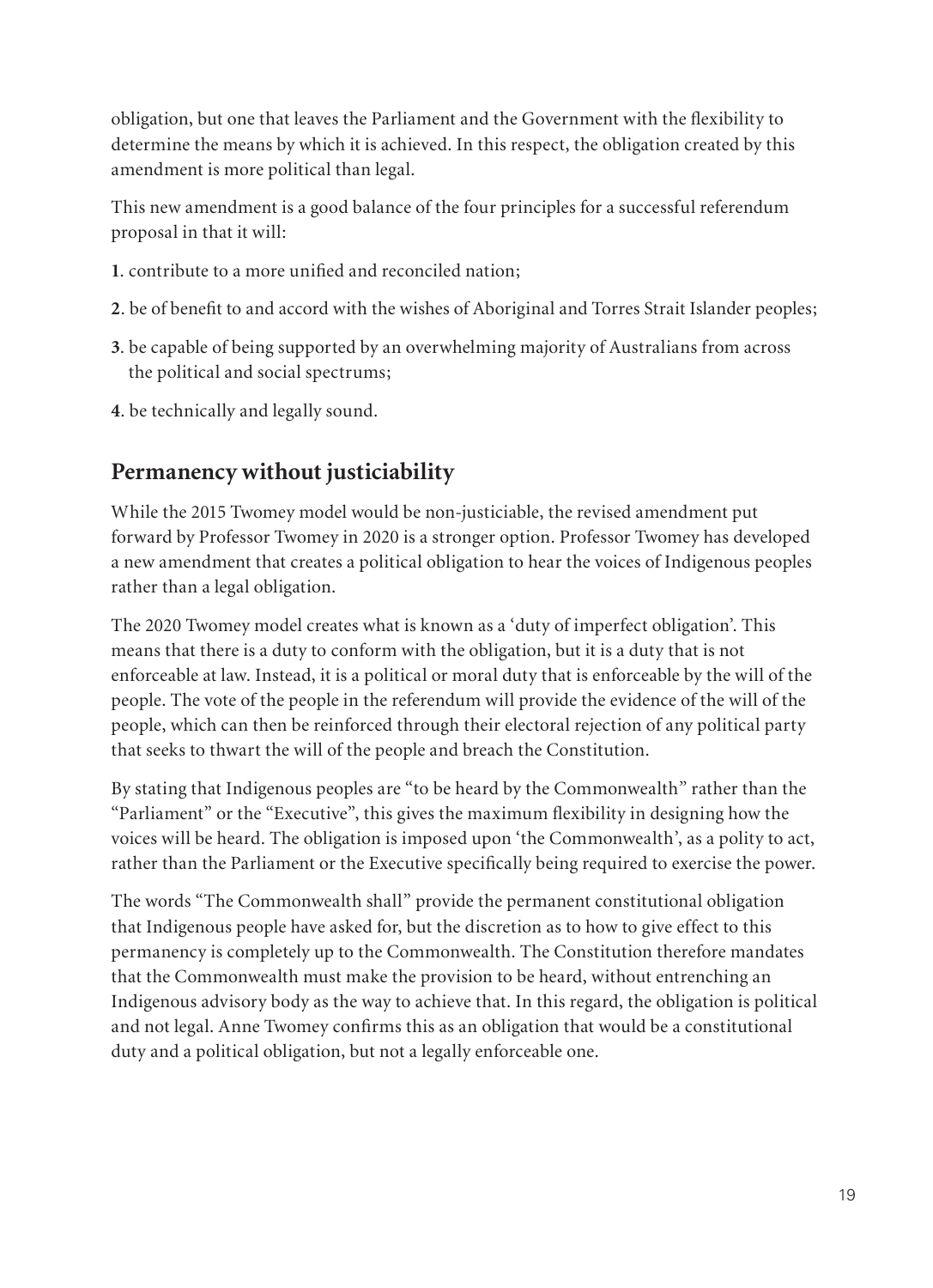#### **Mutual respect**

"Reaching of a point in time whereby Indigenous Australians and our identities, our cultures, our languages, our histories and our dignity as resilient peoples are afforded the same degree of respect as other cultures . . . we are tired of being too often referred to, treated and considered as peoples whose cultures, languages, beliefs and histories are somehow inferior or secondary to others . . . in seeking this parity of esteem I believe we Indigenous Australians do not wish to deny, denigrate or usurp the cultures of others or to takeover the world. We simply seek to establish our rightful place in the nation and globally – we seek genuine mutual regard for the integrity and dignity of our ways of knowing, our ways of thinking, our ways of doing and who we are."23

Russell Taylor AM, 2017

Warren Mundine asserts that recognition "must not be framed around the way others have looked at us, but how we look at ourselves; it must not be about recognising a race of people, but about recognising First Nations of our country and the mobs to which each of us still belongs".24

The new Twomey amendment would accelerate the "parity of esteem" as Kamilaroi man and public sector executive Russell Taylor describes it. For the first time, in a positive sense, our Constitution would formally recognise "Aboriginal and Torres Strait Islander peoples" as peoples who need and deserve to be heard by the Commonwealth.

This elevates the status of Aboriginal and Torres Strait Islander peoples, and captures the dignity that Indigenous peoples have long sought. It allows them to be recognised as peoples whose voices should be heard. There is nothing illiberal about a constitutional duty of imperfect obligation to hear Indigenous voices.

# **6. CONTRIBUTION TO NATION-BUILDING**

The year 2020 has taken an unexpected turn both at home and abroad. We are in the midst of an economic and health crisis and adjustments are being made to the way we live. As we recover from the pandemic, and deal with the ensuing economic issues, there is a window to hold a referendum that might seek to amplify the social cohesiveness that pulled us through the pandemic so successfully. Australians are generous and caring. Through bushfires, global pandemics, and economic crisis, our uniquely Australian values show us to be a mature

<sup>23</sup> Taylor, R., "Indigenous Constitutional Recognition: The 1967 Referendum and Today", Papers on Parliament no. 68 https://www.aph.gov.au/About\_Parliament/Senate/Powers\_practice\_n\_procedures/pops/Papers\_on\_ Parliament 68/Indigenous Constitutional Recognition The 1967 Referendum and Today.

<sup>24</sup> Mundine, W., *Practical Recognition from the Mobs' Perspective*.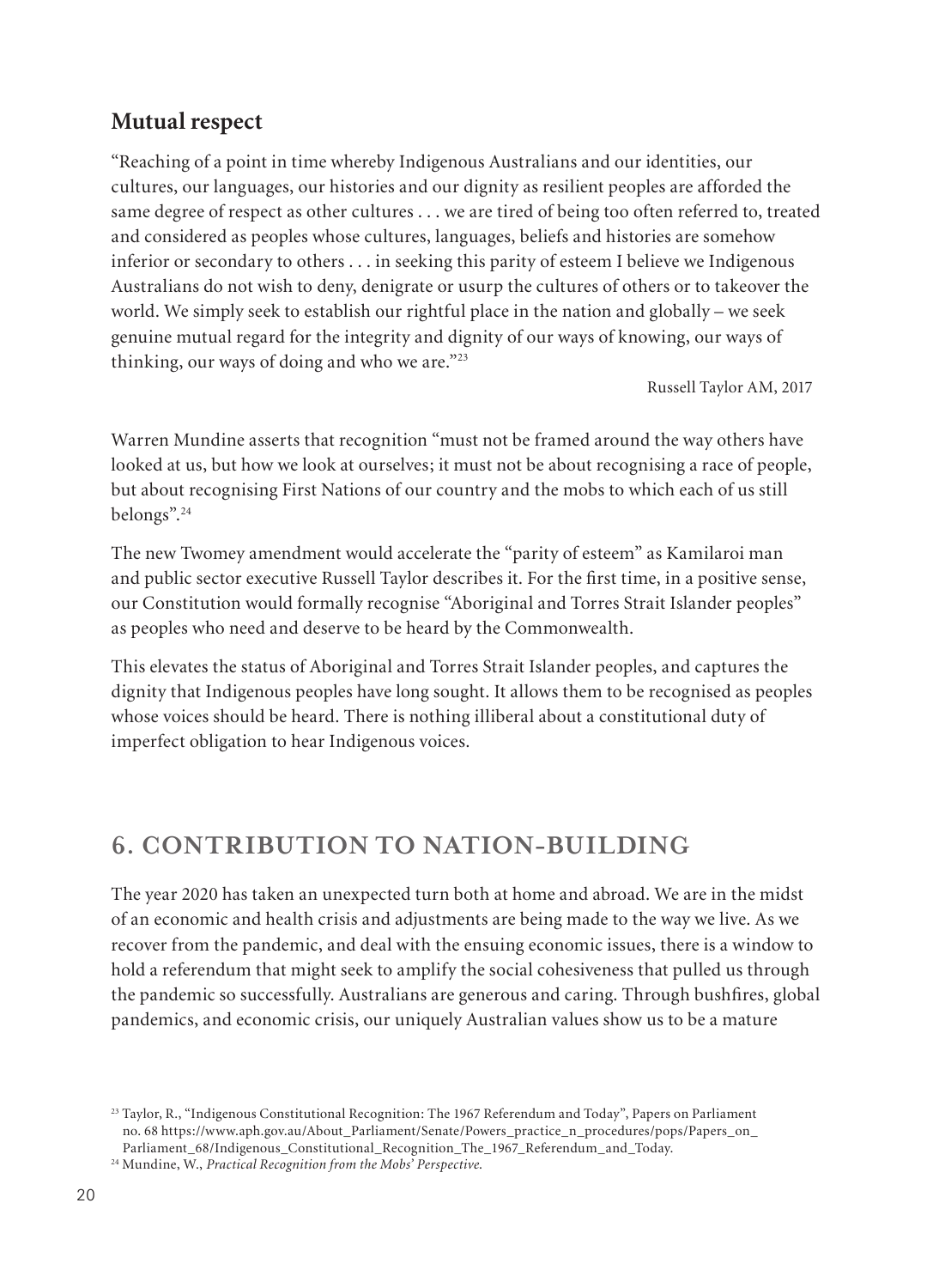nation capable of dealing with difficult issues and doing so with courage and empathy for our fellow citizen.

This same spirit will help us complete the unfinished business of our founding fathers, and recognise our Aboriginal and Torres Strait Islander peoples in our Constitution.

In the paper in this series, *The Australian Declaration of Recognition: Capturing the Nation's Aspirations by Recognising Indigenous Australians*, Damien Freeman and Julian Leeser proposed a new Australian Declaration of Recognition as the best way of addressing the cultural issues while avoiding legal technicalities.25

The second (largely unknown) recommendation from the 2017 Referendum Council was for an extra-constitutional Declaration of Recognition that could be enacted by legislation as a symbolic statement to unify Australians.

The Referendum Council stated:

The Declaration should bring together the three parts of our Australian story: our ancient First Peoples' heritage and culture, our British institutions, and our multicultural unity. It should be legislated by all Australian Parliaments, on the same day, either in the lead up to or on the same day as the referendum establishing the First Peoples' Voice to Parliament, as an expression of national unity and reconciliation.

*A Fuller Declaration of Australia's Nationhood* provided two options for how this recommendation might be implemented in practice. Tim Wilson's draft Declaration in the *Forgotten People* is an excellent starting point (see Appendix D for his suggestion).

When refusing to say sorry to the stolen generations, Mr Howard criticised symbolic statements alone as gestures that let too many people off the hook without "grappling in a serious, sustained way with the real practical dimensions of indigenous affairs."26 However, if there were to be a package that includes both symbolic and substantive change, we can grapple with the very real issues impacting Indigenous Australians in a way that will benefit the wider community too.

At a time when our nation has shown social cohesion that is the envy of the world, we should be ready to start to articulate the values that underpin this harmony in a positive statement that will endure for future generations.

A package that includes the suggested amendment to the Constitution, as well as the extraconstitutional Declaration of Recognition, could provide a lasting symbolic and substantive legacy we can all be proud of.

<sup>25</sup> Freeman, D. & Leeser, J. (2014) *The Australian Declaration of Recognition: Capturing the Nation's Aspirations* 

*by Recognising Indigenous Australians*, 2014. 26 Howard, *supra*.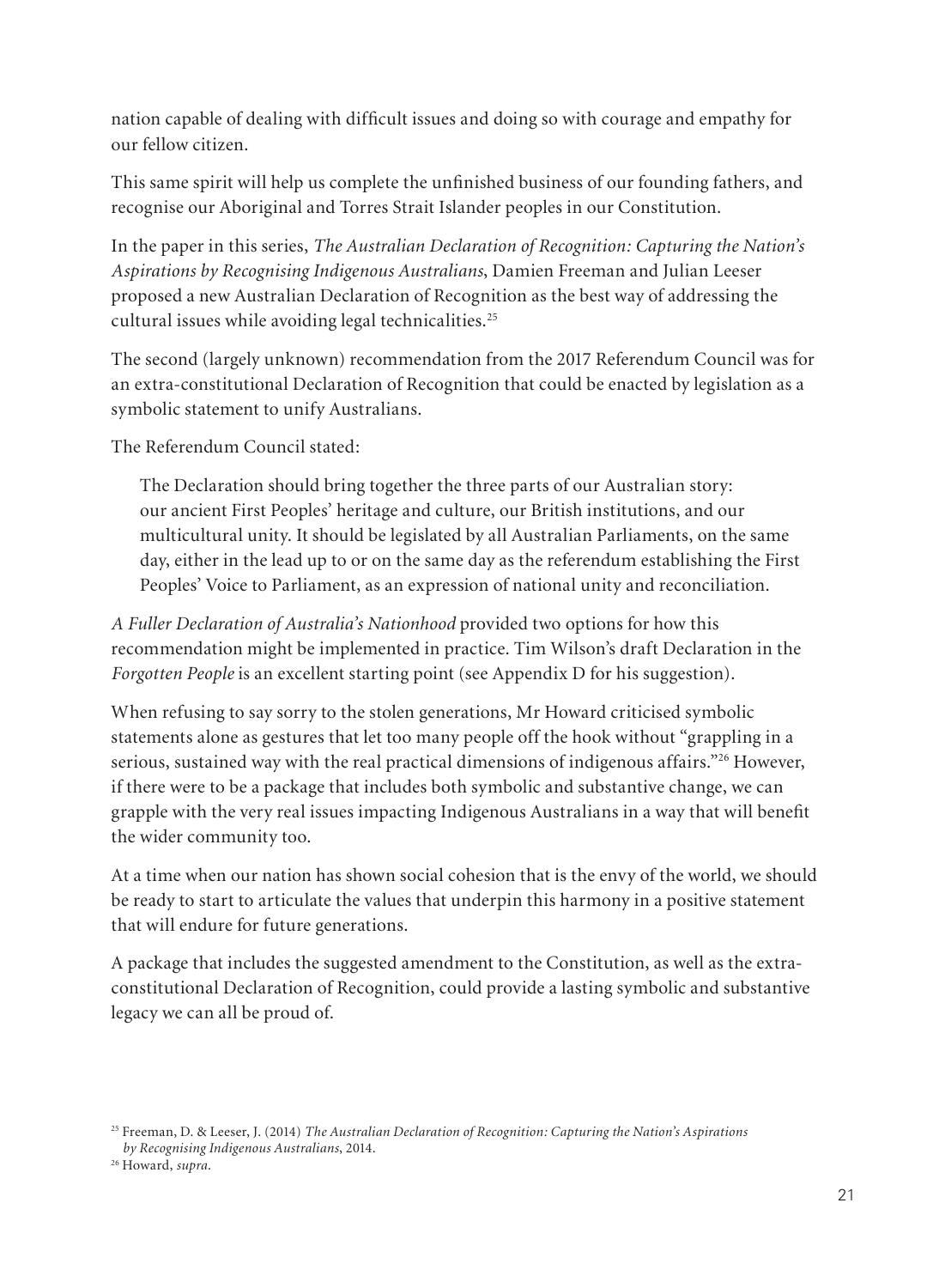# **7. CONCLUSION**

Fundamentally, a referendum to recognise Aboriginal and Torres Strait Islander peoples will create a new covenant, in which we promise the future will be better than the past. If we are not prepared to make that promise, then we are misleading ourselves and our fellow Australian.

If we can agree to an amendment that meets the aspirations of Indigenous people – that is their desire to be recognised and a guarantee that they will be heard – within the parameters of a liberal democratic polity, we can certainly progress to a referendum. The new amendment put forward by Anne Twomey can provide a middle ground that respects the view that a new obligation needs to be imposed on the Commonwealth by the Australian people voting to amend the Constitution, but that this must be done in a way that is not illiberal and that does not enshrine an Indigenous body in the Constitution.

The new settlement that John Howard spoke of in 2007 requires more than just changes to the machinery of government – changes that parliamentarians can swiftly reverse through the stroke of a pen. The relationship must be underpinned by a structural shift that will create equality of opportunity, not by making one section of the community superior to another or conferring special privileges, but by ensuring the relationship is fair, respectful, and balanced.

Noel Pearson posed a significant question to the Australian people in 2014. He called on all of us to consider the question he claims has been unanswered after two centuries:

Is there a proper and rightful place for the original peoples of Australia in the nation created from their ancestral lands?27

We should have great faith in the Australian people that when they are given the chance to vote in favour of this more complete expression of our nationhood, that we can positively answer Mr Pearson's question at the ballot box.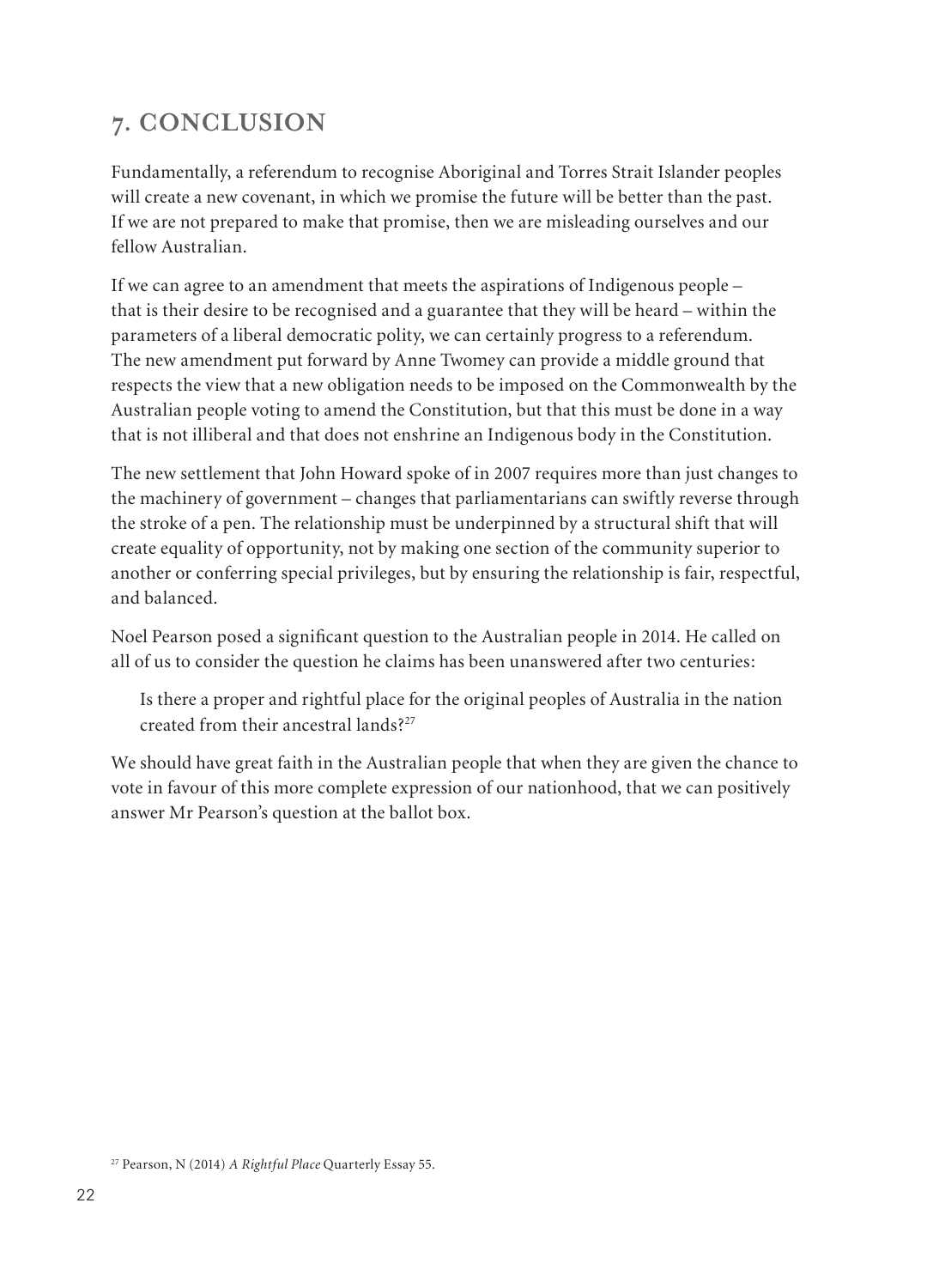# Appendices

# **APPENDIX A**

#### **List of consultation processes on Constitutional Recognition since 2011**

- **1**. Expert Panel on Recognising Aboriginal and Torres Strait Islander Australians chaired by Professor Patrick Dodson and Mark Leibler AC reported to Prime Minister Julia Gillard MP, 16 January 2012
- **2**. Final report of the Aboriginal and Torres Strait Islander Act of Recognition Review Panel by John Anderson AO, Tanya Hosch and Richard Eccles to Prime Minister Tony Abbott MP, 9 September 2014
- **3**. Joint Select Committee on Constitutional Recognition of Aboriginal and Torres Strait Islander Peoples chaired by Ken Wyatt AM MP and Senator Nova Peris reported to Prime Minister Tony Abbott MP, 25 June 2015
- **4**. Aboriginal and Torres Strait Islander leaders meet at Kirribilli House with Prime Minister Tony Abbott and Opposition Leader Bill Shorten, 6 July 2015. Indigenous leaders issued a statemament that:
	- · "Any reform must involve substantive changes to the Australian Constitution"
	- · "A minimalist approach that provides preambular recognition, removes section 25 and moderates the races power (section 51(xxvi)) does not go far enough and would not be acceptable to Aboriginal and Torres Strait Islander peoples."
- **5**. Referendum Council chaired by Pat Anderson AO and Mark Leibler AC reported to Prime Minister Malcolm Turnbull MP and Opposition Leader Bill Shorten MP in June 2017 (the Council's processes included the National Indigenous Constitutional Convention which resulted in the Uluru Statement from the Heart), recommending:
	- · "That a referendum be held to provide in the Australian Constitution for a representative body that gives Aboriginal and Torres Strait Islander First Nations a Voice to the Commonwealth Parliament"
	- · "That an extra-constitutional Declaration of Recognition be enacted by legislation passed by all Australian Parliaments, ideally on the same day, to articulate a symbolic statement of recognition to unify Australians".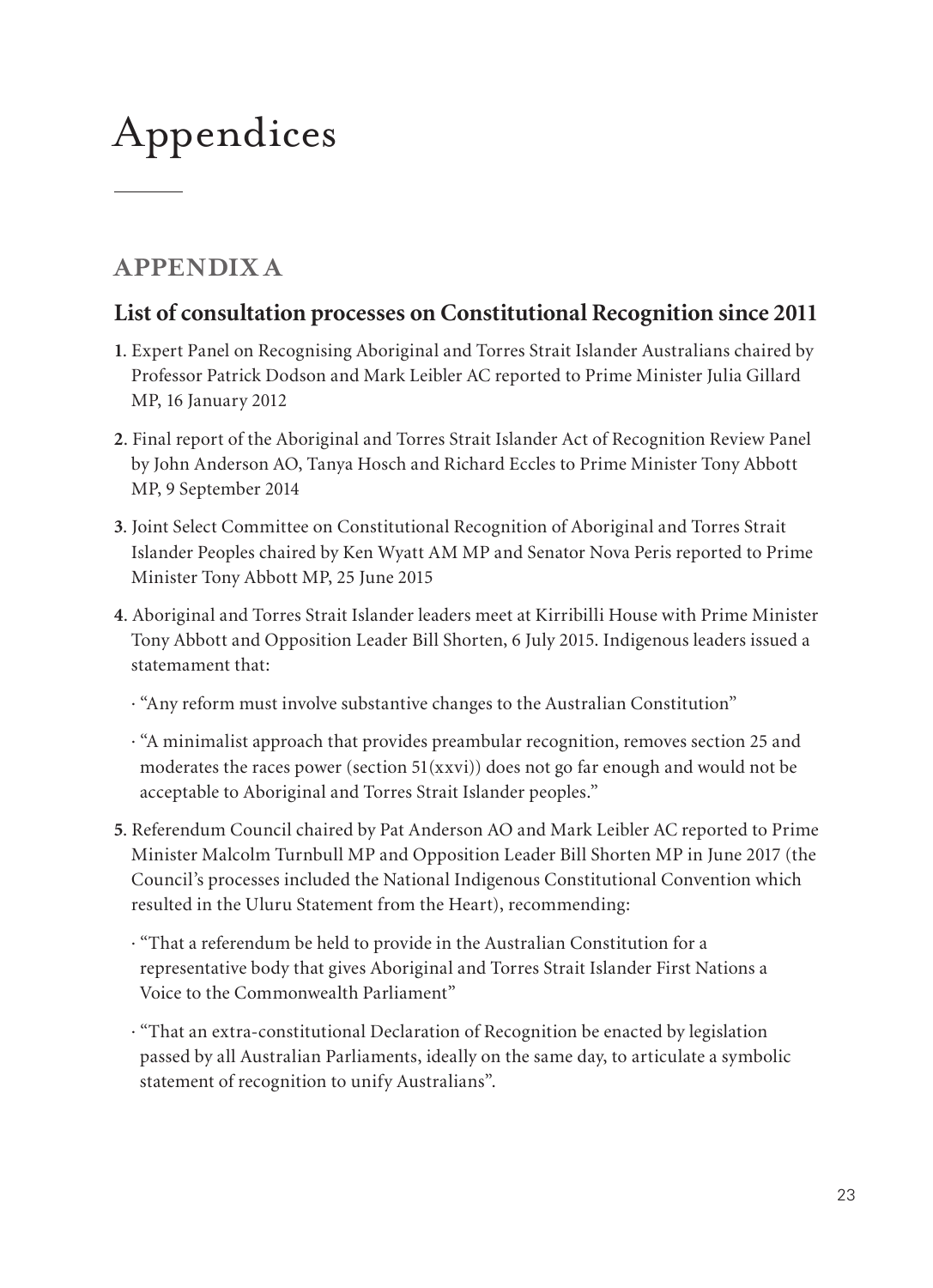- **6**. Joint Select Committee on Constitutional Recognition Relating to Aboriginal and Torres Strait Islander Peoples 2018 chaired by Senator Patrick Dodson and Julian Leeser MP reported to Prime Minister Scott Morrison MP, November 2018, recommending that:
	- · "The Australian Government initiate a process of co-design with Aboriginal and Torres Strait Islander peoples". The co-design process should "consider national, regional and local elements of The Voice and how they interconnect…. outline and discuss possible options for the local, regional, and national elements of The Voice, including the structure, membership, functions, and operation of The Voice, but with a principal focus on the local bodies and regional bodies and their design and implementation"
	- · "following a process of co-design, the Australian Government consider, in a deliberate and timely manner, legislative, executive and constitutional options to establish The Voice"
- **7**. Co-design process chaired by Professor Tom Calma AO and Professor Marcia Langton AO due to report to Prime Minister Scott Morrison MP in late 2020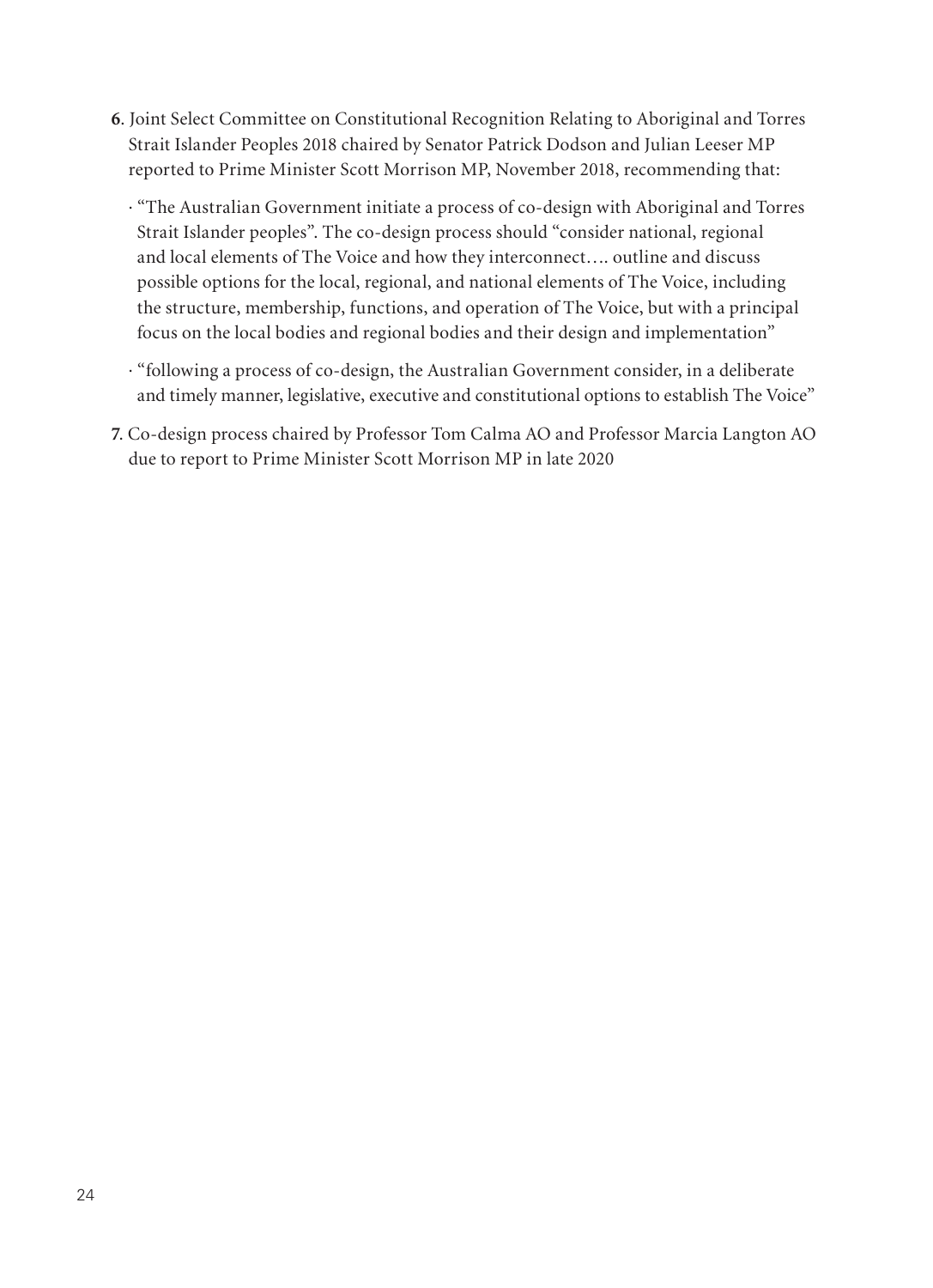# **APPENDIX B**

#### **Ian McGill's suggestion for interface**

Ian McGill's proposal for a mechanism for an interface between the co-designed Indigenous voices and the Commonwealth was published in the June 2020 issue of the *Australian Law Review* and is summarized in the diagram below.



The Australian Parliament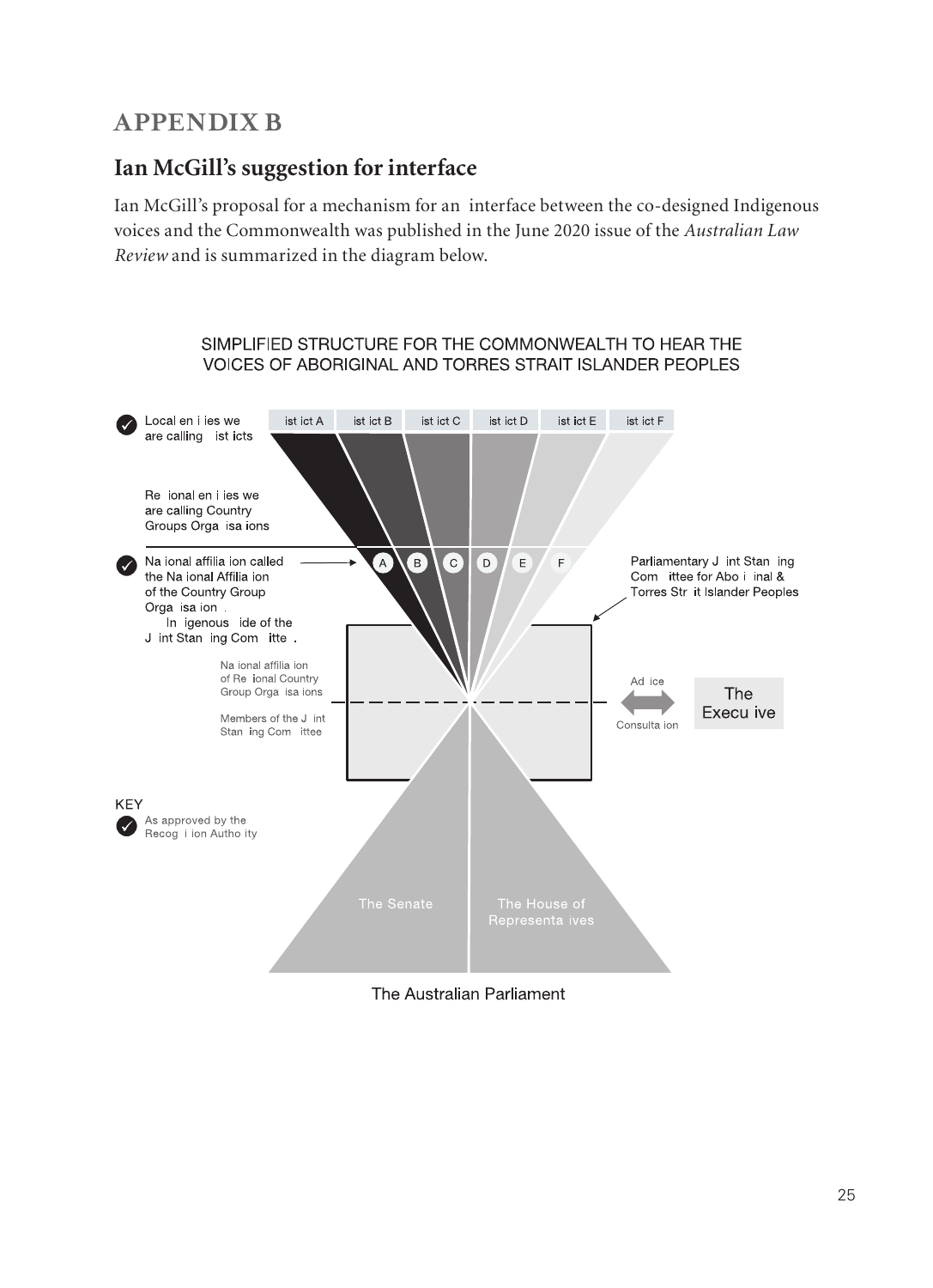# **APPENDIX C**

#### **Anne Twomey's suggestions for amendment**

In 2015, Anne Twomey published the following suggestion for an amendment to the Constitution in *The Conversation*:

60A. (1) There shall be an Aboriginal and Torres Strait Islander body, to be called the [insert appropriate name], which shall have the function of providing advice to the Parliament and the Executive Government on matters relating to Aboriginal and Torres Strait Islander peoples.

(2) The Parliament shall, subject to this Constitution, have power to make laws with respect to the composition, roles, powers and procedures of the [body].

(3) The Prime Minister [or the Speaker/President of the Senate] shall cause a copy of the [body's] advice to be tabled in each House of Parliament as soon as practicable after receiving it.

(4) The House of Representatives and the Senate shall give consideration to the tabled advice of the [body] in debating proposed laws with respect to Aboriginal and Torres Strait Islander peoples.

In 2020, Professor Twomey wrote another article for *The Conversation* in which she made two further suggestions, the first of which was as follows:

51. The Parliament shall, subject to this Constitution, have power to make laws for the peace, order, and good government of the Commonwealth with respect to: –

. . .

(xxvi) Aboriginal and Torres Strait Islander affairs; and in relation thereto, the interaction between Aboriginal and Torres Strait Islander peoples and the Parliament and Government of the Commonwealth.

Professor Twomey's second suggestion in her 2020 article for *The Conversation* reads as follows:

127. The Commonwealth shall make provision for Aboriginal and Torres Strait Islander peoples to be heard by the Commonwealth regarding proposed laws and other matters with respect to Aboriginal and Torres Strait Islander affairs, and the Parliament may make laws to give effect to this provision.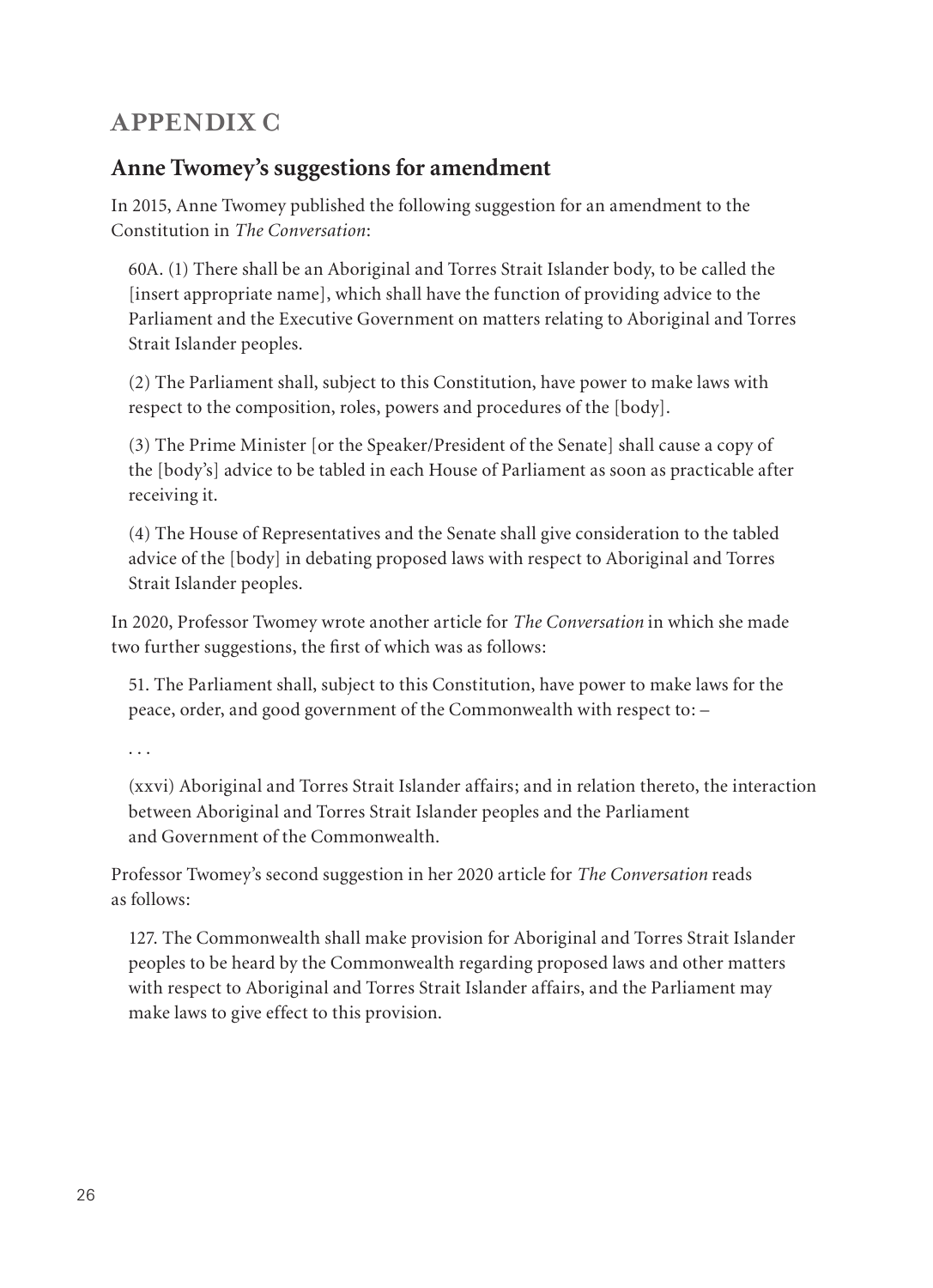# **APPENDIX D**

#### **Tim Wilson's suggestion for a declaration**

Tim Wilson published the following suggestion for a declaration of recognition in his 2016 chapter in *The Forgotten People: liberal and conservative approaches to recognising indigenous peoples*:

#### **An Australian Declaration of Unity**

With this pledge we recognise we are all Australians,

Aboriginal and Torres Strait Islander peoples, Whose heritage, culture and language we cherish and enduring connection to land and waters we respect,

> The first European settlers that followed, Whose institutions and traditions we preserve,

The generations of migrants from across the seas, Who come to contribute to our shared future,

Built on a liberal democracy that binds us as equals, With mutual respect and responsibility for each other For a free, fair, just and united Australia for all.

We pledge our loyalty to Australia.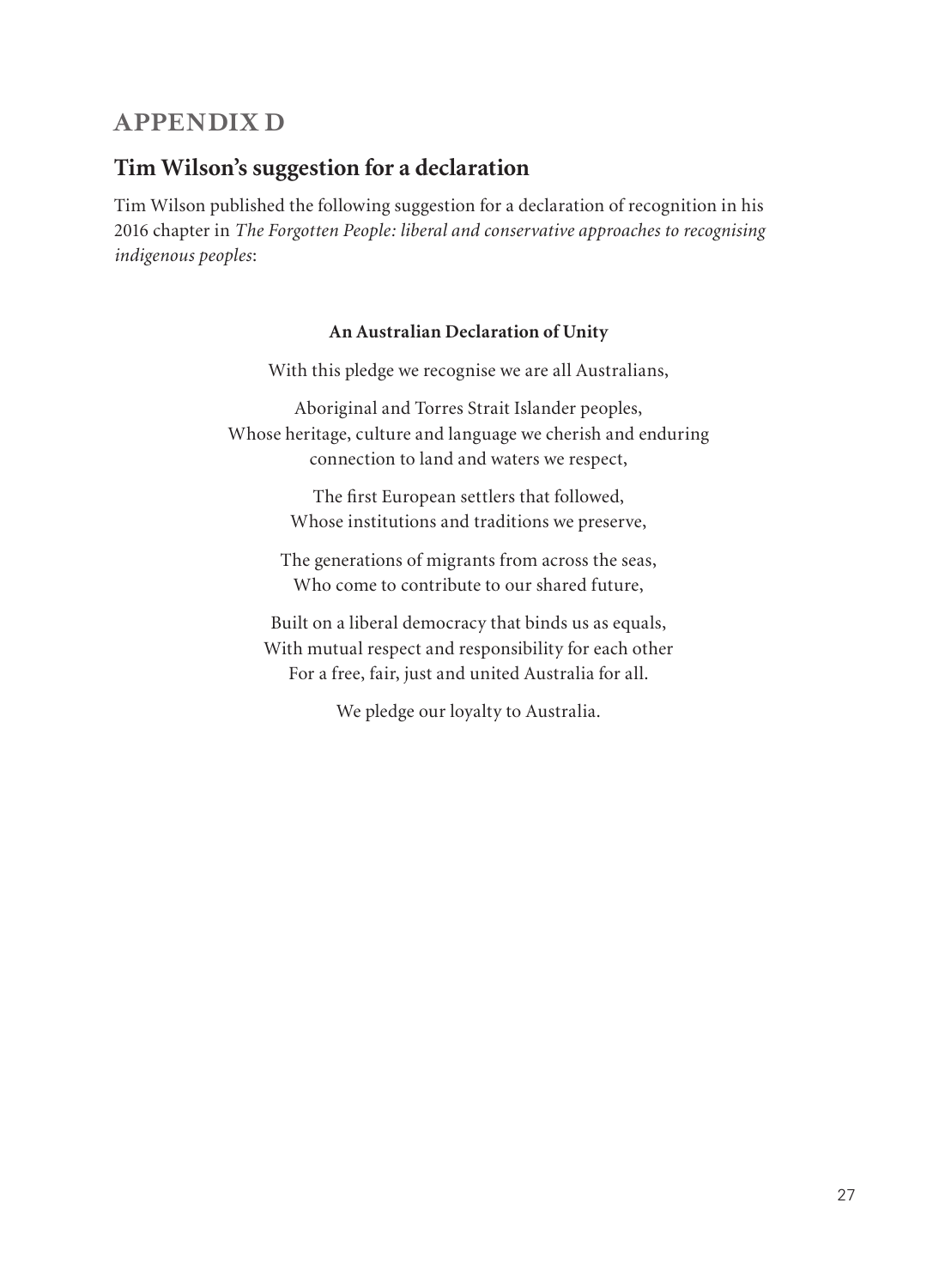**Kerry Pinkstone** served as Senior Adviser on Social Policy in the Office of the Prime Minister between 2015 and 2018, during the premiership of the Hon. Malcolm Turnbull MP. She is currently a Visiting Fellow at the PM Glynn Institute (Australian Catholic University's public policy think-tank). From 2003 until 2009, she served as an adviser to various members of the Howard Ministry. For the next five years, she served as manager of strategic engagement and director of policy and research at GenerationOne – the Mindaroo Foundation's initiative to close the gap in employment outcomes between Indigenous and non-Indigenous Australians – before returning to the Department of the Prime Minister and Cabinet as a special adviser on Indigenous employment in 2015.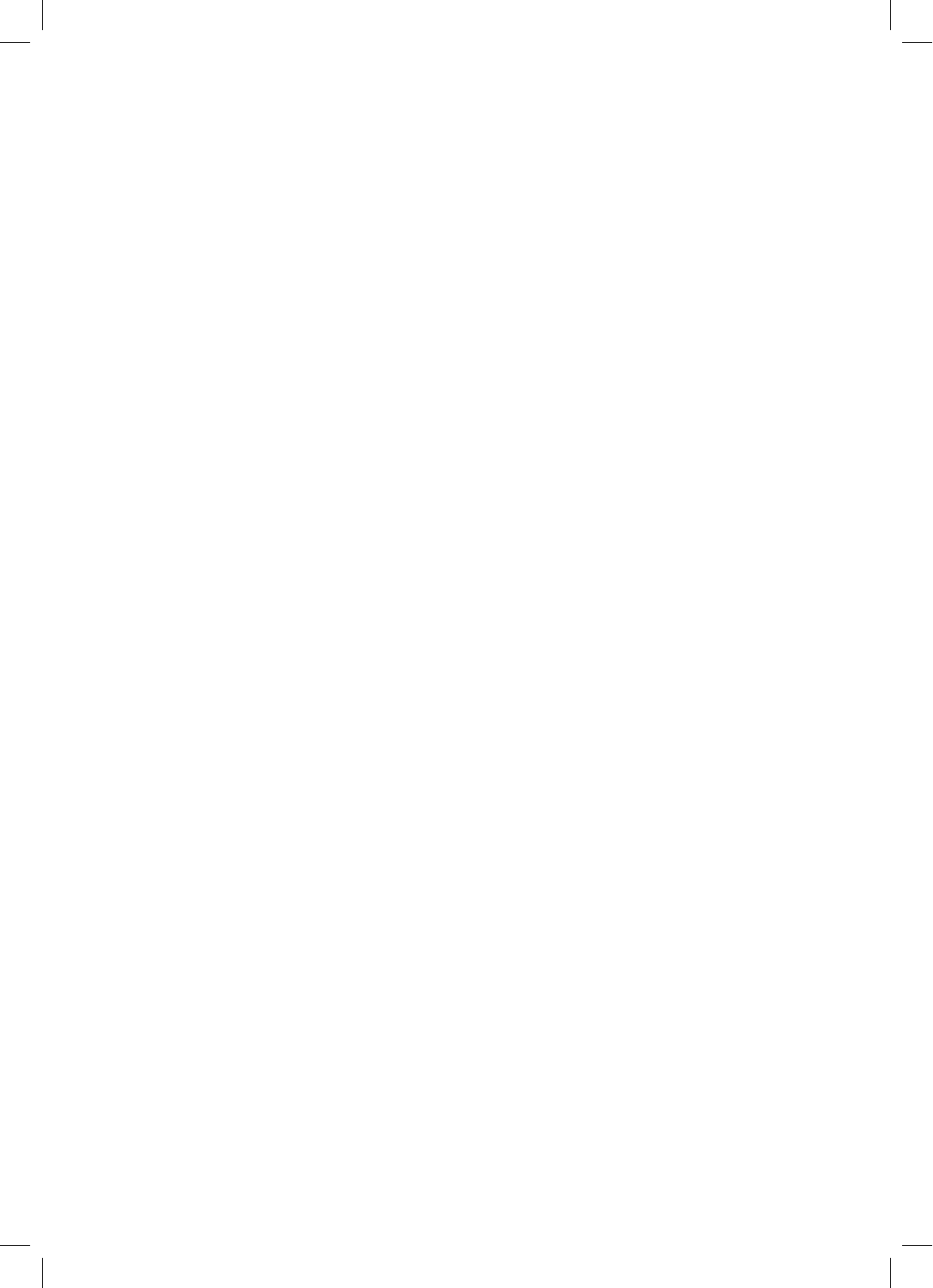#### **Finding common ground on constitutional recognition**

' Statement and the Government s response. She argues that it is possible to have In this paper, Kerry Pinkstone begins a conversation that aims to find common ground. She proposes an approach to constitutional recognition of Indigenous peoples that identifies common ground between the position in the Uluru a constitutional amendment to create a political obligation to hear Indigenous voices without enshrining in the Constitution a representative assembly based on race. Such an approach would address Indigenous aspirations by providing a guarantee that Indigenous voices would be heard by the Commonwealth. At the same time, it would address the concerns of classical liberals that all Australians should have the same constitutional rights and the concerns of constitutional conservatives that the supremacy of Parliament should not be undermined.

- **UPHOLD & RECOGNISE** is a non profit organisation committed to its charter for upholding the Australian Constitution and recognising Indigenous Australians.

This pamphlet forms part of the Uphold & Recognise Monograph Series, which includes papers by a range of authors including Julian Leeser MP, Warren Mundine AO, and the Hon. Murray Gleeson AC QC:

- **1** *The Australian Declaration of Recognition*
- *'* **2** *Practical Recognition from the Mobs Perspective*
- **3** *Claiming the Common Ground for Recognition*
- **4** *This Whispering in Our Hearts*
- **5** *Journey from the Heart*
- **6** *Hearing Indigenous Voices*
- **7** *Makarrata*
- *'* **8** *A Fuller Declaration of Australia s Nationhood*
- **9** *Recognition in keeping with the Constitution*
- **10** *Anchoring our Commitment in the Constitution*

For more information, or to download a copy of any of these, visit www.upholdandrecognise.com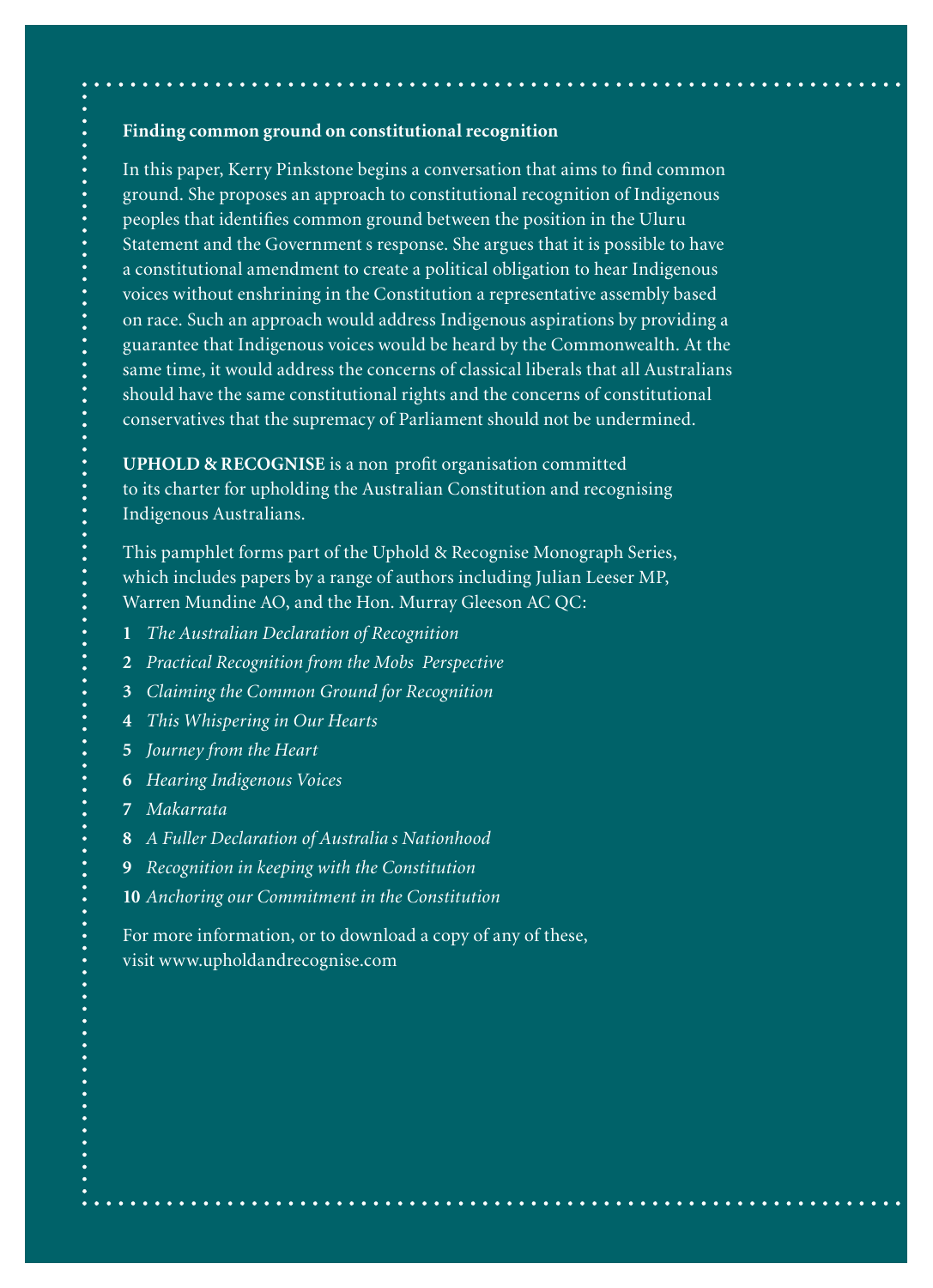# A way for the Commonwealth to hear the voices of Aboriginal and Torres Strait Islander peoples – a model anchored in our Constitution Ian McGill, 1 Solicitor, Sydney

#### **The Uluru Statement from the Heart:**

*….With substantive constitutional change and structural reform, we believe this ancient sovereignty can shine through as a fuller expression of Australia's nationhood.…* 

*We seek constitutional reforms to empower our people and take a rightful place in our own country. When we have power over our destiny our children will flourish. They will walk in two worlds and their culture will be a gift to their country.* 

*We call for the establishment of a First Nations Voice enshrined in the Constitution……* 

*In 1967 we were counted, in 2017 we seek to be heard. We leave base camp and start our trek across this vast country. We invite you to walk with us in a movement of the Australian people for a better future. (*emphasis added*)* 

#### **1 Introduction**

 anchored in our Constitution. Successive Australian governments have committed to The above extracted passages from the Uluru Statement from the Heart emphasise the need to provide a mechanism to hear the voices of Aboriginal and Torres Strait Islander peoples, but recognising Aboriginal and Torres Strait Islander peoples in the Constitution. 2 Until the historic four-day National Constitutional Convention at Uluru in May 2017 that culminated in the Uluru Statement from the Heart addressed to the Australian people, there was no national Indigenous consensus on how to make this a practical and substantive reality. The Uluru Statement was tactically issued to the Australian people, rather than elected representatives, and is a clear direction to the nation that Aboriginal and Torres Strait Islander peoples want their voices to be heard, and that the Constitution should provide guarantee for these 'voices'.

 advance of the 2007 election, John Howard committed to a referendum to recognise Aboriginal and Torres Strait Islander peoples (The Hon John Howard MP, Prime Minister, 'The Right Time: Constitutional Recognition for Indigenous Australians' [Speech delivered at the Sydney Institute, Sydney, 11 October 2007] accessed at <sup>2</sup> Recognising Aboriginal and Torres Strait Islander peoples in the Constitution has enjoyed bipartisan support for over a decade. In

 Julia Gillard's Labor Government announced in December 2010 that it was committed to holding a national referendum on the subject and formed the Expert Panel on Constitutional Recognition of Indigenous Australians (The Hon Julia Gillard MP, Prime Minister, 'Expert Panel on Constitutional Recognition of Indigenous Australians Appointed', 23 December 2010 accessed at [https://formerministers.dss.gov.au/13957/expert-panel-on-constitutional-recognition-of-indigenous-australians-appointed/\)](about:blank). In 2014, Prime Minister Tony Abbott asserted his readiness to 'sweat blood' to achieve constitutional recognition (The Hon Tony Abbott MP, Prime Minister, [Address to the RECOGNISE Inaugural Gala D). [https://parlinfo.aph.gov.au/parlInfo/search/display/display.w3p;query=Id%3A%22media%2Fpressrel%2FL41P6%22;src1=sm1\)](about:blank).

 1 This paper is an expanded version of the note published at (2020) 94 ALJ 406. I am indebted to Dr Damien Freeman, Dr Shireen Morris, Kerry Pinkstone and my former colleagues at Allens, particularly Kat Tsatsaklas, Malcolm Stephens and Ted Hill for their comments on an earlier version of this paper. All errors are mine.

 Bill Shorten promised in November 2018 that, if elected, he would establish a Voice for First Nations people and seek for it to be enshrined in the Constitution (The Hon Bill Shorten MP, 'Labor Will Establish a Voice for First Nations People', 27 November 2018 Sydney, 11 December 2014] accessed at https://pmtranscripts.pmc.gov.au/release/transcript-24055. https://www.billshorten.com.au/\_labor\_will\_establish\_a\_voice\_for\_first\_nations\_people\_tuesday\_27\_november\_2018). inner,

 In July 2019, Ken Wyatt, Minister for Indigenous Australians in the Morrison Government, pledged to put an option for constitutional recognition to a referendum during the current parliamentary term (The Hon Ken Wyatt MP, 'Walking in Partnership to Effect Change' [Address to the National Press Club, Canberra, 10 July 2019] ] [https://www.kenwyatt.com.au/ministerial-news-indigenous](about:blank)[australians/2019/7/10/transcript-national-press-club-address-walking-in-partnership-to-effect-change.](about:blank)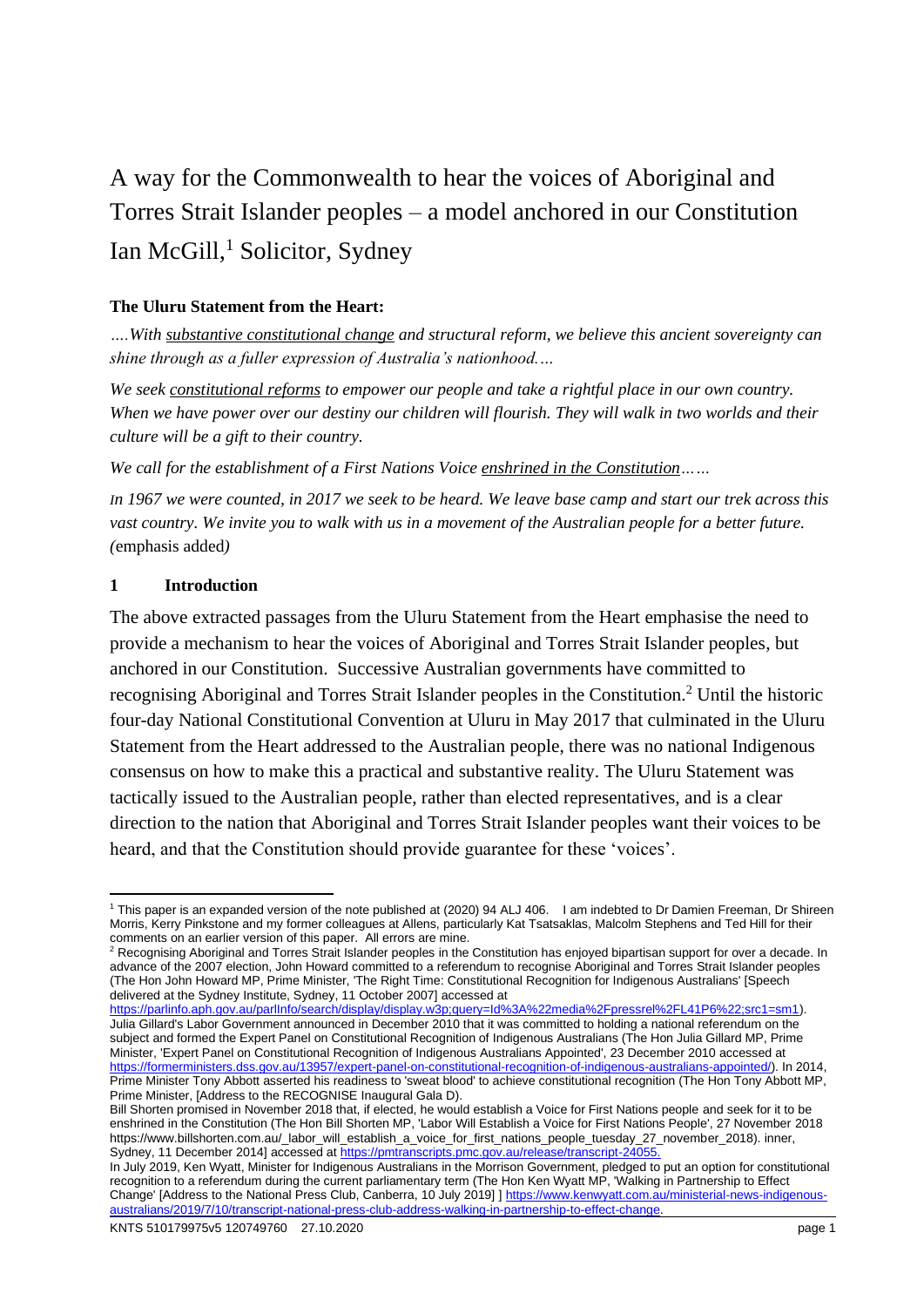In this paper, I wanted to outline in detail how a potential practical model for hearing Aboriginal and Torres Strait Islander peoples' voices might be implemented by the Commonwealth, but anchored in the Constitution, within the structure of, and under the control of, the existing checks and balances of the Federal Parliament.

details of Indigenous voices at the local, regional and national levels.<sup>3</sup> The proposed model assumes the existence of local and regional Aboriginal and Torres Strait Islander organisations at its base: the structure of these entities will be determined by the codesign process currently being undertaken by the Senior Advisory Group, under the leadership of Professor Tom Calma AO and Professor Marcia Langton AO. The Senior Advisory Group was commissioned by the Minister for Indigenous Australians on 30 October 2019, to determine the

This paper focusses on the interface between those local and regional entities, created or recognised through the process of co-design, and the Commonwealth through the Federal Parliament.

The model suggested for the interface is a statutory joint standing committee of the Parliament, comprising members of the House and the Senate, to be known as the Parliamentary Joint Standing Committee *for* Aboriginal and Torres Strait Islander peoples (*Joint Committee)*. The highlighted preposition is significant: this is not a committee about a subject matter but a committee that exists for the purpose of engagement and interaction with Aboriginal and Torres Strait Islander peoples, at the centre of our Parliamentary democracy.<sup>4</sup>

The interface at the Parliamentary committee structure is suggested because Parliamentary committees contribute to Australia's system of democratic and responsible government. Community participation is a critical feature of any committee's structure, and they are also a mechanism of accountability. It is suggested that the accountability role of a Parliamentary committee is their core business, testing the process of government policy and decision-making in the sense of qualifying as genuinely responsible and appropriate to the best interests of the community. It is this community engagement aspect that the model of the Joint Committee seeks to develop: for the Joint Committee the relevant community is Aboriginal and Torres Strait Islander peoples local communities and organisations.<sup>5</sup>

The Joint Committee would engage and interact with local Aboriginal and Torres Strait Islander local and regional voices (the subject of the co-design process) through a democratising process of enabling those voices from local communities or local organisations, through a regional representative body, up to a national affiliation. The national affiliation is intended as the primary (but not exclusive) interface of those voices to the Parliament. The proposed structure for the interface is represented in the chart at **Schedule 1**.

 $3$  See The Hon Ken Wyatt AM MP, Minister for Indigenous Australians, 'A voice for Indigenous Australians', accessed at

<sup>&</sup>lt;u>https://ministers.pmc.gov.au/wyatt/2019/voice-indigenous-australians</u>.<br><sup>4</sup> It is recognised that there is an existing Standing Committee on Aboriginal and Torres Strait Islander Affairs. That committee has no current references from any Minister, and its work would be subsumed into the work of the Joint Committee.

 5 See paragraph 4.1 of this paper below. See also J Forkert, *Parliamentary Committees: Improving public engagement*, ASPG Conference 27 – 30 September 2017, Hobart accessed a[t https://www.aspg.org.au/wp](about:blank)[content/uploads/2018/01/Parliamentary-Committees-Improving-public-engagement-Dr-Joshua-Forkert.pdf.](about:blank)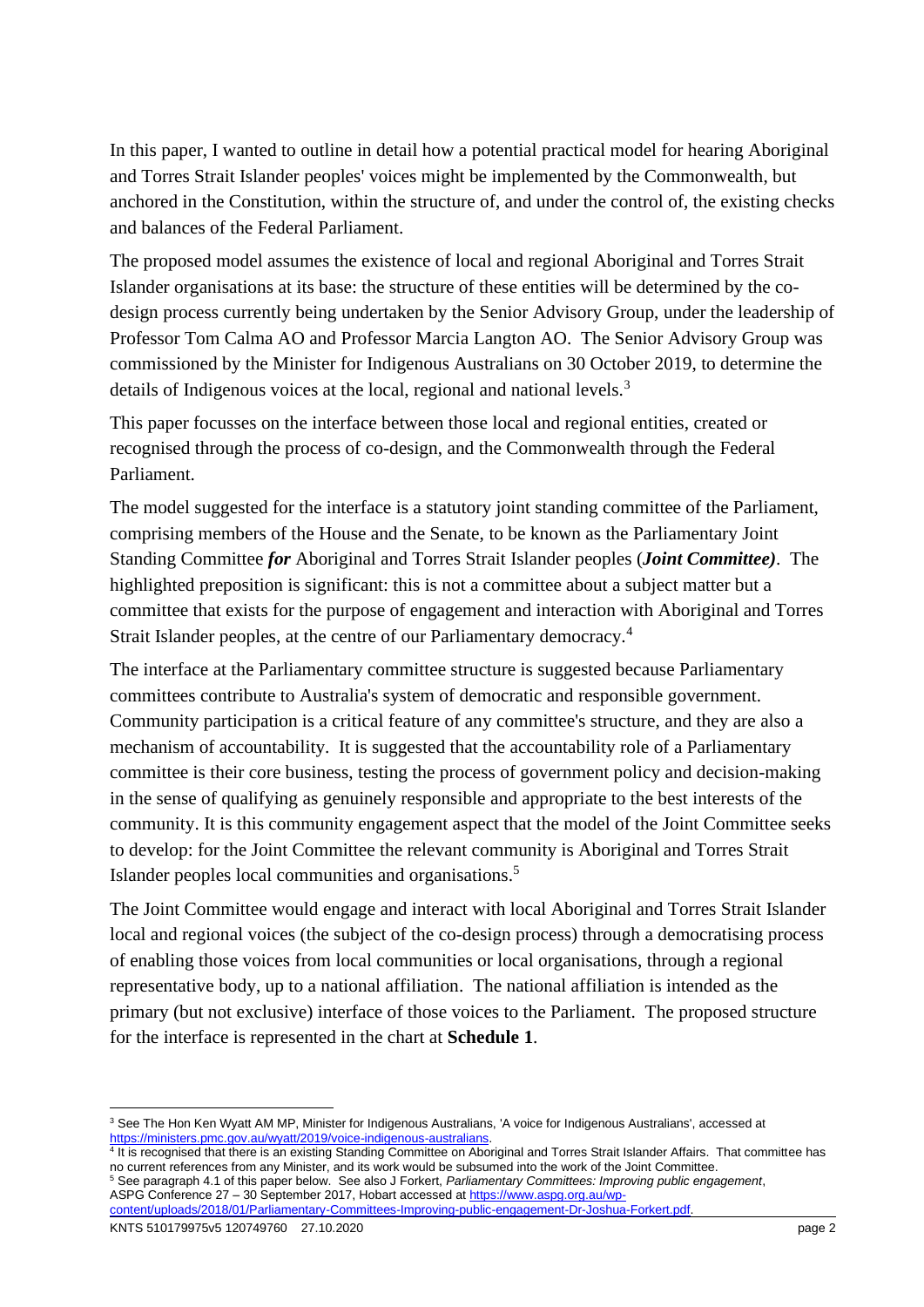for advice from the Executive or the Parliament would flow in the opposite direction. An The flow of advice, comment or wisdom is local at the first instance, then from local to regional, and from the regional level to the national affiliation, and into the Joint Committee. A request illustrative flow chart of a request for advice from the Executive/the Parliament and the subsequent consultation with local organisations and/or local communities and the flow of advice back to the Executive/the Parliament is at **Schedule 2**.

Of course, nothing in the suggested construct of hearing Indigenous voices in this paper is meant to exclude other, or business as usual, interactions between Aboriginal and Torres Strait Islander peoples or their established peak or other organisations and the Executive or the Parliament. Rather, the existence of a constitutionally anchored mechanism for hearing local voices through the Joint Committee is intended to inject Aboriginal and Torres Strait Islander peoples into the centre of the check and balance machinery of our constitutional Parliamentary arrangements.<sup>6</sup>

 Parliament. The interface is intended to provide transparency of process through the jurisdiction Through the interface with the Joint Committee, it is intended to give Aboriginal and Torres Strait Islander peoples at a local level political agency with the Executive and with the of the Joint Committee (whether in enabling legislation or in its resolutions of appointment by the House and by the Senate), ensuring clear rules of engagement and improved accountability. Transparency and accountability are directed to the achievement of improved outcomes.

The potential model developed in this paper is not unique nor innovative. It is informed by:

- (a) the substantial work of, and the extensive submissions to, the Joint Select Committee on Constitutional Recognition relating to Aboriginal and Torres Strait Islander peoples (*JSCCR*); 7 and
- (b) the current parliamentary committee structure of the Australian Parliament.

Finally, the purpose of this paper is not to canvas models for a constitutional amendment. Rather, it is assumed that it is perfectly possible to craft an amendment to our Constitution which is substantive, not merely symbolic, and which enables a mechanism for Aboriginal and Torres Strait Islander peoples' voices to interface with the Parliament. The concept of hearing the voices must be anchored in the Constitution (to honour the rallying call to the Australian people of the Uluru Statement) but the detailed design of how a mechanism for hearing those voices interacts with the Executive and with the Parliament is left to the Parliament through enabling legislation and by resolutions of both Houses.

and under our constitutional arrangements.<sup>8</sup> Indeed, we must bear in mind the importance of There are undoubtedly other solutions to make the hearing of Aboriginal and Torres Strait Islander peoples' voices a practical reality in the system of responsible government in Australia, respecting that the design of that mechanism must be led by Aboriginal and Torres Strait Islander

<sup>&</sup>lt;sup>6</sup> See, for example, S Morris, "The argument for a constitutional procedure for Parliament to consult with Indigenous peoples when making laws for Indigenous affairs" (2015) 26 PLR 166.

<sup>&</sup>lt;sup>7</sup> The JSCCR was established by resolution of the Parliament on 19 March 2018. It published it[s Interim Report i](about:blank)n July 2018 (*Interim Report*) and its [Final Report i](about:blank)n November 2018 (*Final Report*).

<sup>&</sup>lt;sup>8</sup> Other models for the Voice were canvassed in the Interim Report, at Chapter 4 of that report.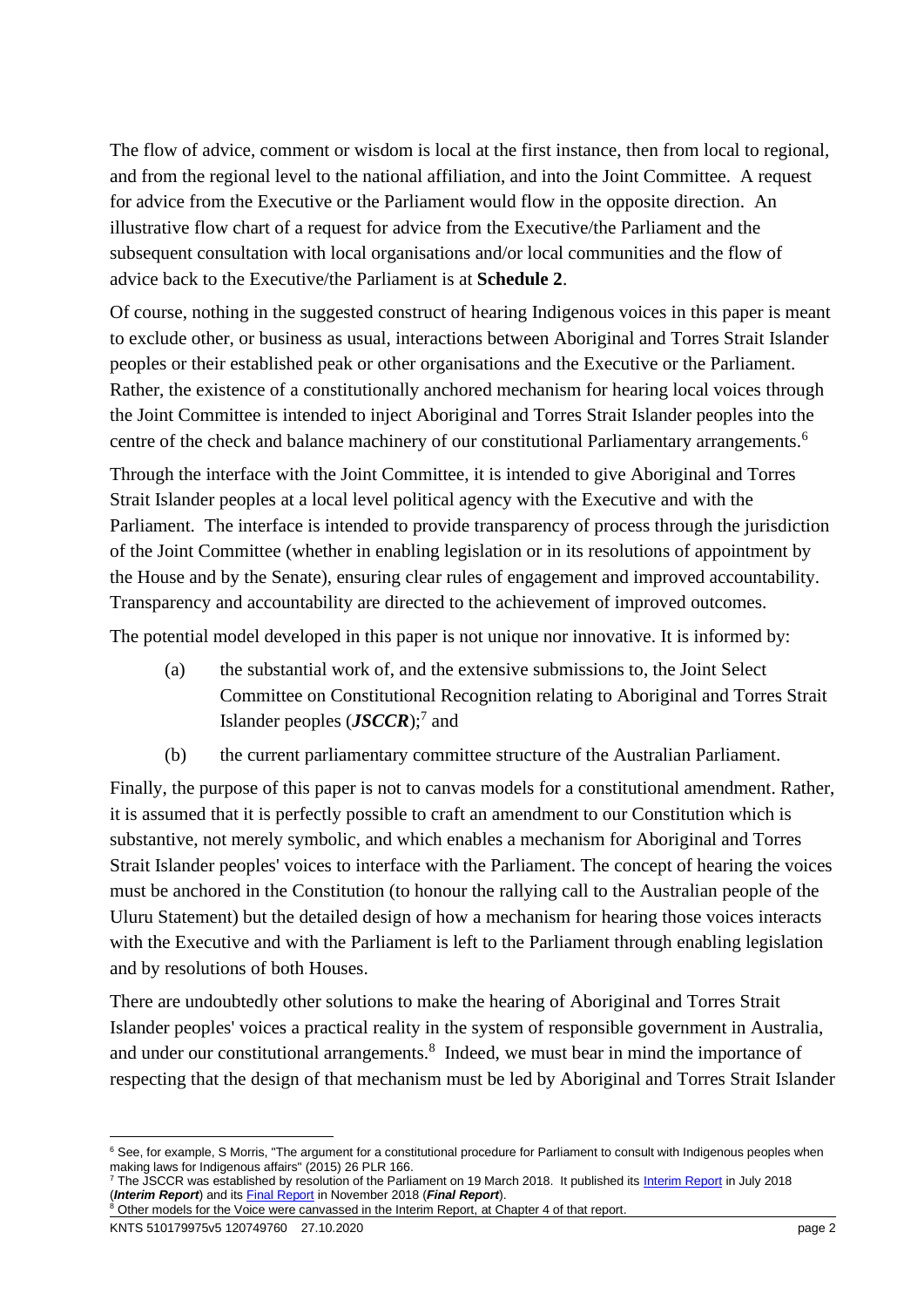people, recognising that there is no single way of implementing the Uluru Statement from the Heart, and there will be a range of other options.

Any interface must also be acceptable to the Australian Parliament. For this reason, as set out in this paper, the implementation and practical operation of the mechanism for hearing Aboriginal and Torres Strait Islander peoples' voices is under the full control of the Parliament.

This remainder of this paper is in five parts. Part 2 of this paper summarises the potential model, with Part 3 referencing the findings and work of the JSCCR. Part 4 then outlines the constitutional basis of the parliamentary committee system in our system of government, with Part 5 providing further detail on a potential model for consideration.

#### **2 A potential interface model – summary**

By reference to **Schedule 1**, the national affiliation is the proposed sharp point of ensuring that local Aboriginal and Torres Strait Islander peoples' voices are heard by the Executive and by the Parliament. Subject to the co-design work that is being done, the concept of local voices in a "District" (a geographical construct) is intended to be inclusive. That is, inclusive of all those who speak for country as traditional owners but also those who through, for example, dispossession, might not have retained a traditional connection to land in a District. All of these peoples are contemplated to be within the concept of local voices represented by a "Country Group Organisation".

Subject to the co-design work being done, the potential model suggests that it be a design feature of a Country Group Organisation that it is for the Aboriginal and Torres Strait Islander peoples within that District to work out how to reconcile the different associations with Country within a District. There would be no one size fits all model.

For ease of administration, the national affiliation is intended as a conduit to and from the Joint Committee and to and from these local voices in a District. It may be difficult for the Joint Committee to engage with each Country Group Organisation individually (unless, of course, the Joint Committee chose to do so), so the national affiliation would provide the secretariat function, assisting in the initiation of the securing of advice, as a one stop shop for the Joint Committee. The national affiliation would also have a role in the subsequent collation and synthesis of advice from all Country Group Organisations, and their respective local voices. Each Country Group Organisation is conceived as having the resources to enable it to collect and to consolidate advice (from the full range of Aboriginal and Torres Strait Islander people, living within, or otherwise connected to that District) and to provide that advice (or the range of advices) to the national affiliation for collation and synthesis.

 The national affiliation is not a policy determining body, a peak body nor a funding body. It may have a secretariat, and subject to the rules of engagement at the Joint Committee, there may be standing representatives from a number of Country Group Organisations, who will have the statutory right to attend any hearings or meetings of the Joint Committee. How the Country Group Organisations are represented in the Joint Committee needs to be worked through: it seems logical, as a meeting of equals, that the number of standing representatives of Country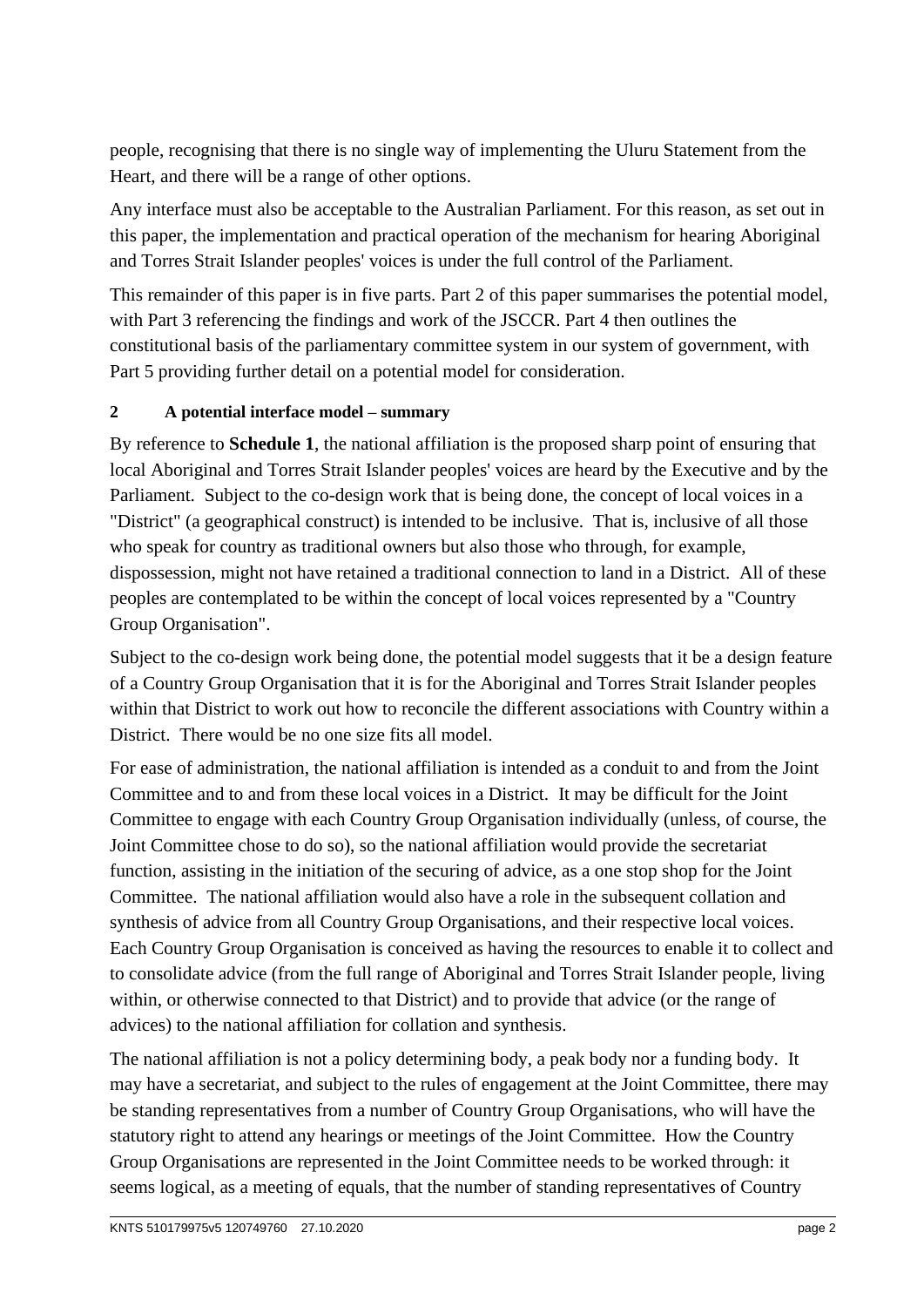Group Organisations in any hearing by the Joint Committee should be equal to the number of members of the Joint Committee.

In the same way that Joint Committee relates to the Executive and to the Parliament (that is, the Joint Committee is not a policy origination body, but an advisory and accountability body) the national affiliation relates to local and regional voices (that is, it is not a policy determining body, but a conduit of advice).

The national affiliation and the members of the Joint Committee would, when required, meet and conduct business in the committee as equals in the political process. This interface on equal terms is a key design feature of the suggested model: further detail on this proposed design feature is provided at paragraph 4.6 below. The vector for advice from the voices of Aboriginal and Torres Strait Islander peoples to the Executive, the Ministerial Departments and to the Parliament is through the Joint Committee.

It must be emphasised that nothing in the model is meant to preclude other avenues for advice to or consultation with Aboriginal and Torres Strait Islander peoples. Over time, the operation of the Joint Committee and the national affiliation should prove itself as effective in providing advice to the Executive and to the Parliament. It may require fine tuning over time.

The Joint Committee on the one hand and the national affiliation on the other hand will have roles and responsibilities given to each by the legislature by resolutions of both Houses or under its enabling legislation. Although this is a matter for the Parliament, those roles could include assisting the Executive:

- (a) with the development of policy affecting Aboriginal and Torres Strait Islander peoples, for example, in assisting the Parliament in working out the implications of the recent High Court case of *Love v The Commonwealth* and *Thoms v The Commonwealth*; 9
- (b) on the drafting of legislation under section  $51(xxy)$  (the race power) or section 122 (the Territories power) of the Constitution, to the extent that that legislation affects Aboriginal and Torres Strait Islander peoples or their affairs;
- (c) on the formulation of delegated legislation under any relevant legislation made under paragraph (b); or
- (d) in relation to the execution of Commonwealth programs in flight, including, for example, the Closing the Gap targets.

The enabling legislation establishing the Joint Committee and the mechanism for hearing Aboriginal and Torres Strait Islander peoples' voices would make provision for:

(a) the recognition of discrete geographic areas as Districts;

<sup>&</sup>lt;sup>9</sup> [2020] HCA 1. Those implications include the full implications under citizenship law of the legal concept of Aboriginality as set out by her honour Gordon J at para. 366-368, including the tripartite test of biological descent, self-identification and recognition laid down in Mabo [No.2] ((1992) 175 CLR 1) because the "political and societal ramifications of translating a communal, spiritual connection with the land and waters within the territorial limits of the Commonwealth of Australia into a legislatively ineradicable individual connection with the polity of the Commonwealth of Australia" need to be considered by the Parliament, not by the Court (Gageler J at para.134).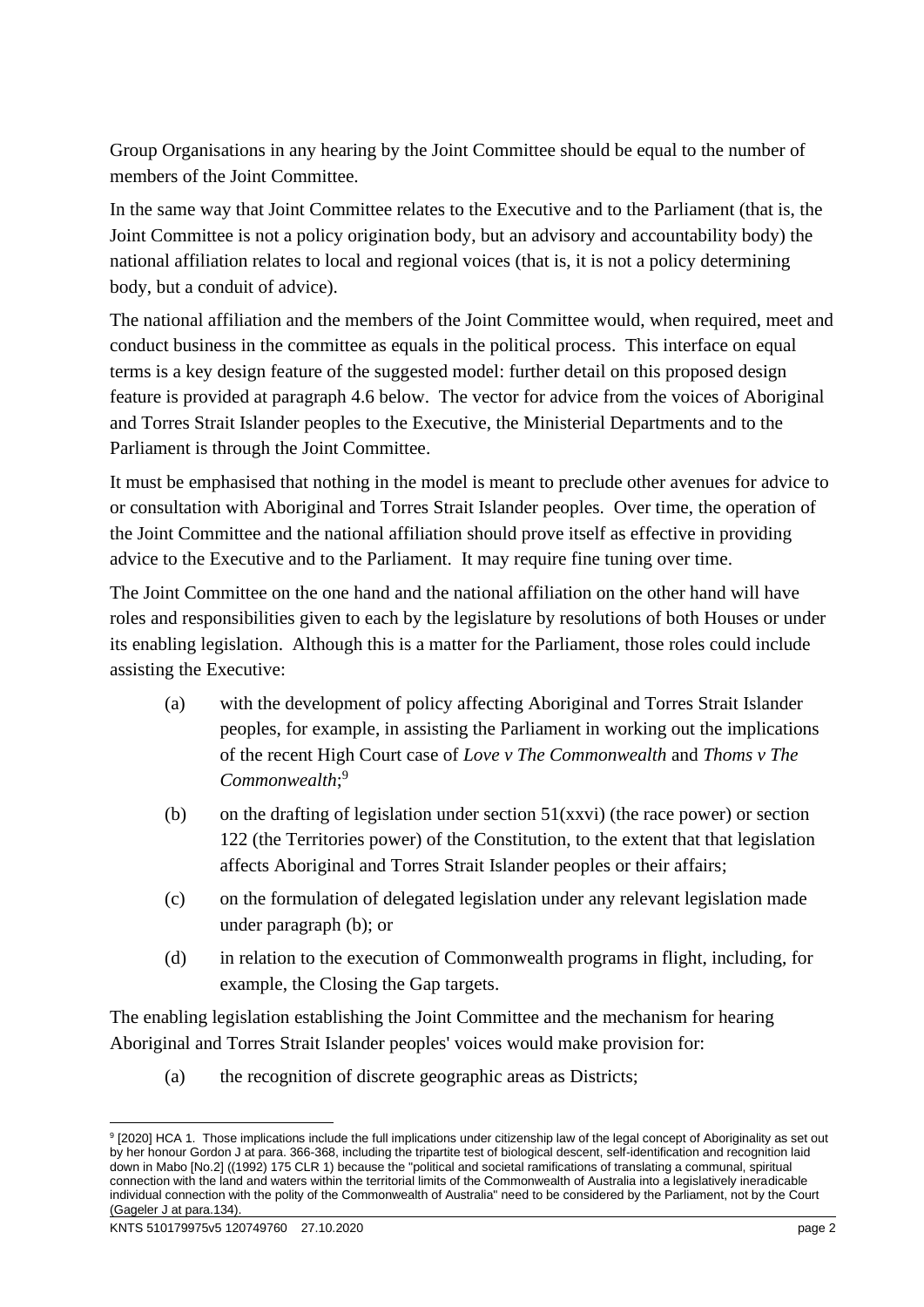- (b) the recognition of local Aboriginal and Torres Strait Islander peoples organisations or communities (within a District);
- (c) the recognition of a Country Group Organisation to take a representative role in respect of the local organisations/communities in a District;
- (d) how each Country Group Organisation will be resourced to enable it to efficiently interface to the local level and also at the national affiliation level;
- (e) the design of the national affiliation and the establishment of a secretariat for the national affiliation; and
- (f) how the national affiliation interfaces at the Joint Committee.

This interconnectedness and the methodology for interfacing at each level is central to the model to ensure that the Executive has the ability to efficiently consult with, and to efficiently receive advice from local and regional Aboriginal and Torres Strait Islander peoples.

As noted, the national affiliation is conceived as a conduit of Aboriginal and Torres Strait Islander peoples' advice and concerns to the Joint Committee, and through the Joint Committee to the Executive and to the Parliament. Where there is unanimous agreement on an issue or unanimous advice from a Country Group Organisation, the national affiliation secretariat would forward this to the Joint Committee. Where there is disagreement arising from the work of any Country Group Organisation, the national affiliation secretariat would be obliged to pass those different views into the political process for consideration by the Joint Committee and ultimately, by the Executive and/or by the Parliament.

Finally, the intention of the proposed model is that consultations with, and advice sought from, a constitutionally anchored mechanism for hearing Aboriginal and Torres Strait Islander peoples' voices creates political obligations, rather than enforceable legal consequences, for the Executive and for the government of the day. By political obligations, what is meant is the moral obligation to consider expert advice from the Joint Committee, but subject to the right of the Executive to accept that advice, modify a program or legislation as a result of that advice or to reject the advice. In terms of legal consequences, for example, the legislation setting up the Joint Committee would provide that the fact that advice has been sought from local voices through the Joint Committee, delivered to the Executive or to the Parliament, and not acted upon, does not affect the validity or enforceability of any executive action, any Act or any legislative instrument.

Finally, the intention of the proposed interface model is that the operations of this mechanism for hearing the voices of Aboriginal and Torres Strait Islander peoples, including its interactions with the Joint Committee, would be an integral part of the intramural activities of the Parliament and would be non-justiciable. $10$ 

 KNTS 510179975v5 120749760 27.10.2020 page 2 10 See, for example, *R v Richards; Ex parte Fitzpatrick and Browne* (1955) 92 CLR 157 at 162 and Egan v Wills (1998) 195 CLR 424 at 438-439 (cited by Gordon J. in Alford v Parliamentary Joint Committee on Corporations and Financial Services [2018] HCA 57.)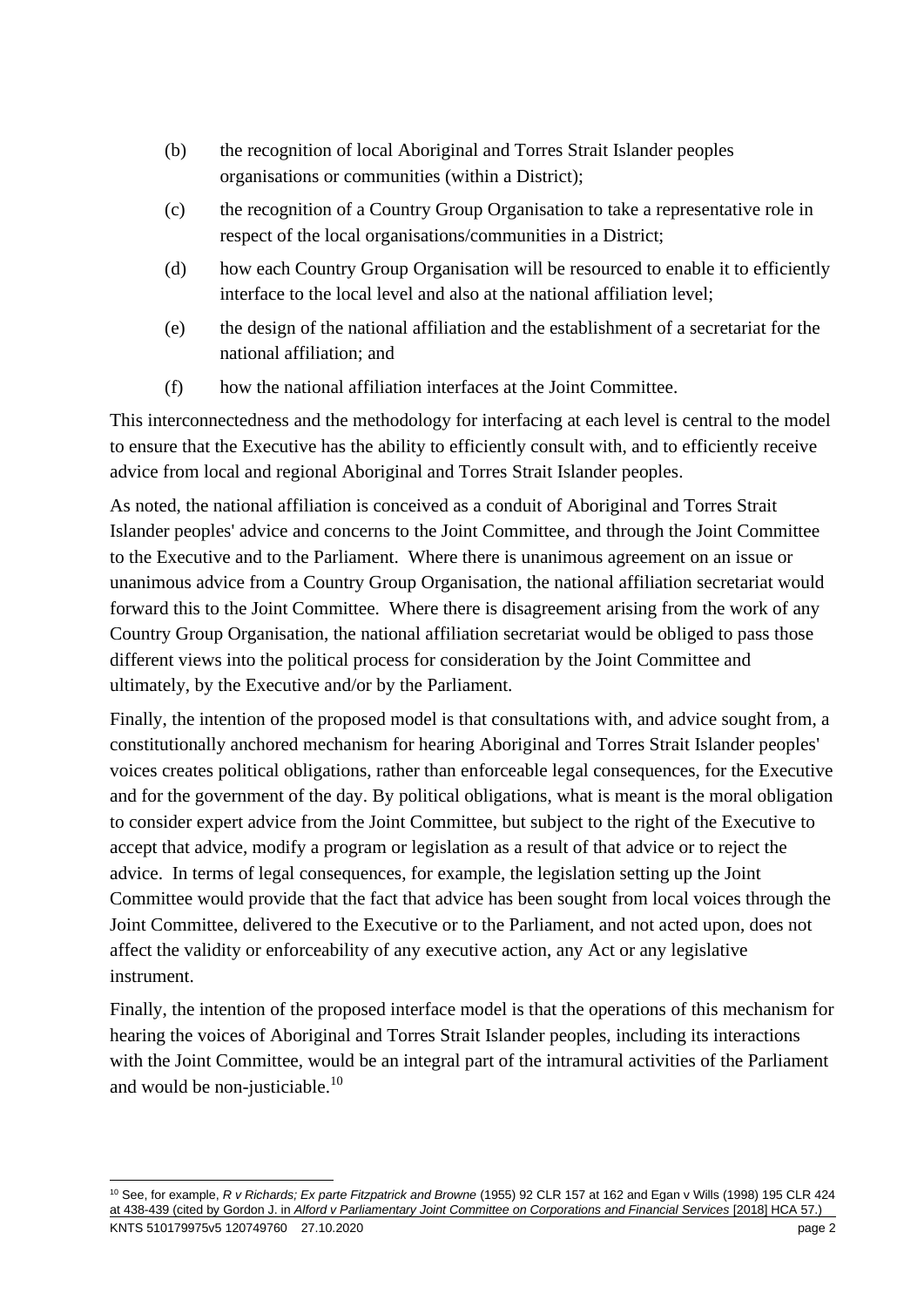#### **3 Relevant recommendations of the JSCCR**

Before outlining in more detail a potential model, it is worth reflecting on the central recommendations from the JSCCR, including the extraordinary amount of work involved in its Interim Report and Final Report. The JSSCR recommended a process of co-design and, following that process, that the Australian government consider legislative, executive and constitutional options to establish what the JSSC referred to as The Voice. The JSCCR achieved a remarkable consensus, particularly its distillation of the principles for the design of a mechanism to hear Aboriginal and Torres Strait Islander peoples' voices.<sup>11</sup> Those principles are restated here:

*The table below outlines the principles which the Committee saw as underpinning the design of a voice in the interim report. Additional principles which have emerged since the interim report appear in italics.* 

## **Box 2.1 Principles for the design of The Voice**

 $\Box$  Most significant is the strong support for local and regional structures.

The members of The Voice should be chosen by Aboriginal and Torres Strait Islander peoples, rather than appointed by government.

 $\Box$  The design of the local voices should reflect the varying practices of different Aboriginal and Torres Strait Islander communities—a Canberra designed one size fits all model would not be supported.

□There should be equal gender representation.

 $\Box$  The Voice at the local, regional, and national level should:

 $\square$  be used by state, territory and local governments as well as the federal government;

 $\Box$ provide oversight, advice and plans but not necessarily administer programs or money; and

 $\Box$ provide a forum for people to bring ideas or problems to government and government should be able to use the voices to road test and evaluate policy. This process should work as a dialogue where the appropriateness of policy and its possible need for change should be negotiable.

 $\Box$ Consideration must be given to the interplay of any Voice body with existing Aboriginal and Torres Strait Islander organisations at both local and national level (in areas such as health, education, and law) and how such organisations might work together.

*Cross-border communities should be treated as being in the same region where appropriate.*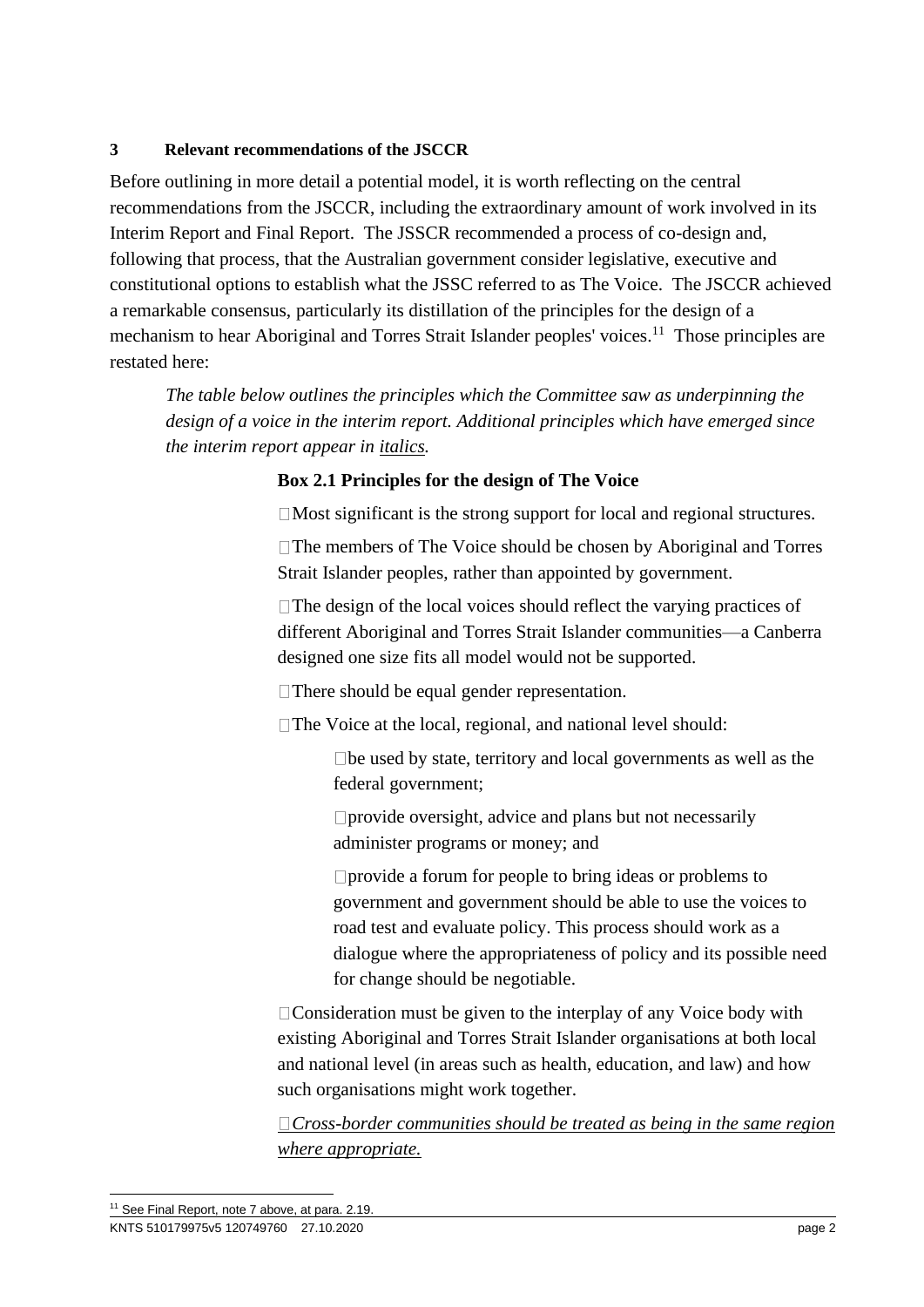# *Advice should be sought at the earliest available opportunity [in the policy making process].*

Informed by those principles, the JSCCR recommended in its Final Report the initiation of a process of co-design with Aboriginal and Torres Strait Islander peoples (subsequently accepted by the government) that should:

- consider national, regional and local elements of The Voice and how they interconnect;
- be conducted by a group comprising a majority of Aboriginal and Torres Strait Islander *peoples, and officials or appointees of the Australian Government;*
- be conducted on a full-time basis and engage with Aboriginal and Torres Strait Islander *communities and organisations across Australia, including remote, regional, and urban communities;*
- outline and discuss possible options for the local, regional, and national elements of The *Voice, including the structure, membership, functions, and operation of The Voice, but with a principal focus on the local bodies and regional bodies and their design and implementation;*
- • *consider the principles, models, and design questions identified by this Committee as a starting point for consultation documents; and*
- report to the Government within the term of the 46th Parliament with sufficient time to *give The Voice legal form.<sup>12</sup>*

One of the critical elements of the co-design process must be how a mechanism for hearing Aboriginal and Torres Strait Islander peoples' voices is established to enable the authority of the local elements to be conveyed to the regional and national elements. How, for example, a voice from a remote community on a particular issue, or the implications of legislation, can be heard by the Executive and by the Parliament in a meaningful and timely way.

 Executive and to the Parliament. It is suggested that governance institution is the proposed Joint The JSCCR recognised the critical importance of hearing the voices at a local level, including regional and remote communities, and also the need to listen to existing Aboriginal and Torres Strait Islander peoples' organisations. They also recognised the self-evident truth that Aboriginal and Torres Strait Islander peoples should not be assumed to speak with one voice. Therefore, the model for the voice must accommodate a perfectly natural diversity of voices on matters that affect Aboriginal and Torres Strait Islander communities. These voices are not only to be heard by the Executive and the Parliament, but also recognised at a national level through a form of governance institution that can speak with authority, on behalf of the local voices, to the Committee.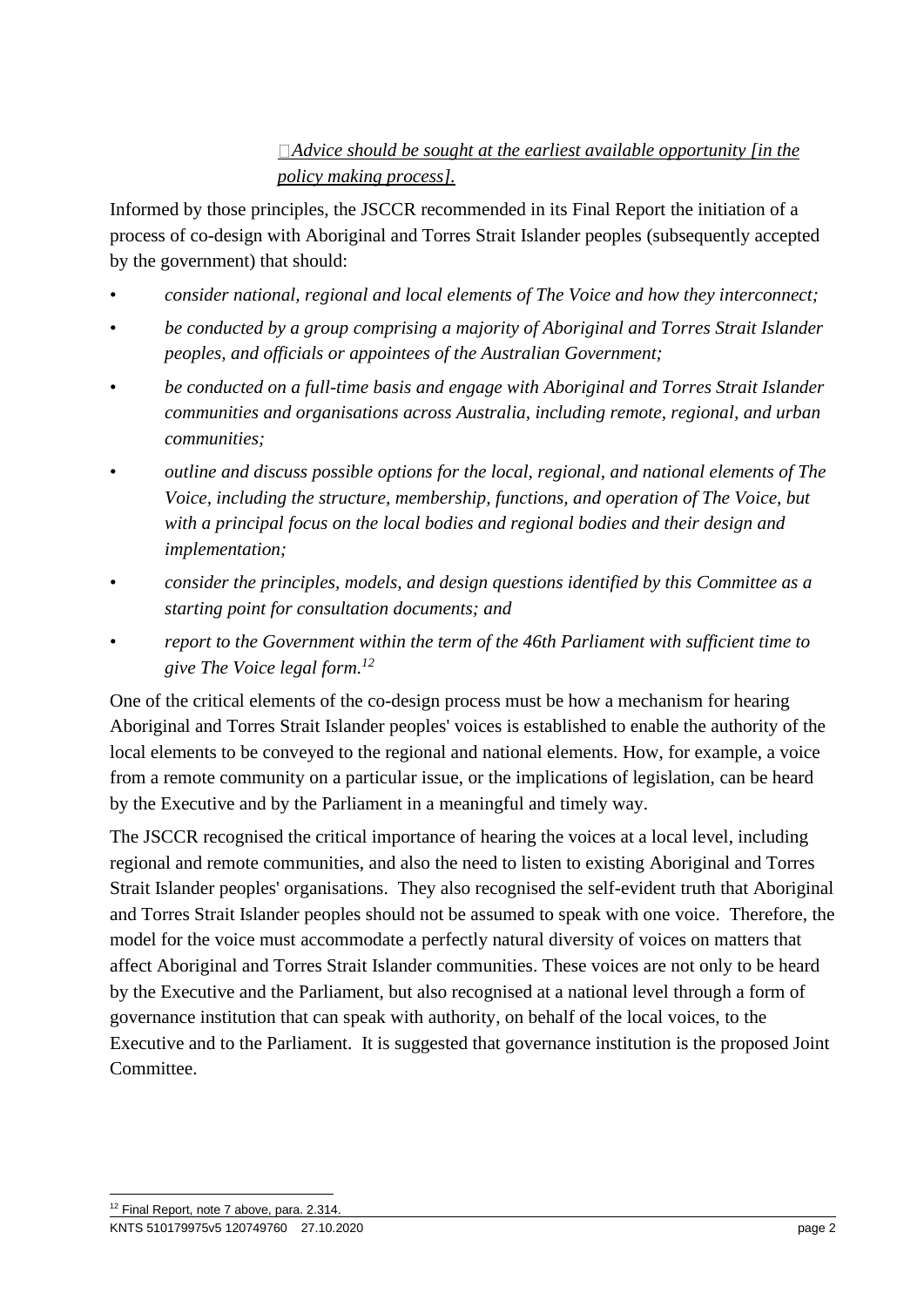Having noted a model where local and regional bodies might affiliate into regional groups to provide advice to the Parliament, the JSCCR set out a suggestion from Professor Anne Twomey:<sup>13</sup>

*Professor Twomey suggested that a secretariat could collect, order, and record advice and present it to the Parliament in the form of a database, which could be published online and formally tabled in the Parliament. Professor Twomey went on to suggest:* 

 *To ensure that what was said was heard, there could be a parliamentary committee that would be responsible for*  reviewing that advice, in a similar way to the manner in which the Joint Standing Committee on Treaties reviews all  *treaties that Australia proposes to ratify. It could alert Parliament to the issues raised in that advice, as is done by the Senate Standing Committee on Regulations and Ordinances.* 

It is Professor Twomey's suggestion of a Parliamentary Committee upon which the proposed model outlined in this paper is built.

on behalf of Uphold & Recognise.<sup>14</sup> This option set out a suggested legislative mechanism to The proposed model also builds upon the 'Speaking for Country option' presented by Uphold & Recognise in its monograph ['Hearing Indigenous Voices, Options for Discussion'](about:blank) which was referred to by the JSCCR in its Interim Report, including evidence given by Dr Damien Freeman enable the Parliament to establish and recognise local Aboriginal and Torres Strait Islander bodies for Indigenous peoples who speak for Country, and to provide the machinery for them to provide advice to the Parliament.

#### **4 Parliamentary committees and responsible government**

#### **4.1 The Australian Parliament's committee system**

At a conceptual level, the committee system of the Commonwealth Parliament is a means of ensuring the vitality of our democracy. It challenges the dominance of the Executive and has been referred as putting the 'responsible' back into Australian government.<sup>15</sup> Academic studies have suggested that parliamentary committees are uniquely placed to address increasing public dissatisfaction and disengagement with the political process, and there is an opportunity for improvement in how committees engage with the community and contribute to democratic renewal.<sup>16</sup>

At a practical level,  $^{17}$  the committee system performs a number of important functions within Australia's system of government including:

- scrutinising government activity (an accountability role);
- informing members on various issues;
- taking the parliament to the people, through public submissions and public hearings;

 $13$  Ibid, at para. 2.100.

<sup>&</sup>lt;sup>14</sup> See Interim Report, note 7 above, at paras  $4.106 - 4.112$  inclusive.

 Political Science, vol. 15(2) at page 93. Online citation: https://doi.org/10.1080/00323268008401761. <sup>15</sup> See generally M Indyk, Making Government Responsible: The role of Parliamentary Committees, 1980 Australian Journal of

 and in the United Kingdom. <sup>16</sup> See Forkert, note 5 above, at page 1 and the substantial research he cites and analyses on Parliamentary committees in Australia

<sup>&</sup>lt;sup>17</sup> See K Burton, Community Participation in Parliamentary Committees: Opportunities and Barriers, Research Paper 10 1999-2000 accessible here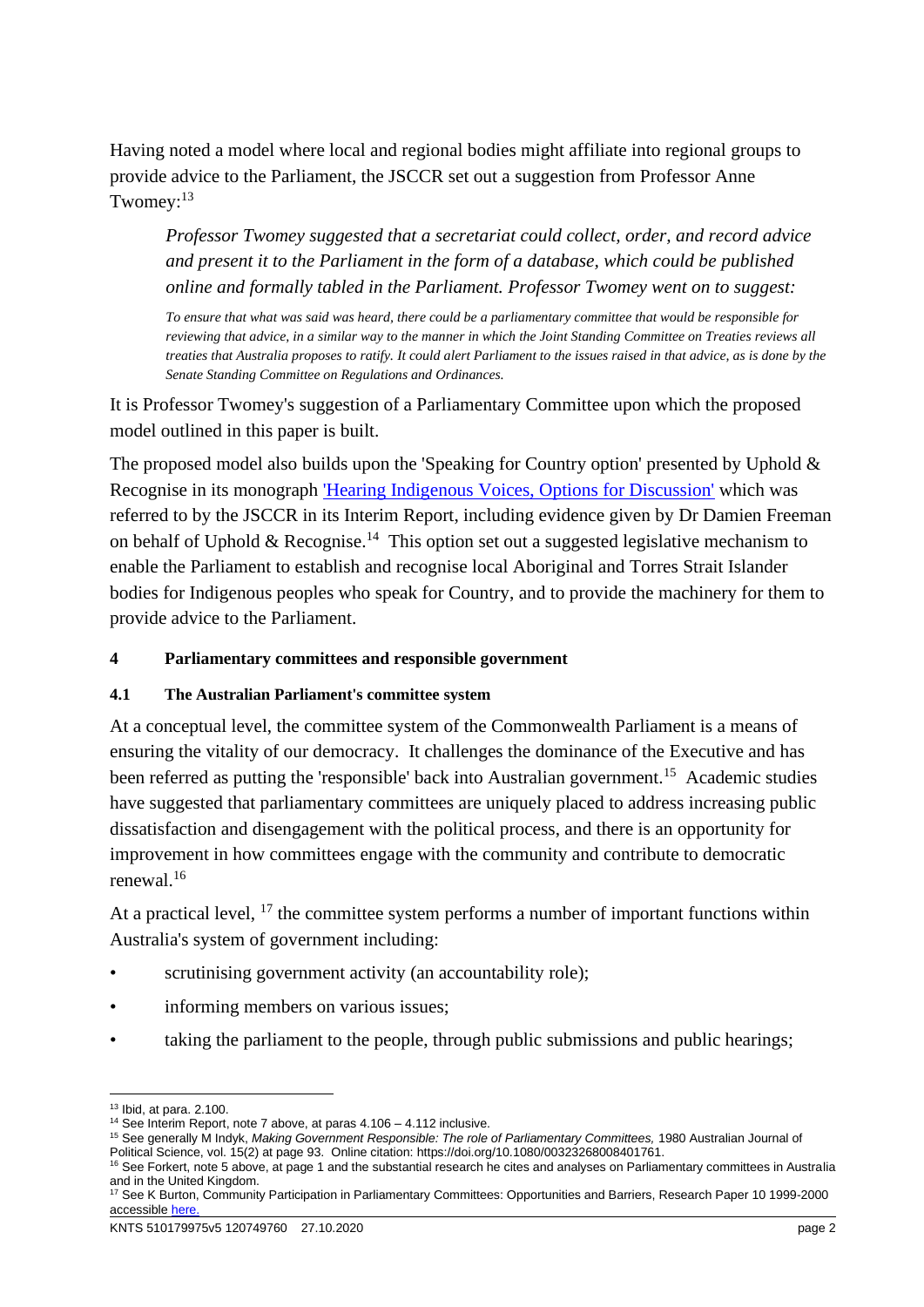- opening the parliamentary and legislative process to the public, particularly by stimulating public debate on issues of significance;
- contributing to the formulation of better public policy by providing parliament with expert and informed opinion on specific matters before parliament, and
- contributing to better legislation through the scrutiny of bills with regard to technical requirements and the safeguarding of fundamental personal rights and liberties.

According to the Australian Parliament itself, its committees:

*…are one mechanism the House uses to keep a check on the activities of the government. Because they have extensive powers to call for people, including public servants, and documents to come before them, committees can thoroughly investigate questions of government administration and service delivery. Committees may oversee the expenditure of public money and they may call the government or the public service to account for their actions and ask them to explain or justify administrative decisions.* 

*Committees can contribute to better informed policy-making and legislative processes. They help Members to access a wide range of community and expert views so that through the committee process, the Parliament is able to be better informed of community issues and attitudes. Committees provide a public forum for the presentation of the various views of individual citizens and interest groups.* 

*In a sense committees take Parliament to the people and allow direct contact between members of the public and groups of Members of the House. Because they can travel extensively throughout Australia and have flexible procedures, they provide opportunities for people to have their say on the issues being investigated. By simply undertaking an inquiry a committee may promote public debate on the subject at issue.<sup>18</sup>*

Parliamentary committees therefore contribute to Australia's system of democratic and responsible government. Community participation is a critical feature of a committee's structure. As noted, they are also a mechanism of accountability. It is suggested that the accountability role of a Parliamentary committee is their core business and according to one commentator (a former Senate committee secretary) the committee process, and the public hearings that are often part of that process have the task of quality assurance:

*testing that the process of government policy and decision-making measure up, in the sense of qualifying as genuinely responsible and appropriate to the best interests of the community.<sup>19</sup>*

It is this community engagement aspect that the model of the Joint Committee seeks to develop, and the relevant community is Aboriginal and Torres Strait Islander peoples local communities and organisations.

- [https://www.aph.gov.au/About\\_Parliament/House\\_of\\_Representatives/Powers\\_practice\\_and\\_procedure/00\\_-](about:blank) [\\_Infosheets/Infosheet\\_4\\_-\\_Committees \(](about:blank)emphasis added).
- Foundation, 1993, pp 6-7 cited by Burton, note 13 above, at text accompanying footnote 43. 19 J Uhr, Parliamentary Committees*: What are the appropriate performance standards?,* Canberra, Constitutional Centenary

 18 See Parliament of Australia, Infosheet 4 – Committees accessed here: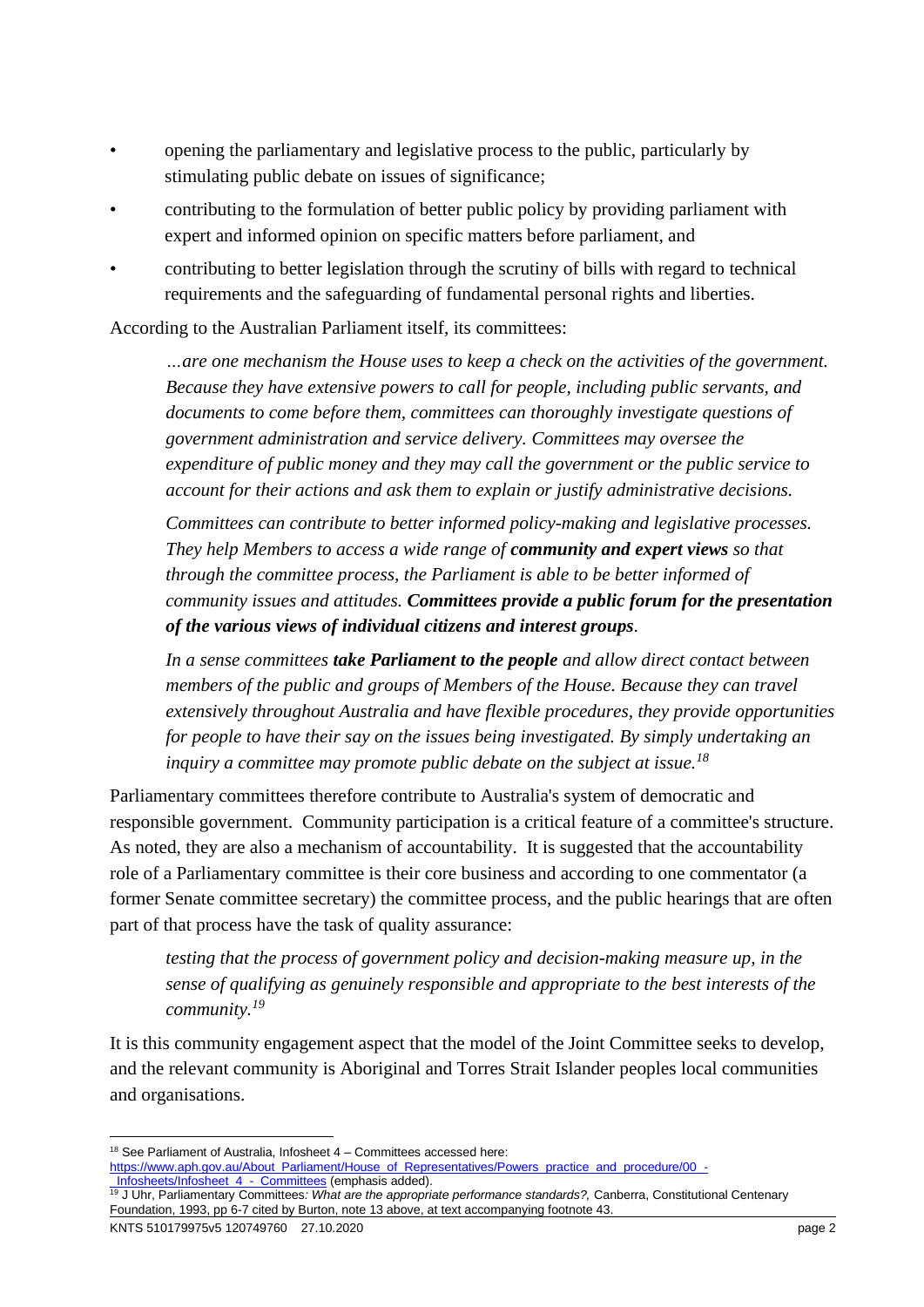In order to encourage local participation by Aboriginal and Torres Strait Islander peoples in the Joint Committee, in order to hear their voices, a number of mechanisms are suggested at para 5.3 below, to increase the efficiency of the interface offered through the national affiliation to the Joint Committee.

# **4.2 Types of Parliamentary committees**

Amongst the genus of Parliamentary committees there are numerous species.

There are three key reasons why the statutory joint standing committee model is preferred for the Joint Committee. First, the *standing committee* is preferred because it exists for the life of a Parliament and imbues a construct of permanence as compared to a select committee. Second, the *joint committee* is preferred because on matters affecting Aboriginal and Torres Strait Islander peoples there is a need to speak to the Parliament, not to a particular House. In giving effect to a constitutionally anchored mechanism for hearing Aboriginal and Torres Strait Islander peoples' voices through the Joint Committee there is no subversion of any concept of bicameralism (in the sense of removing an important check on the Executive provided by the Senate). 20 Indeed, I believe there is strong bipartisanship on this issue. Third, a *statutory committee* is preferable as it also imbues in the Joint Committee the relative permanence that comes with a statutory form, particularly, if this be the sequence, following the passage of a successful referendum.

#### **4.3 Amendment to legislation establishing a joint standing committee**

Of course, it is possible that a future Parliament may amend the legislation establishing the Joint Committee and its interface with the national affiliation. That is entirely appropriate.

It seems sensible, for example, that any enabling legislation have an inbuilt review mechanism (for example after 2 years initially and thereafter every 5 years) to ensure that the Joint Committee is working efficiently in hearing local voices and achieving its legislated goals. Any such amendment would be a political decision and would have political, but not legal, consequences.

But note that the model proposed in this paper requires that any such amendment or modification would itself engage the jurisdiction of the Joint Committee, and therefore Aboriginal and Torres Strait Islander voices must be heard on that amendment or modification.

#### **4.4 Potential repeal of legislation establishing a joint standing committee**

Whether or not repeal of the mechanism for hearing Aboriginal and Torres Strait Islander peoples' voices is possible will depend on the precise terms of the amendment to the Constitution. However, it seems logical that the mechanism should be under the legislative control of the Parliament in its implementation but that its continued existence must be constitutionally entrenched. Otherwise, the anchor in the Constitution has no enduring impact upon the power imbalance that has existed since Federation between the Commonwealth and Aboriginal and Torres Strait Islander peoples. In the current century, the mechanism could be

 KNTS 510179975v5 120749760 27.10.2020 page 2  $^{20}$  See Odgers', Australian Senate Practice (14<sup>th</sup> edition, 2016) at pp 489-490.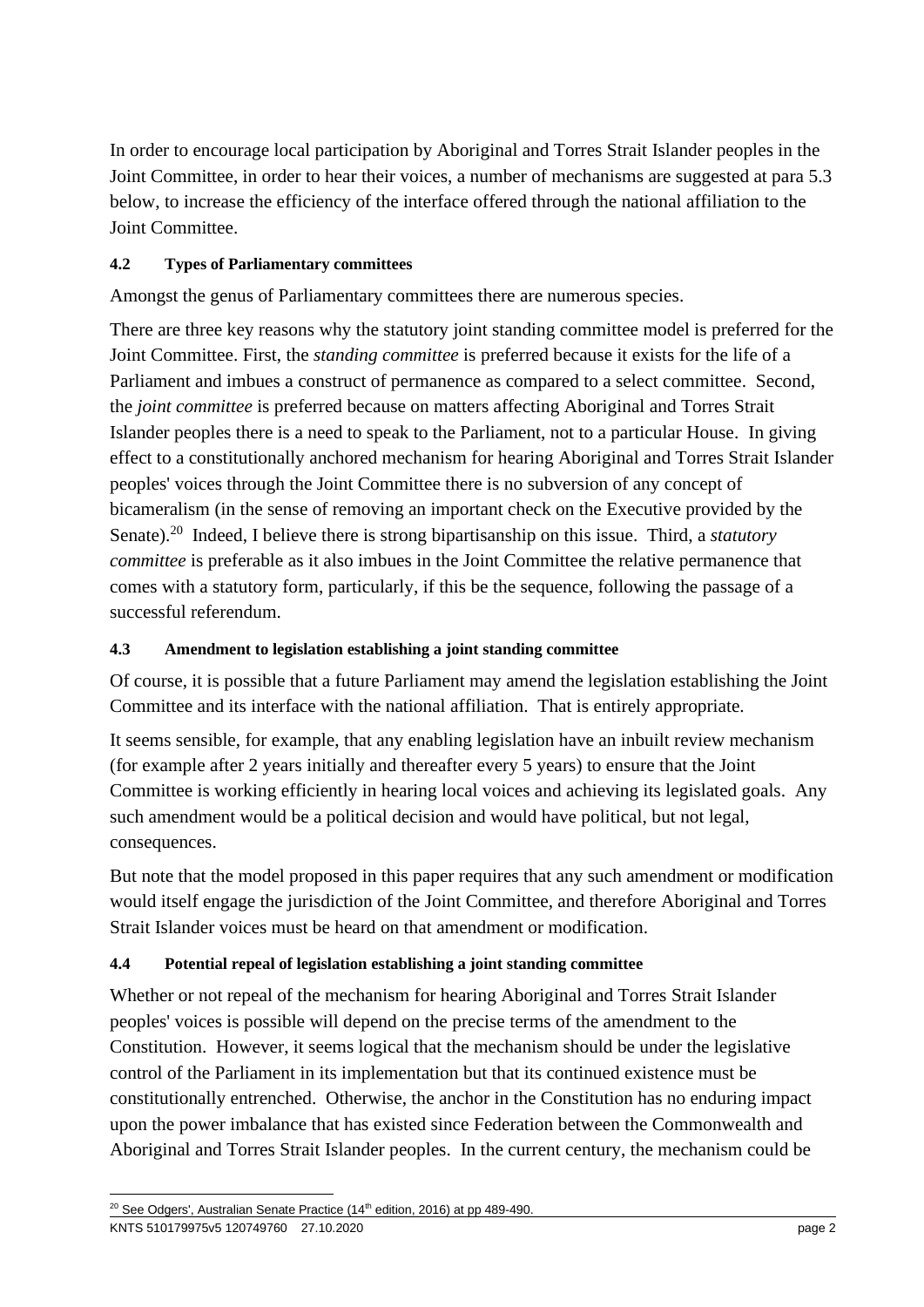modified, as the circumstances of Aboriginal and Torres Strait Islander peoples permit. But it should never be abolished. There is too much work to do and the power imbalance is structural.

#### **4.5 Potential precedents for the Joint Committee**

 the *Public Accounts and Audit Committee Act 1951.* Under section 5 of that Act: A useful precedent might be the Joint Committee on Public Accounts and Audit, established by

*(1) As soon as practicable after the commencement of this subsection and the first session of each Parliament, a joint committee of members of the Parliament, to be known as the Joint Committee of Public Accounts and Audit, is to be appointed.* 

*(2) The Committee is to consist of 16 members of the Parliament. 6 members must be members of, and be appointed by, the Senate. 10 members must be members of, and be appointed by, the House of Representatives. The members must be appointed according to the practice of the Parliament for the appointment of members to serve on joint select committees of both Houses of the Parliament.* 

Another precedent is the Parliamentary Joint Committee on Corporations and Financial Services. That joint committee is referred to in section 241(1) of the *Australian Securities Commission Act 1989* (now repealed) which provided as follows:

*As soon as practicable after the commencement of this Part and after the commencement of the first session of each Parliament, a joint committee of members of the Parliament ... shall be appointed*."

As set out in the judgment of Gordon J in *Alford v Parliamentary Joint Committee on Corporations and Financial Services* (*Alford*) *21* 

*Section 241(3) [of the 1989 Act, now repealed] provided that the appointment of members to the Committee was to be in accordance with each House's practice relating to the appointment of members of that House to serve on joint select committees of both Houses.* 

*By reason of s 261 of the Australian Securities and Investments Commission Act 2001 (Cth) ("the ASIC Act"), the Corporations and Financial Services Committee continues in existence. Section 242 of the ASIC Act provides that "[s]ubject to [that] Act, all matters relating to the Parliamentary Committee's powers and proceedings must be determined by resolution of both Houses".* 

That legislative authority might enable, for example, that in the first session of each new Parliament following an election, the Joint Committee on Aboriginal and Torres Strait Islander Affairs is to be appointed on behalf of the Parliament. At the same time, the legislation would contemplate that the Country Group Organisations would each appoint a representative who would have a statutory right to attend and to give evidence before the Joint Committee, as part of the national affiliation construct.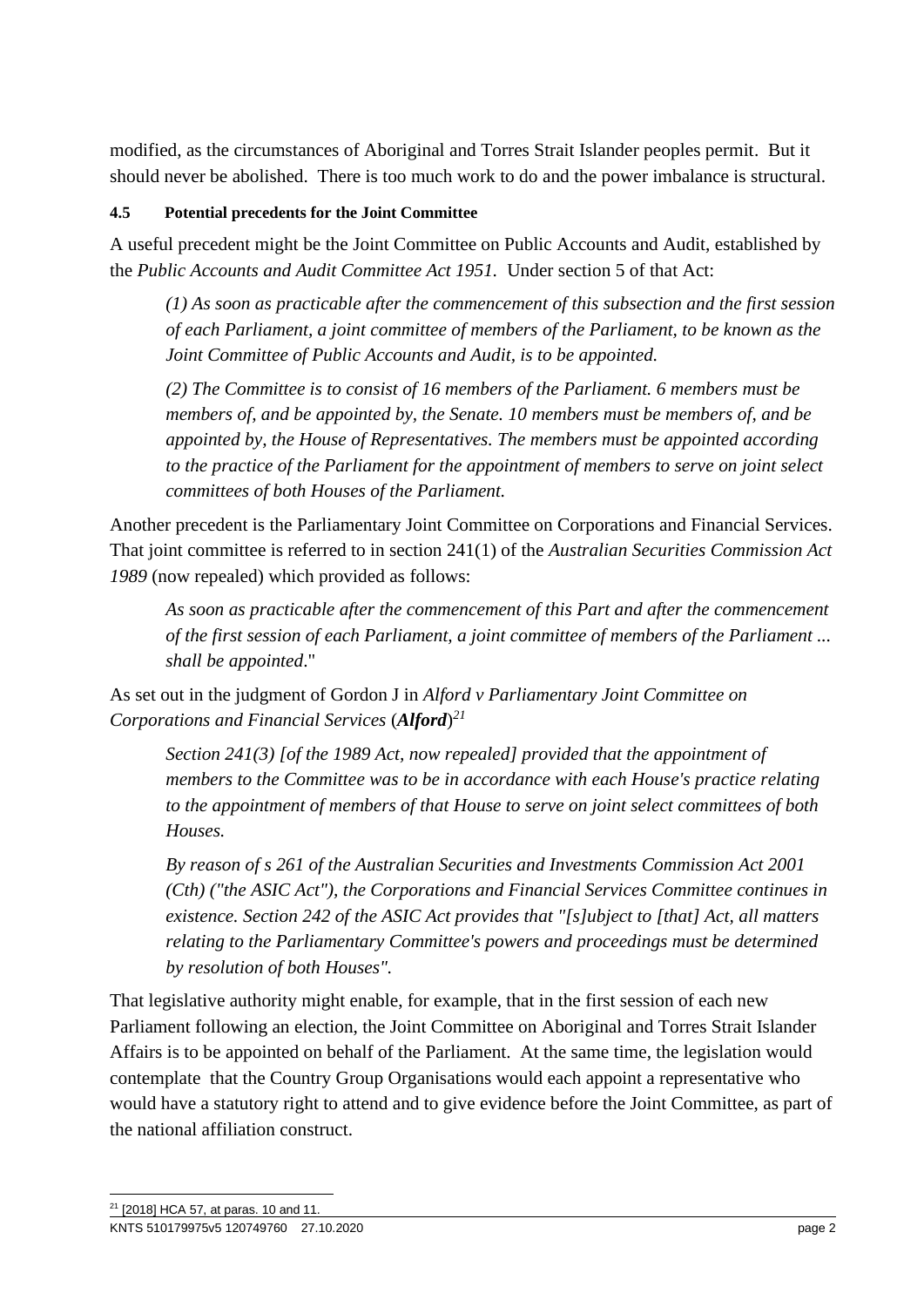Administrative arrangements would ensure that the number of representatives of Country Group Organisations at any public hearing of the Joint Committee would be equal to the number of members of the Joint Committee from the House and from the Senate.

Provision can also be made for section committees of the Joint Committee, which might be empowered to report on particular issues, for example those involving a particular region of Australia (or particular community within a District). The Joint Committee in section committee could then examine that particular issue, that might include proposed legislation or proposed executive action that has a unique impact on Aboriginal or Torres Strait Islander peoples in that region.

#### **4.6 Conclusion on a statutory joint standing committee model**

A statutory joint standing committee is suggested for the following reasons:

- given that a constitutionally anchored mechanism for hearing Aboriginal and Torres Strait Islander peoples' voices should be to the Commonwealth, it seems appropriate that membership of the Parliamentary committee should be drawn from both Houses of Parliament, enabling members and senators to work together with the national affiliation and with regional and local communities and organisations on matters of concern to Aboriginal and Torres Strait Islander peoples;
- a joint committee would align, on Parliament's side, with the structure of the JSCCR which has operated powerfully and effectively in a short space of time;
- unlike the JSCCR, the new committee would be a standing committee (rather than a select committee) and therefore appointed for the life of a Parliament; and
- the joint standing Committee might be able to draw upon the hard won knowledge and the experience of the core group of members and senators who participated in the work of the JSCCR (and could draw upon the expertise, from the House of Representatives, of the Standing Committee on Aboriginal and Torres Strait Islander Affairs).<sup>22</sup>

The idea behind the statutory joint committee is informed by the political fact that a Parliamentary committee has no executive power. It is a conduit to the Executive and to the Parliament. Equally, the coming together of the Country Group Organisations nationally is that they be a conduit for local voices to the Parliament and Executive.

This therefore creates the conditions for the Parliament, through its committee, and Aboriginal and Torres Strait Islander peoples, through their national affiliation, to work together as equals.

<sup>22</sup> See

[<sup>6</sup>E886E4C12C&\\_z=z a](about:blank)nd see note 4 above. https://www.aph.gov.au/Parliamentary\_Business/Committees/Committees\_Exposed/~/~/link.aspx?\_id=302F4C29FCD646B9965CD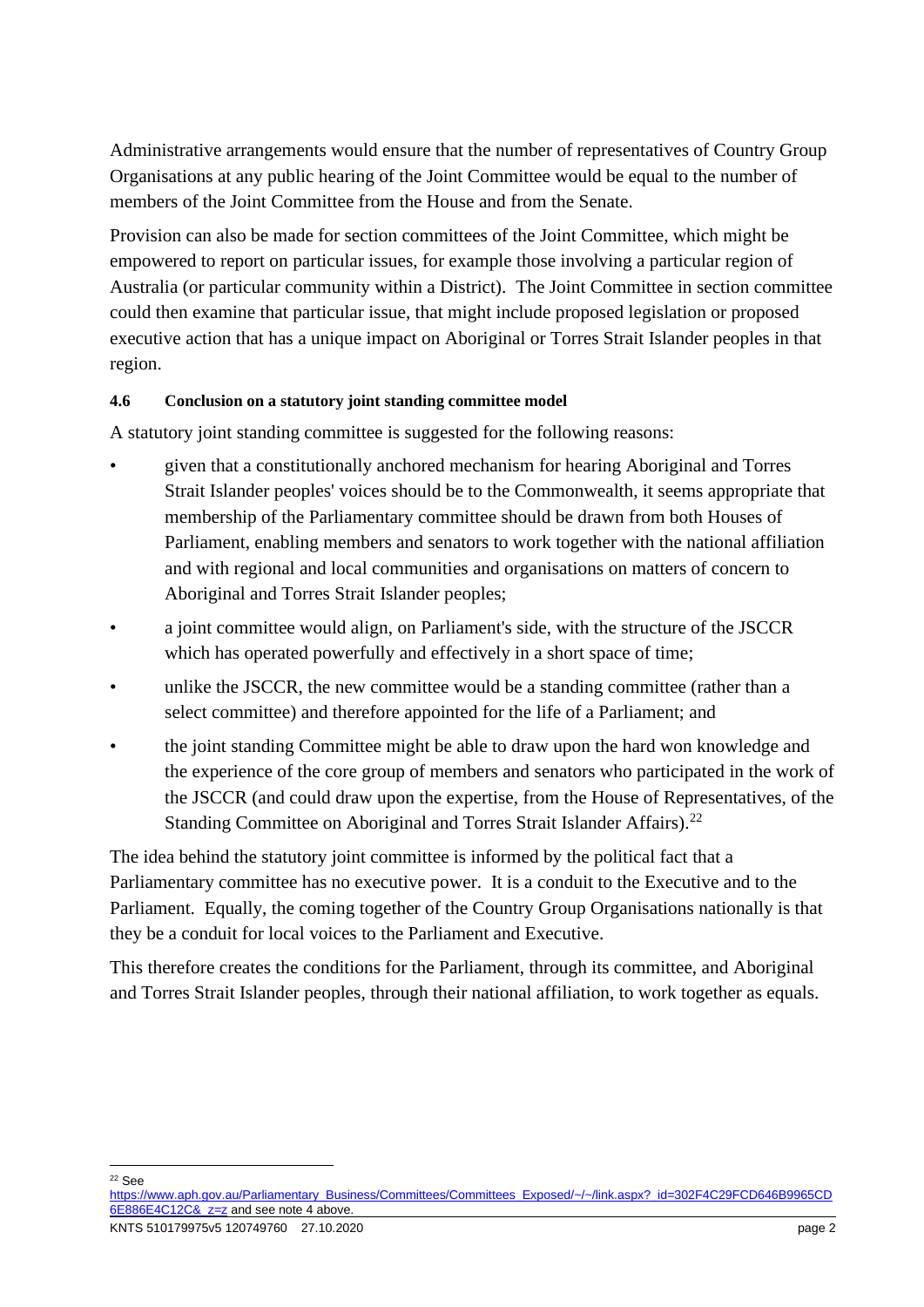# **5 A potential model for A Constitutionally anchored mechanism for hearing Aboriginal and Torres Strait Islander peoples' voices – detail**

Under a new Act of Parliament, take for example, *Hearing Aboriginal and Torres Strait Islander Peoples' Voices Act (2020)* (Cth) (*Voices Act*), 23 provision would be made:

- (a) for the establishment and/or recognition of local and regional entities for the various Aboriginal and Torres Strait Islander peoples and for their affiliation at a national level, on behalf of all Aboriginal and Torres Strait Islander peoples; and
- (b) for the establishment of the Joint Committee, on behalf of the Parliament.

Structurally, one Part of the Voices Act will deal with the establishment of the mechanism for hearing Aboriginal and Torres Strait Islander peoples' voices. Another Part of the Voices Act will deal with the establishment of Committee.

The Voices Act will make it clear that the national affiliation, and the constituent elements of recognised local and regional organisations, on the one hand, and the Joint Committee on the other hand, are intended to work together as equals, to provide advice, and to report to the Executive and to the Parliament on matters relating to Aboriginal and Torres Strait Islander affairs, and other matters within the jurisdiction of the Joint Committee.

This legislated requirement for working together as equals is offered as one powerful indicia of a potential political and procedural solution to historical disempowerment.

#### **5.2 Constitutional basis**

 provision in the Constitution inserted after a successful referendum. That is, the successful The first part of the Voices Act would be enabled by the race power (section  $51(xxy)$ ; it would be preferable, however, in my opinion, that the first part of the Voices Act be enabled by the new referendum creates the moral and political mandate on which this part of the Voices Act would be based. The second part of the Voices Act would be supported under sections  $49<sup>24</sup> 50<sup>25</sup>$  and  $51(xxxv<sup>26</sup>)<sup>26</sup>$  of the Constitution.

As stated by Justice Gordon in *Alford:* 27

*The plaintiffs contended that because the Corporations and Financial Services Committee is a joint committee, it does not fall within the meaning of "the committees of each House" in s 49 of the Constitution. That contention does not assist the plaintiffs.* 

 $^{23}$  It would be preferable, as a first step in the formulation of the Voices Act that there be consultation with Aboriginal and Torres Strait Islander peoples, through a transitional arrangement, in relation to the drafting instructions for the Voices Act.

 *The powers, privileges, and immunities of the Senate and of the House of Representatives, and of the members and the committees of each House, shall be such as are declared by the Parliament, and until declared shall be those of the Commons House of Parliament of the United Kingdom, and of its members and committees, at the establishment of the*   $24$  Section 49 of the Constitution headed "Privileges etc of Houses", provides as follows:

 *Commonwealth*. 25 Section 50 of the Constitution headed "Rules and Orders" provides:

 *Each House of the Parliament may make rules and orders with respect to:* 

 *(i) the mode in which its powers, privileges, and immunities may be exercised and upheld;* 

 *(ii) the order and conduct of its business and proceedings either separately or jointly with the other House.* 

 26 Section 51(xxxvi) of the Constitution provides that *the Parliament shall, subject to this Constitution, have power to make laws*…with respect to:

 *Matters in respect of which this Constitution makes provision until the Parliament otherwise provides.* <sup>27</sup> Alford v Parliamentary Joint Committee on Corporations and Financial Services [2018] HCA 57, at paras 31 and 32 (footnotes and citations omitted).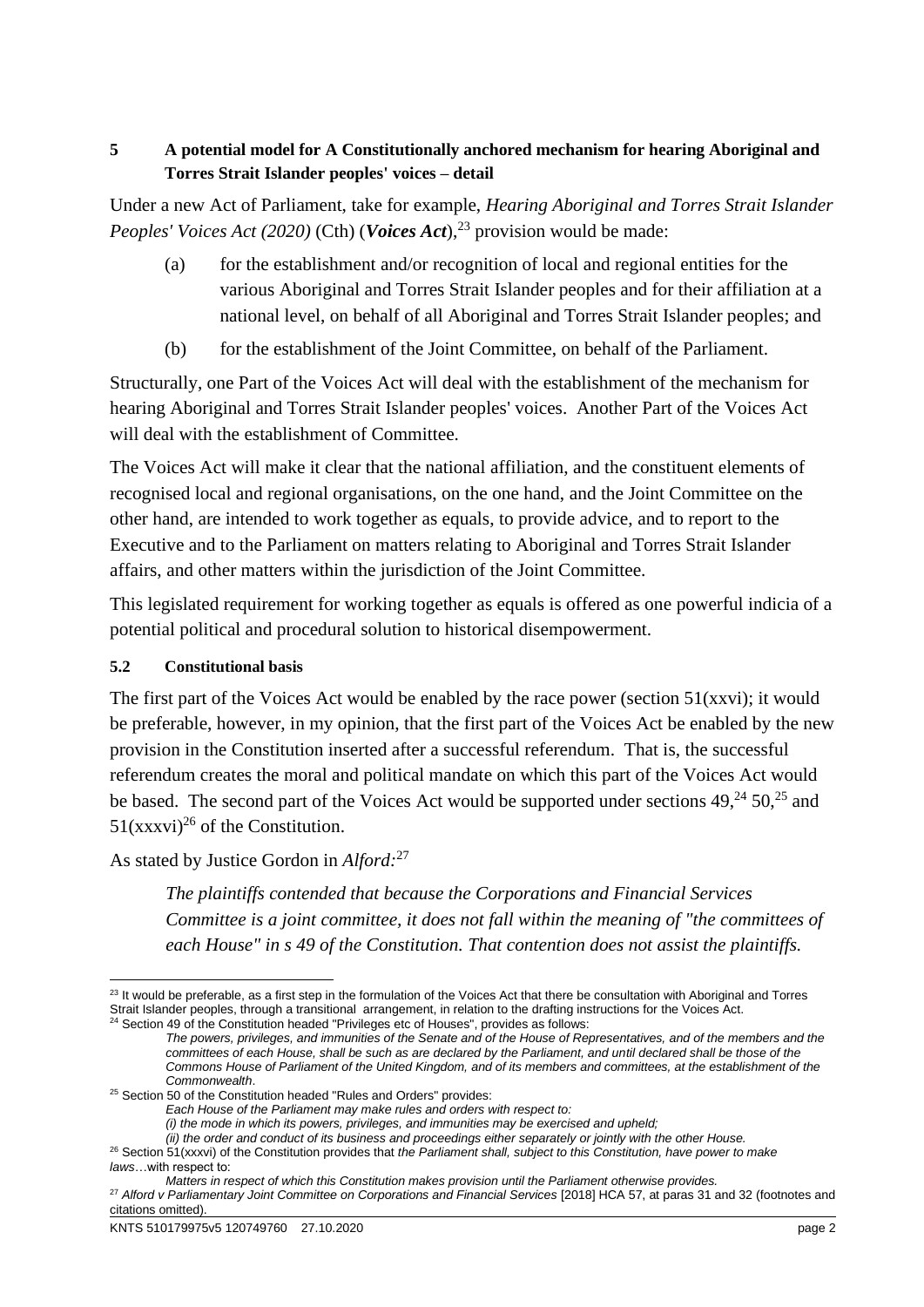*First, s 49 of the Constitution recognises that there will be "committees of each House". There is nothing to suggest that the phrase would not extend to encompass joint committees. Second, this Court has held that that section should not be given a restricted meaning without clear reason. That construction is reinforced by the reference to joint and statutory committees in s 3 of the Parliamentary Privileges Act, which suggests that Parliament intends joint and statutory committees to be treated as "committees of each House" for the purposes of ascertaining the powers, privileges and immunities of those committees.* 

#### **5.3 Establishment of a Constitutionally anchored mechanism for hearing Aboriginal and Torres Strait Islander peoples' voices – the national affiliation and its building blocks**

Subject to the co-design process output, and consistent with the design principles identified by the JSCCR, the design of the local voices should reflect the varying practices of different Aboriginal and Torres Strait Islander communities—a Canberra designed and imposed one size fits all model should not be supported.

It would be for the Aboriginal and Torres Strait Islander peoples in a particular region (defined as a District) to decide, for themselves, the terms on which their local representative or community bodies should be established.

The Voices Act could establish a Recognition Authority, comprising only Aboriginal and Torres Strait Islander representatives. The Recognition Authority would supervise, provide advice and ultimately recognise what the people in each District have decided as a matter of their own local custom and practices, and as an act of civil society, are their local bodies and organisations.

Nothing in the concept of the Recognition Authority is meant to imply government interference.

Against that background, the Recognition Authority could be tasked with the following powers and functions:

- (a) to approve regions of Australia, for example, to be designated as *Districts* in accordance with principles set out in the Voices Act;
- (b) in approving Districts, the Recognition Authority would have regard to the preferences and views expressed by Aboriginal and Torres Strait Islander peoples, their contemporary circumstances, areas in which different languages are and were spoken, areas subject to native title applications, land handbacks or grants, areas represented by Aboriginal Land Councils, anthropological evidence and other relevant considerations;
- (c) in approving Districts, the Recognition Authority would also have regard to the findings of the JSCCR that cross-border communities should be treated as being in the same region or District where appropriate;
- (d) to recognise the establishment, in each District, of new local representative bodies or recognise, for the purposes of the Voices Act, existing local bodies, for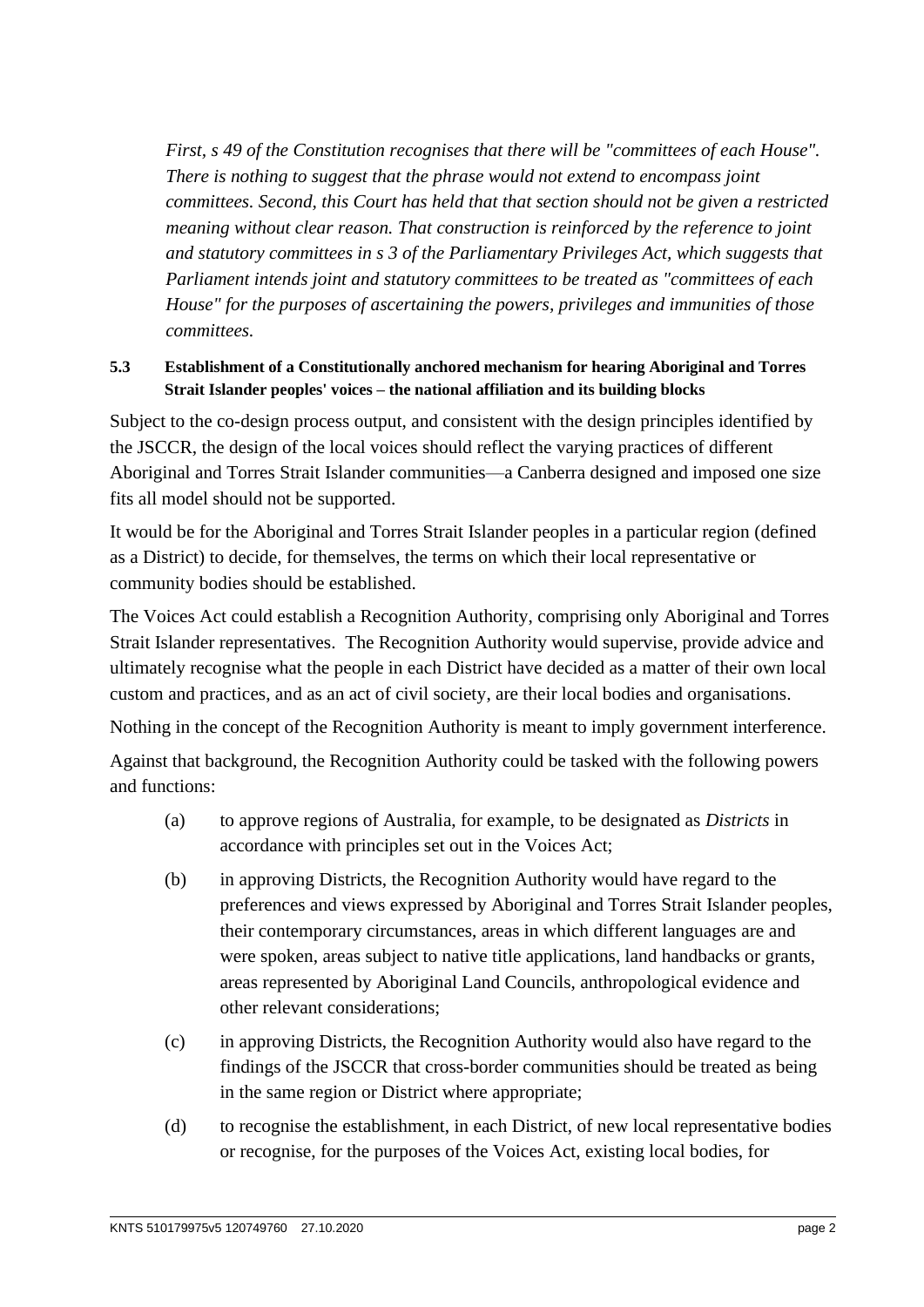example, existing regional authorities or regional assemblies or organisations representing the Empowered Communities initiative;<sup>28</sup>

- (e) in approving local representative bodies, the Recognition Authority would have regard to the circumstances of Aboriginal and Torres Strait Islander peoples in different parts of Australia: there would not be a one size fits all model, but instead recognition of different organisational structures in particular areas, different history and recognition of a different approaches in different areas;
- (f) to approve a single body to represent an approved District to be designated a *Country Group Organisation*: the Recognition Authority would leave it to the Aboriginal and Torres Strait Islander peoples in a District and their respective local representative bodies to resolve amongst themselves the terms upon which they might associate or incorporate to represent the various peoples and organisations within a District and the Recognition Authority's role would be limited to being satisfied that the single body, the Country Group Organisation, has the capacity to speak for Country or to interface with the bodies referred to in paragraph (d) above within the District; and
- (g) to formally recognise a national affiliation, which would have the legislated right to attend, as community members, any meeting or hearing held by the Joint Committee for the purpose of communication of local advice to the Executive and the Parliament through the Joint Committee.

In recognising local representative bodies, and the Country Group Organisations, the mechanism for hearing voices is being constructed from bottom or Country up. The intention is that under this building block approach the Voices Act must assume a diversity of voices from Aboriginal and Torres Strait Islander peoples to the Joint Committee, and through the Joint Committee to the Executive and the Parliament.

 Committee. That work is to be undertaken for the benefit of the Executive and for any advice (or The efficiency of the model proposed is the national affiliation: the national affiliation is not a legal entity but a governance construct of Country Group Organisations coming together with the Joint Committee for a statutory purpose, namely, to provide organised and synthesised advice to and to work with the Joint Committee as equals on matters within the jurisdiction of the Joint indeed competing views from local bodies in Districts) to be tabled in Parliament. For example, a representative of a Country Group Organisation, acting in the national affiliation, may be able to assist the Joint Committee by discussing the competing views at a local level within a District and thereby assist the Joint Committee to be a forum for engagement with and deliberation on that advice that has been passed on by the national affiliation.

This will increase the quality of advice to the Executive and to the Parliament.

As a potential governance structure, and this could be determined by the Recognition Authority in formally recognising the national affiliation under the Voices Act, nominated representatives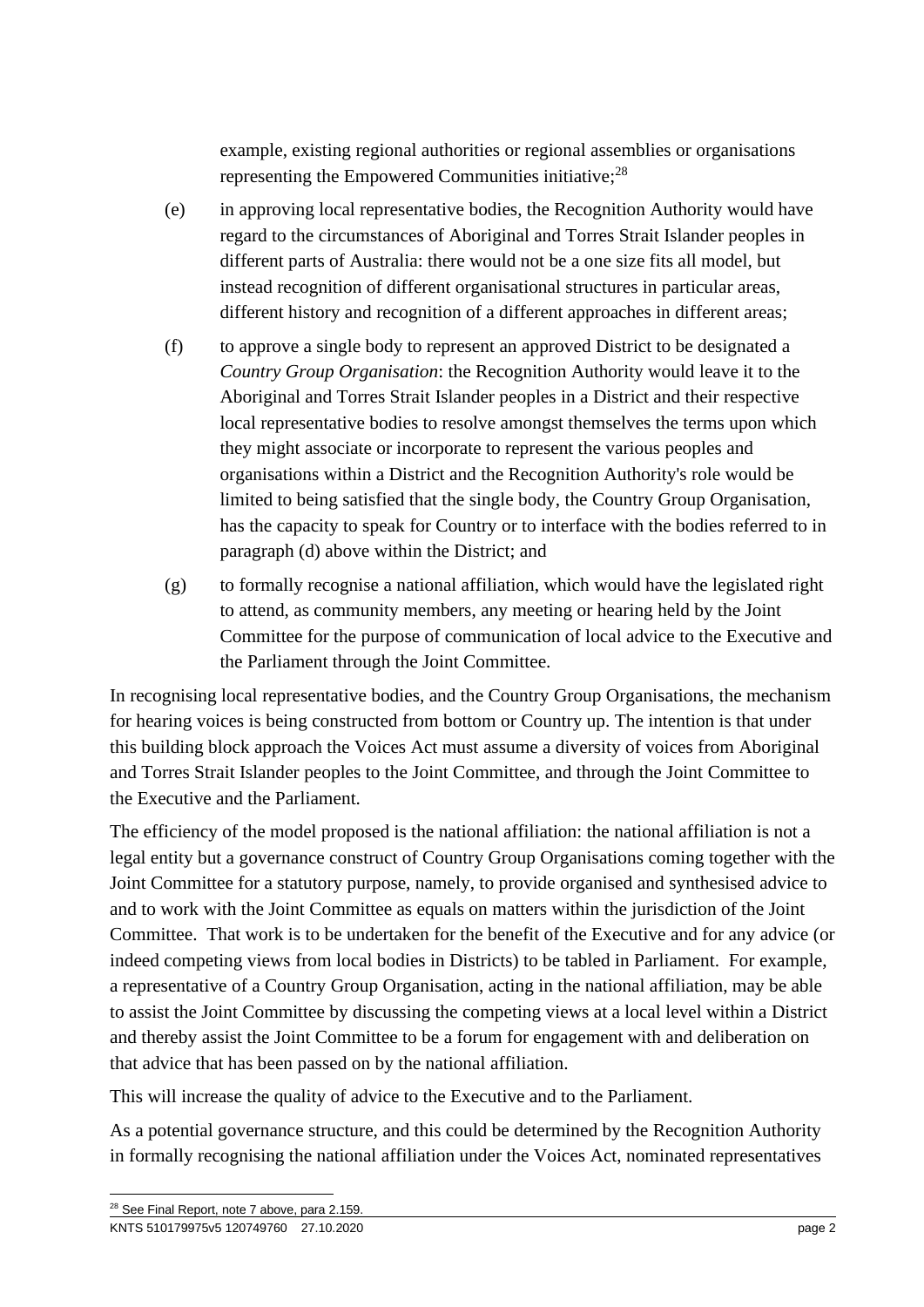Committee might otherwise direct. of the Country Group Organisations could be appointed to act as a committee of the national affiliation. For example, it might be that the number of members of that committee would be equal to and not exceed the number of members of the Joint Committee, except as the Joint

To emphasise the coming together of equals in the political process, at the time that the Joint Committee is appointed (on behalf of the Parliament) the Recognition Authority would also call for nominations from Country Group Organisations for the appointment of representatives to the national affiliation (on behalf of Aboriginal and Torres Strait Islander peoples).

Under the model proposed, the national affiliation is not an Aboriginal and Torres Strait Islander peak organisation. For example, it is not charged with settling a uniform national policy for and on behalf of the Country Group Organisations. The national affiliation is in governance terms a conduit of advice, views and opinions on matters within the jurisdiction of the Joint Committee to the Executive and the Parliament. As stated by Dr Freeman in his evidence before the JSCCR: 29

 *Country Group Organisations or within a Country Group Organisation], it presents the The idea here is that the national affiliation would be a conduit between the local bodies and the national parliament. So it would be for the national affiliation to have advice tabled in parliament but the obligation is imposed on this national affiliation to provide the advice from the local organisations. So if there is a consensus position [amongst all consensus position. If there are divergent positions amongst the [Country Group Organisations or within a Country Group Organisation], then the obligation is to make the Parliament [and the Executive through the Joint Committee] aware of those divergent positions.* 

There would be no compulsion for the Country Group Organisations to affiliate nationally; as a design issue one possibility is that if a Country Group Organisation exercises its free right in a civil society not to affiliate with the national affiliation, the opportunity to provide advice through the national affiliation might be lost. However, not affiliating nationally would not preclude other business as usual avenues for a Country Group Organisation providing advice to the Executive and the Parliament.

In terms of efficiency of operation of the Joint Committee, the conception of the national affiliation is therefore a single point of contact for the Joint Committee through, for example, a secretariat based in Canberra. That secretariat would be supported by the greater resources of the Country Group Organisations and by research capability provided the Australian Parliament, including the Parliamentary Library and by the resources of the Joint Committee itself, given to it by the Parliament.

# **5.4 Establishment of the Joint Committee**

The Voices Act would provide that as soon as practicable after commencement of the first session of each Parliament or the commencement of the Voices Act (whichever occurs later), a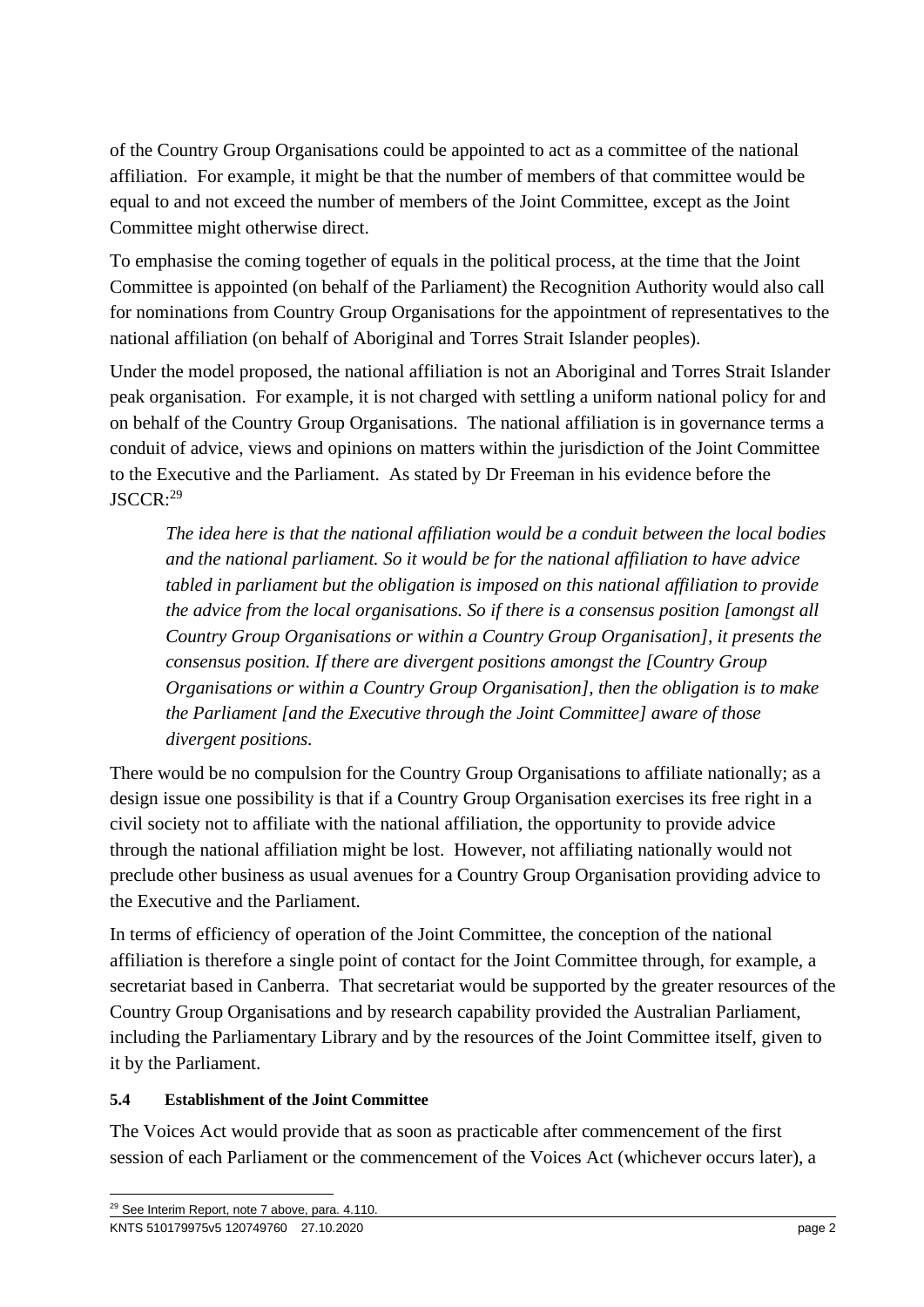joint committee of the Parliament, to be known as the Joint Standing Committee on Aboriginal and Torres Strait Islander Peoples, shall be appointed.

The appointment of members of the Joint Committee should be in accordance with each House's practice relating to the appointment of members of that House to serve on joint committees of both Houses.

The Voices Act could provide that the matters relating to the Joint Committee's composition, powers and proceedings must be determined by a resolution of both Houses, or alternatively, certain powers and functions of the Joint Committee could be set out in the Voices Act.

Provision should be made, for example, for the Joint Committee, in section committee, to conduct proceedings in any place, particularly if the Joint Committee wished to consult on Country with particular local communities.

# **5.5 Machinery provisions in the Voices Act**

For discussion, the proposed model contemplates that the Joint Committee might have a three part jurisdiction, comprising:

- (a) a mandatory jurisdiction for the Joint Committee where the race or territories power is expressly engaged by the Commonwealth;
- (b) an optional jurisdiction where the national affiliation, acting on the request of local voices in Districts, initiates engagement with the Joint Committee: that engagement might be on legislation or executive action of any kind, or the implementation of a government program, affecting a particular community in a District; and
- (c) an optional jurisdiction, whereby the Executive, the Parliament or the Joint Committee itself, requests advice on any matter affecting Aboriginal and Torres Strait Islander peoples.

For the purposes of the mandatory jurisdiction of the Joint Committee, the Voices Act could include a definition of a *Designated Act* and a *Designated Legislative Instrument*.

A Designated Act might be defined to include not only any amendment to the Voices Act itself but a list of Acts scheduled to the Voices Act (including, for example, the *Native Title Act 2006*  (Cth)) and any other Act supported by section 51(xxxvi) or section 122 of the Constitution, to the extent it is directed to Aboriginal and Torres Strait Islander peoples or their affairs.

A Designated Legislative Instrument might be defined as a legislative instrument made under a Designated Act.

The Voices Act would include machinery that ensures that any reference to the Joint Committee within its jurisdiction must engage the mechanism for hearing Aboriginal and Torres Strait Islander peoples' voices, by ensuring that advice, guidance and comment (*Advice*) is sought from local voices through the national affiliation.

**Schedule 2** illustrates how a request for Advice from either the Parliament or the Executive is flowed down to a local level, with Advice flowed up into the Joint Committee.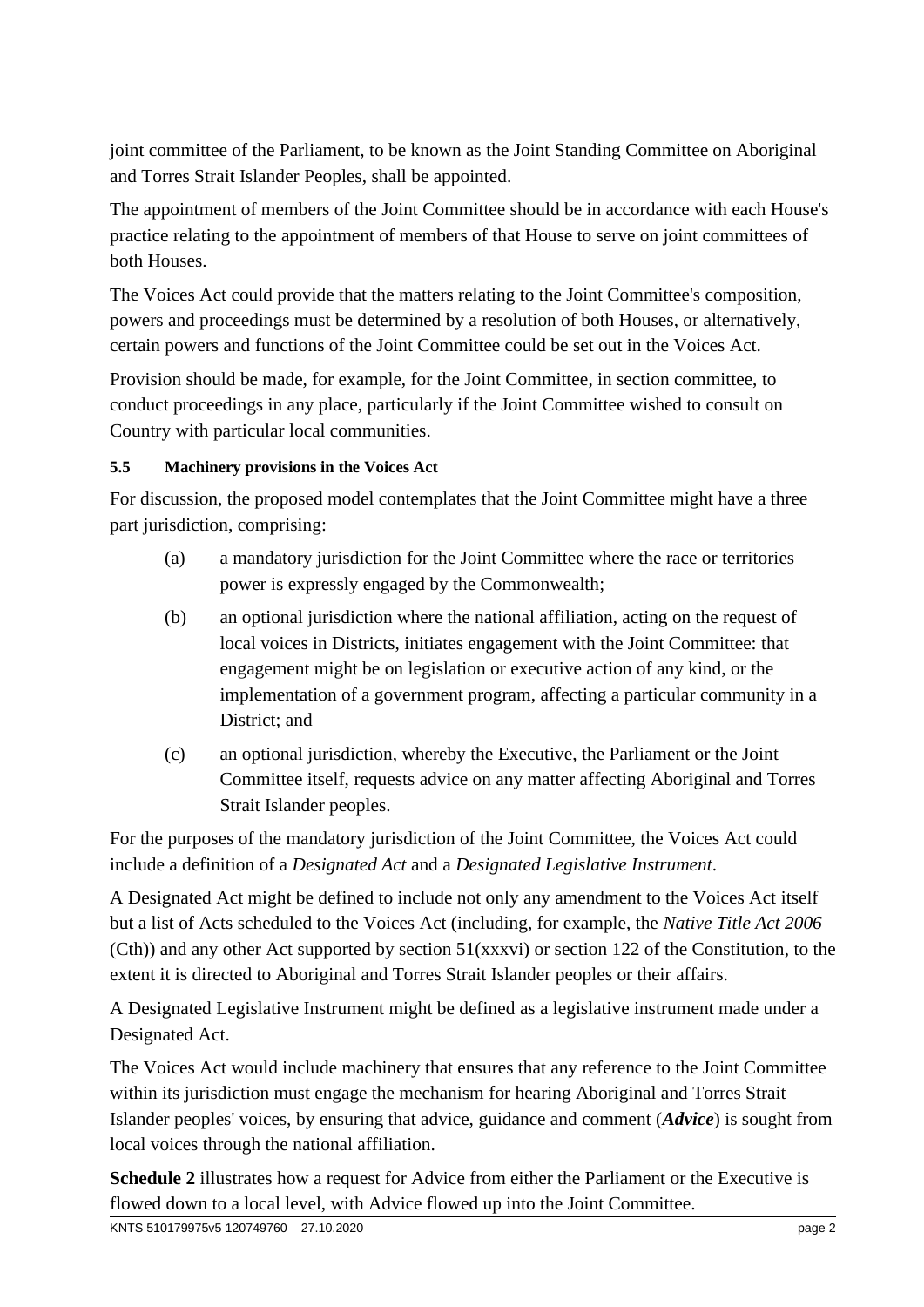The Voices Act would provide that any Bill for a Designated Act must be tabled with a certificate that the Bill has been referred to the Joint Committee for consideration and the date upon which it was referred. The Voices Act could also provide machinery for consultation on Designated Legislative Instruments, which ensures that a rule maker must be satisfied that, before a Designated Legislative Instrument is made, there has been consultation with the Joint Committee.

The Voices Act would provide that any Advice given on a Designated Act or Designated Legislative Instrument must be tabled by the Joint Committee in each House of the Parliament, together with any comment from the Joint Committee.

Consistent with Parliamentary supremacy, and the intention of the model to create political obligations rather than justiciable legal obligations and rights, the Voices Act will provide that a failure to comply with those machinery provisions, including the failure to seek Advice, will not affect the validity or enforceability of any Designated Act or of any Designated Legislative Instrument.

# **5.6 Working together in the Joint Committee**

As noted at para. 5.3 above, nominated representatives of the Country Group Organisations could be appointed to act as a committee of the national affiliation for the purposes of attending any meetings or hearings of the Joint Committee. This is suggested for efficiency reasons. However, this would not preclude the Joint Committee engaging with local communities and voices in any way that it chooses, consistent with any rules of engagement set out in resolutions by the Houses of Parliament.

It is suggested that the Joint Committee should meet and conduct its business in a manner that takes account of the cultural differences within and between Districts, and accommodates new and flexible ways of interacting with those communities. For example, digital technology and online platforms could be used whenever practical, and there is no need for the proceedings of the Joint Committee to be conducted with undue formality as noted in a 1999 Research Paper<sup>30</sup>:

*The format of the [Joint Committee's] proceeding can vary, from the standard format of statement/question/answer to the more relaxed, and less frequent, round table and seminar formats. Regardless of the surroundings-a committee room in Parliament House or a tin shed at the local racetrack-the hearing process is governed by parliamentary privilege, by rules set out in the conduct of proceedings (covering matters such as meeting and election of a chair, quorum, equally divided votes and disclosure of evidence) and by resolutions of the Senate and of the House relating to the protection of witnesses…. Relevant rules of both Houses apply to the [Joint Committee's] committee proceedings, for example offensive language and personal reflections, although the examination of witnesses is generally conducted in a relatively relaxed fashion*.

The Joint Committee would encourage strong, culturally appropriate, engagement with Aboriginal and Torres Strait Islander peoples' local voices, building on the experience of the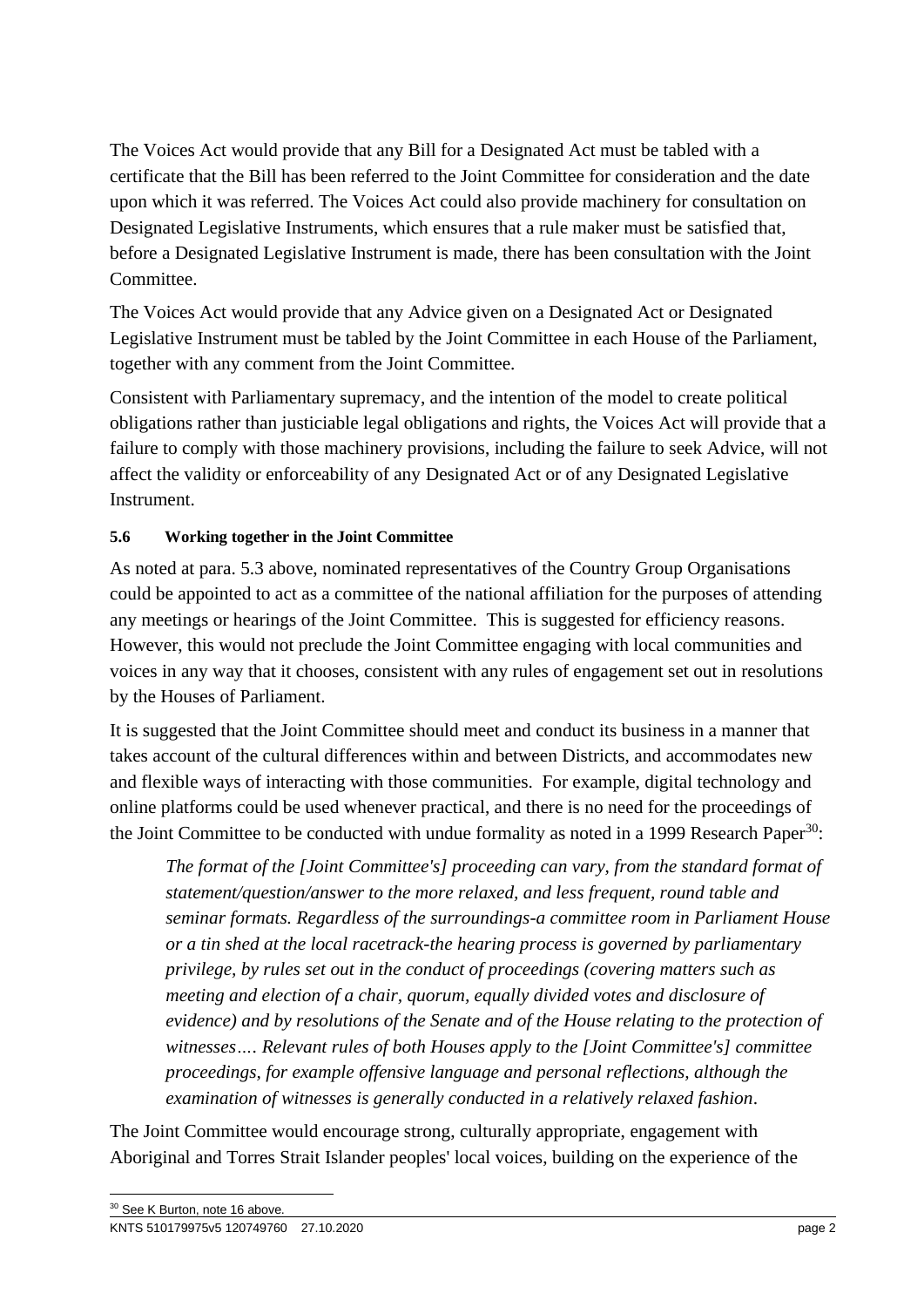Standing Committee on Aboriginal and Torres Strait Islander Affairs. For example, in the 1999 Research Paper referred to above, it was noted that:

*…in its field trips around the country, the Standing Committee on Aboriginal and Torres Strait Islander Affairs conducts discussions with Aboriginal communities and groups, as well as other community organisations. These discussions allow a freer flow of information and exchange of views than might be the case in a formal environment such as a committee hearing room at Parliament House. There is also the likelihood that those who are unwilling to place themselves before a public committee hearing may feel more comfortable expressing their views in another, perhaps more familiar, environment.<sup>31</sup>*

Over the past 20 years there have been a number of inquiries by the Australian Parliament directed to achieving broader and deeper public engagement by Parliamentary committees: those inquiries and their findings have been summarised by Dr Joshua Forkert in this paper, Parliamentary Committees: Improving Public Engagement.<sup>32</sup>

Dr Forkert, after referencing the Australian Parliament's inquiries, examined reports commissioned in the United Kingdom, including a report by Professor Ian Marsh, Professor Matthew Flinders and Leanne-Marie Cotter, commissioned by the UK House of Commons Liaison Committee to research the effectiveness of select committees in engaging with the public. The resultant report, *Building public engagement: Options for developing select committee outreach (Building Public Engagement Report) 33,* has recommendations that resonate in relation to the potential model of the Joint Committee.

One key recommendation of the Building Public Engagement Report that might resonate in relation to the conduct of the Joint Committee is that the recommendation 'explore opportunities to enhance two-way learning'. As described by Dr Forkert, the report suggested that one option for this two way learning would be for the committee to think not so much in terms of engagement but also in terms of *deliberation* in the sense of a more meaningful two-way dialogue and learning process.<sup>34</sup>

 be intractable problems in Aboriginal and Torres Strait Islander affairs. Those solutions can then The use of roundtable discussions to deliberate on issues of contention might resonate in the Joint Committee. Roundtable discussions will enable the Joint Committee to listen to and participate in collaborative problem solving with the local voices and their representatives, including to sound out potential courses of action. There is an opportunity through this level of engagement and deliberation to work in partnership to identify solutions to what might appear to be tendered to the Executive and to the Parliament by the Joint Committee.

Whilst the Joint Committee is a parliamentary committee, and even acting informally, will have all of the powers of a committee of the Parliament, including the power to call witnesses to attend, given the special nature of its engagement and deliberative work this would be unlikely to

<sup>&</sup>lt;sup>31</sup> Ibid, note 16 above.

 $32$  See note 5 above at pages 3-4.

<sup>&</sup>lt;sup>33</sup> Ibid, note 5 above, at page 5 and at footnote 24 of the Forkert paper.

 $34$  Ibid, note 5 above, at page 9.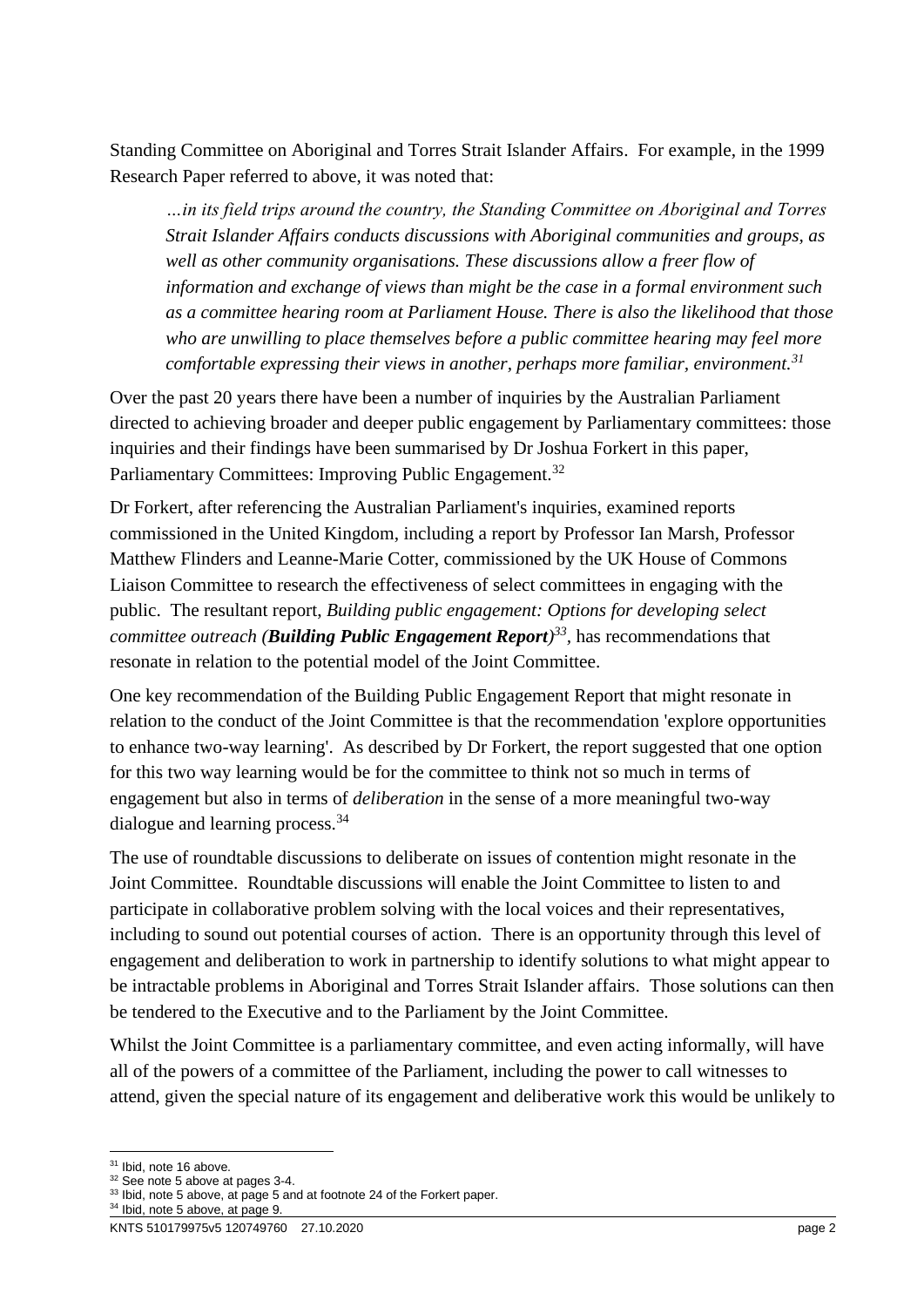be exercised. This is particularly so given the statutory right of attendance of representatives of the Country Group Organisations, in national affiliation.

The frankness of engagement of views between equals will be protected. As set out by Gordon J in *Alford*: 35

*Article 9 of the Bill of Rights 1688 declares that "[p]roceedings in Parliament, ought not to be impeached or questioned in any Court". Pursuant to s 16(2) of the Parliamentary Privileges Act, for the purposes of Art 9 of the Bill of Rights, "proceedings in Parliament" is extended to include all words spoken and acts done in the course of or for the purposes of the transacting of the business of a House or committee, and includes the giving of evidence before a committee.* 

As noted above,<sup>36</sup> there is no doubt that this protection extends to a statutory joint committee.

 ordinary civil or criminal judicial proceedings. Those members will also be subject to the The conduct of the Joint Committee would clearly be a *proceeding in Parliament*, such that all members of the national affiliation appearing in Joint Committee will enjoy protection from any liability in defamation in respect of evidence given or matters stated in the committee. Those members will also enjoy the protections provided by the *Parliamentary Privileges Act 1997*  (Cth) in relation to the use which may be made of the same evidence or matters stated in obligations that attend participation in Parliamentary committee, for example, relating to not giving evidence that is false or misleading and not releasing a written submission unless the Joint Committee has authorised publication.

This potential for frankness of exchange between equals, in a non-legislative and non-judicial forum at the centre of our Parliamentary democracy, goes some of the way to addressing the historical power imbalance in our system of Government for Aboriginal and Torres Strait Islander peoples.

#### **5.7 Conclusion**

In conclusion, under this potential model, a Constitutionally anchored mechanism for hearing Aboriginal and Torres Strait Islander peoples' voices:

- (a) would be administratively lean at the centre, with policy and legal resourcing decentralised to Country Group Organisations, best able to speak to and advise upon local, regional or through affiliation, national impacts;
- (b) would not be a peak body, a funding body, a service delivery body, nor a body that determines policy;
- (c) would not preclude, but would complement, existing methods by which Aboriginal and Torres Strait Islander peoples participate in the political process; and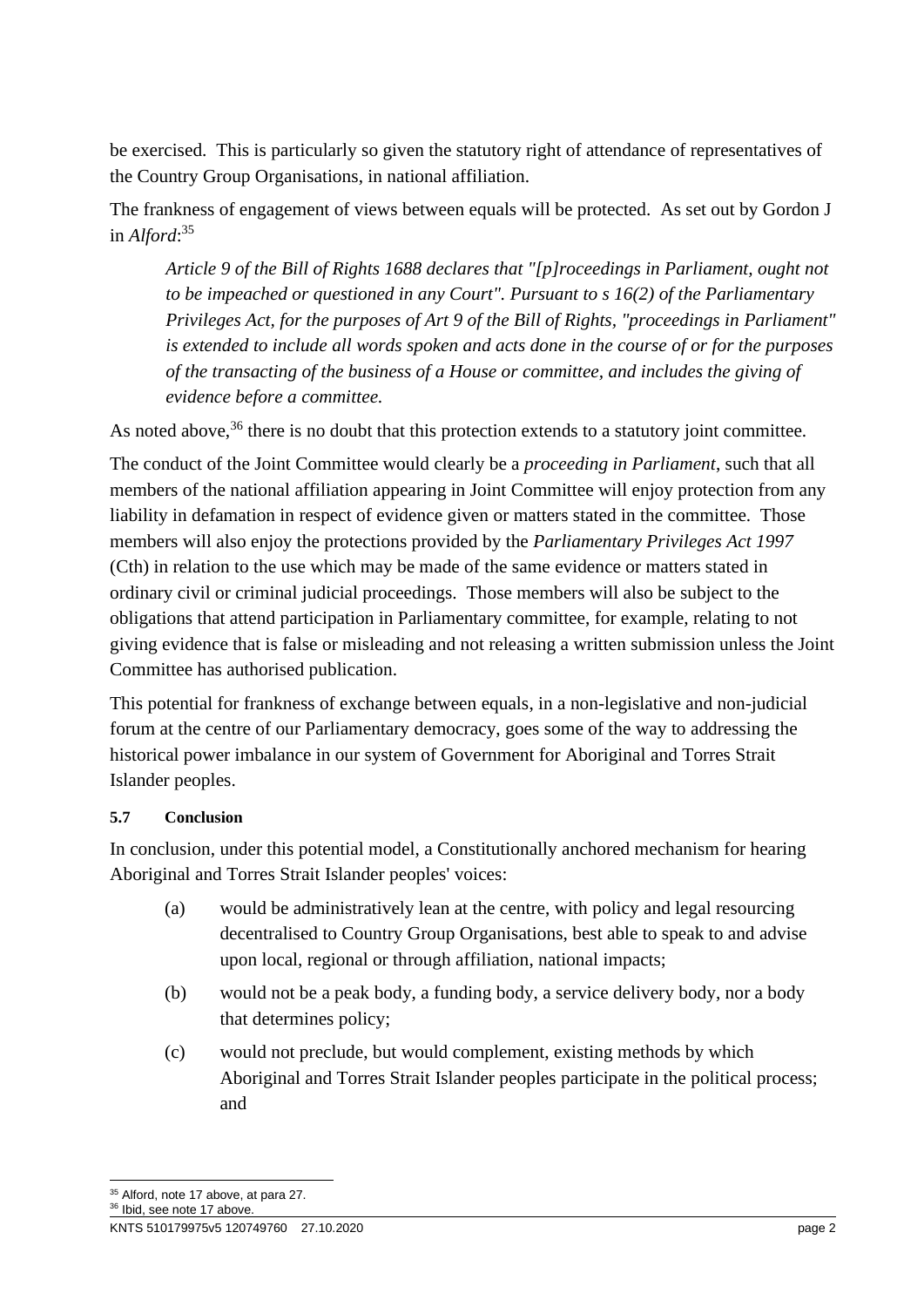(d) in its formulation, represents a coming together of equals at the Joint Committee for engagement and deliberation, and seeks to address the historical power imbalance in our Constitutional and political arrangements for Aboriginal and Torres Strait Islander peoples.

#### **6 Conclusion**

The potential model discussed in this paper is offered merely as one form of recognition of Aboriginal and Torres Strait Island people. It is not a radical idea. As noted by the former Chief Justice, Murray Gleeson AC QC in relation to a voice to Parliament:<sup>37</sup>

*It has the merit that it is substantive, and not merely ornamental. It is not aimed at assuaging the sensibilities of some non-Indigenous people. It would give Indigenous people a constitutionally entrenched, but legislatively controlled, capacity to have an input into the making of laws about Indigenous people or Indigenous affairs.* 

The Constitution creates the practical rules that establish how our nation is to be governed. Indigenous Australians have called for one additional, and practical rule, that will enable Aboriginal and Torres Strait Islander peoples' voices to be heard and to be consulted on legislation and policy affecting their communities. Since the Uluru Statement of the Heart, the challenge has been to decide on how to give effect to this big idea, and how to address the structural powerlessness that was echoed in the Uluru Statement from the Heart. The above is offered as merely one idea that might be capable of meeting that challenge.

 KNTS 510179975v5 120749760 27.10.2020 page 2  $37$  Murray Gleeson, Recognition in Keeping with the Constitution  $-$  A Worthwhile Project, at page 14.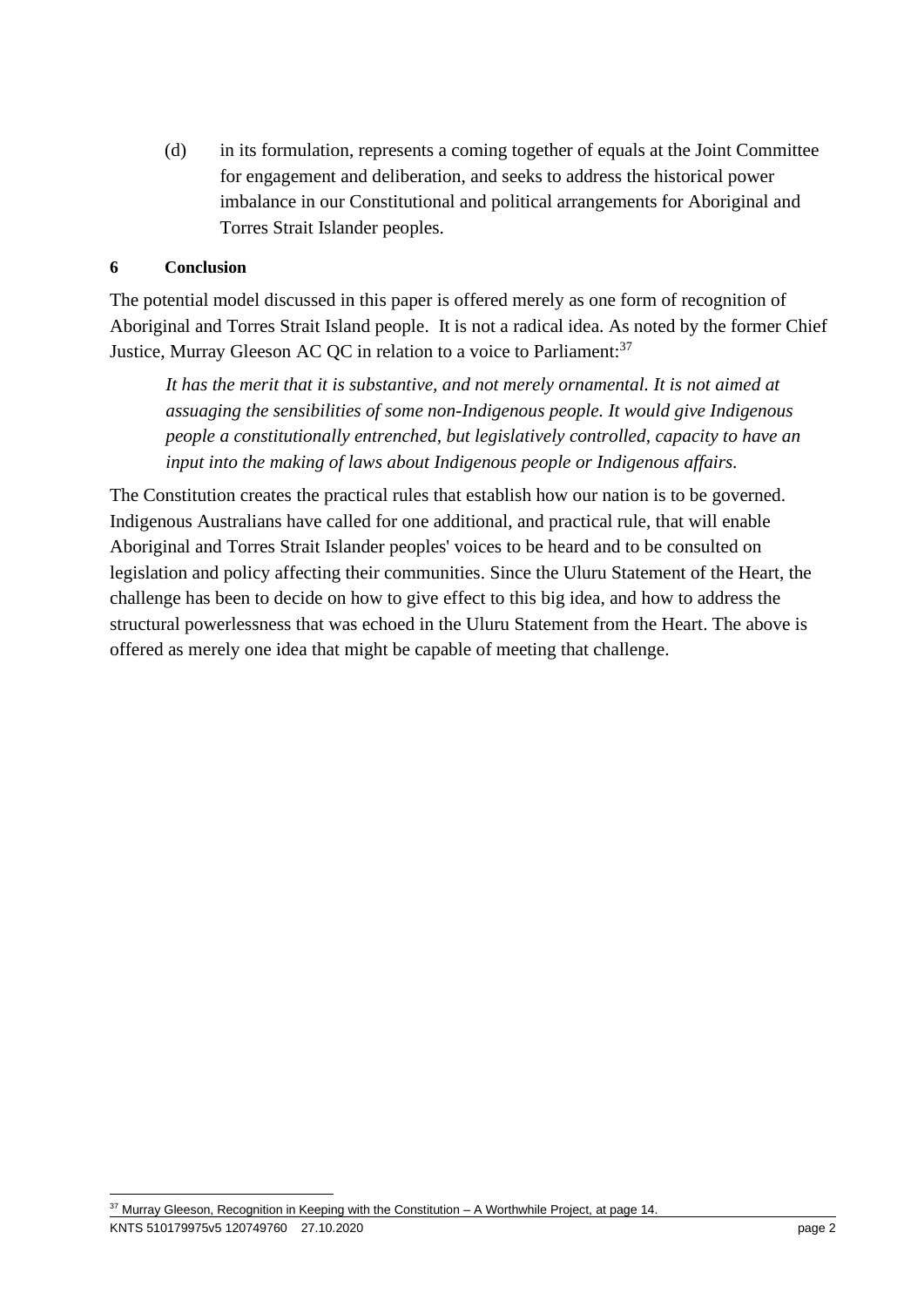



As approved by the Recognition Authority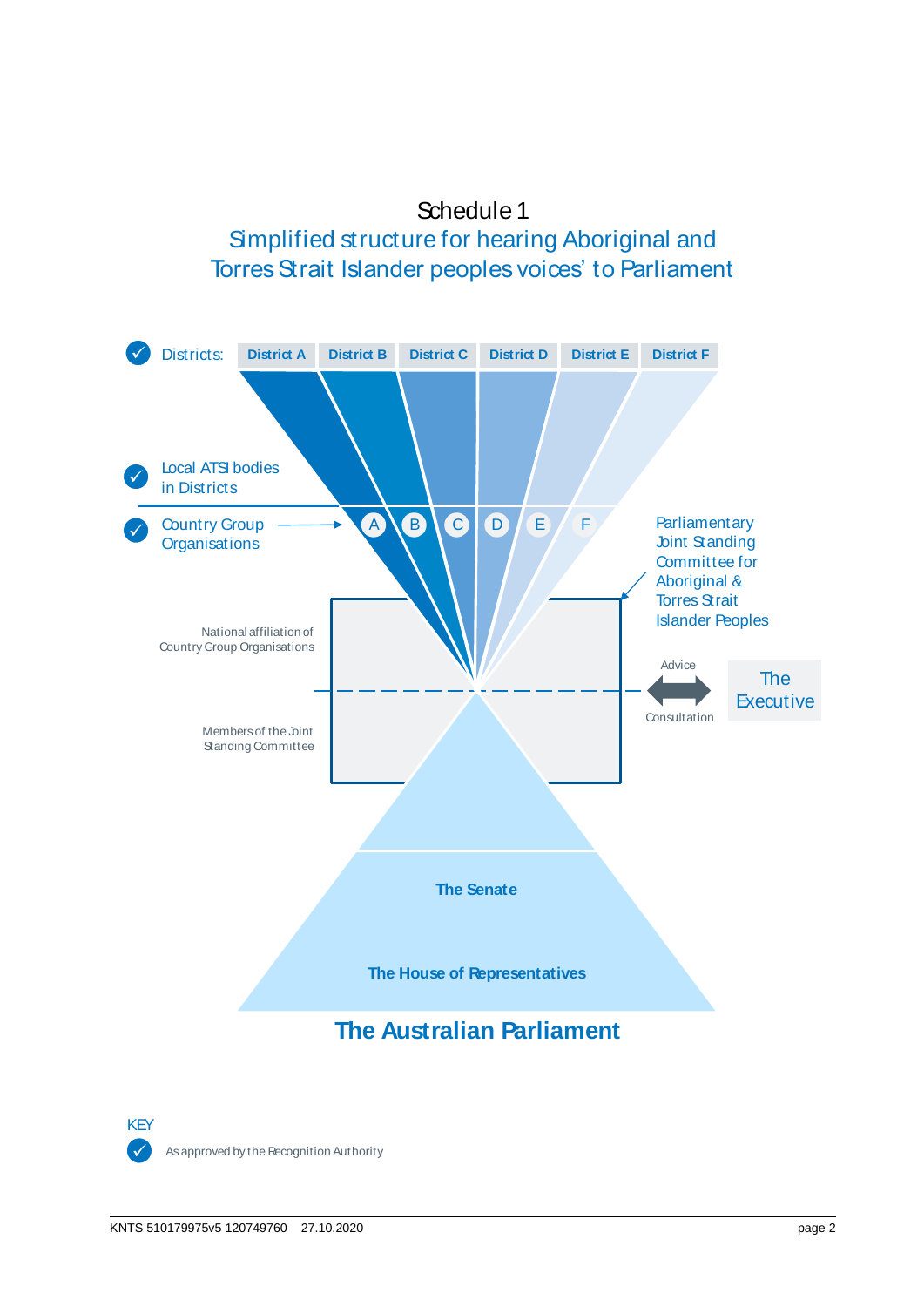Schedule 2 Flow chart of request for advice from the Executive / Parliament

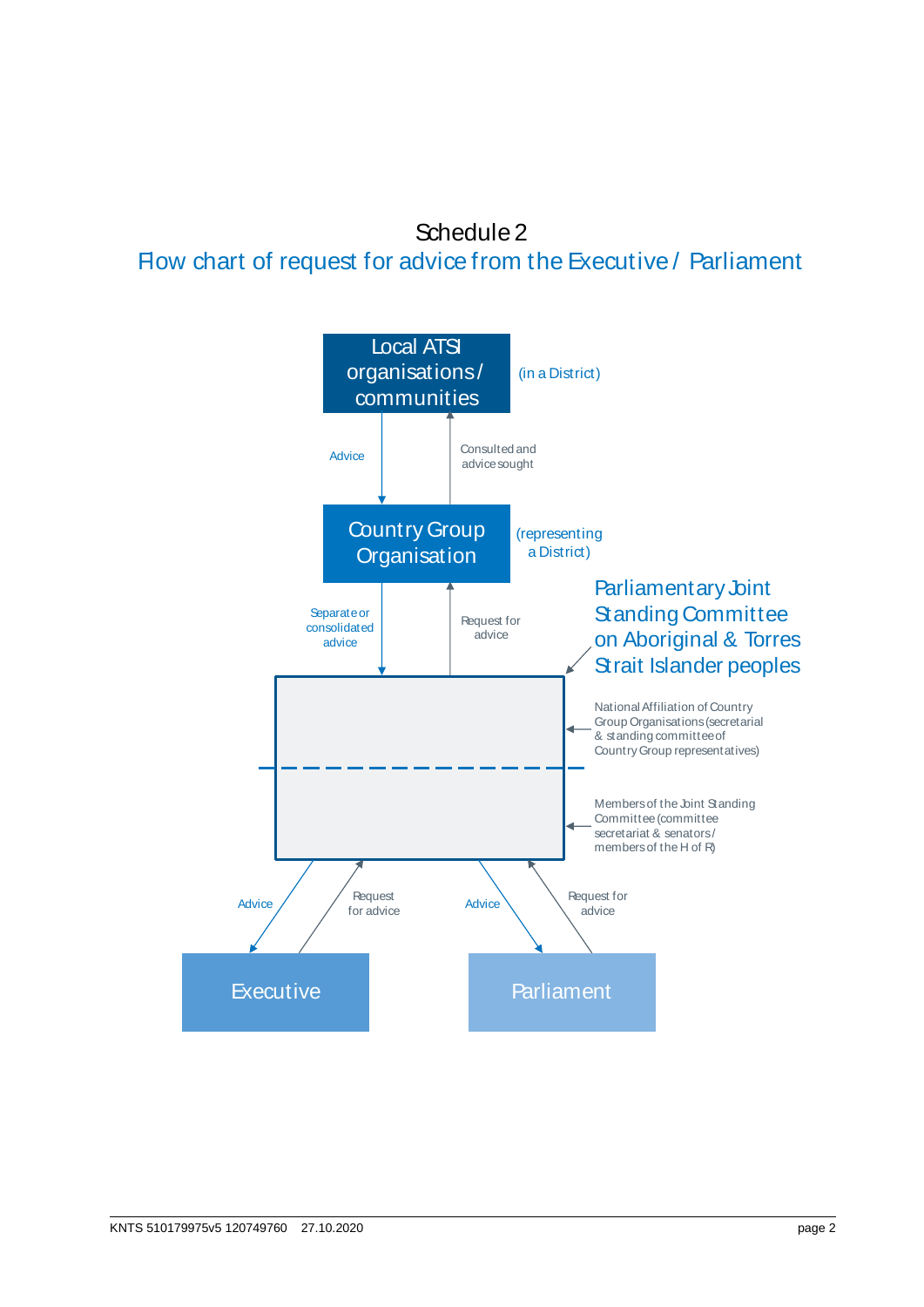- 1. The challenge of constitutional recognition of Aboriginal and Torres Strait Islander peoples in 2020 is to find a way of addressing the aspirations contained within the Uluru Statement from the Heart within the parameters set by the Government in its response to the Uluru Statement. In doing so, the proposed amendment must be *substantive* rather than *symbolic*. It must also address the concerns of constitutional conservatives that the *supremacy of Parliament is not disturbed*, and the concerns of classical liberals that *liberal values should not be offended*. We believe that Professor Anne Twomey has developed a proposal that is capable of addressing this range of concerns. The political case for Professor Twomey's proposal is set out by Kerry Pinkstone in *Anchoring our Commitment in the Constitution: finding common ground*. We are concerned with setting out the legal case for the proposal.
- 2. The Uluru Statement from the Heart, which was a product of the Referendum Council's consultation process, states:

We call for the establishment of a First Nations Voice enshrined in the Constitution.

Neither the Uluru Statement nor the final report of the Referendum Council stipulated how this First Nations Voice was to be "enshrined" in the Constitution. Given that there is currently no authoritative statement as to how it should be enshrined, how the Constitution is to be amended in order to "enshrine" it remains an open question. The First Nations Voice could be *established* through legislation, providing it is somehow *enshrined* in the Constitution.

3. In providing the Government's response to the recommendations contained in the final report of the Referendum Council, the Prime Minister, the Hon. Malcolm Turnbull MP, said: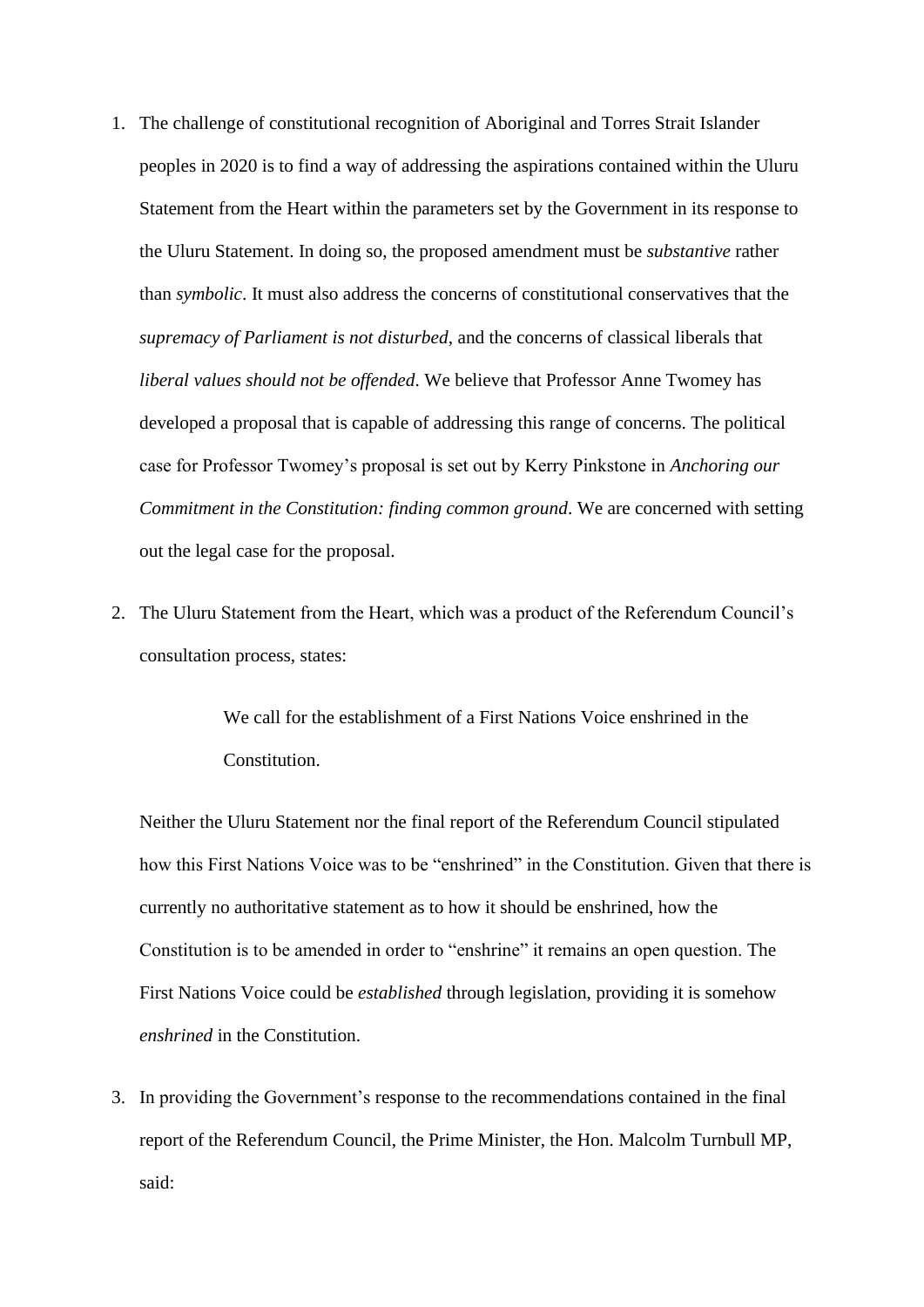Our democracy is built on the foundation of all Australian citizens having equal civic rights—all being able to vote for, stand for and serve in either of the two chambers of our national Parliament—the House of Representatives and the Senate.

A constitutionally enshrined additional representative assembly for which only Indigenous Australians could vote . . . or [in which only they could] serve . . . is inconsistent with this fundamental principle.

It would inevitably become seen as a third chamber of Parliament.

His successor, the Hon. Scott Morrison MP, has reiterated that this remains his position. The Government has ruled out one specific means of realizing the Uluru Statement's aspiration for "enshrinement"—namely, establishing a new entity within the Constitution. So the political challenge is to find a way of creating a constitutional guarantee that Aboriginal and Torres Strait Islanders will be heard ("enshrinement") without establishing a new entity within the Constitution.

4. In order to address the aspirations of the Uluru Statement, the proposed amendment to the Constitution must be substantive rather than symbolic. A symbolic amendment would be one which inserted a new recitation in the Constitution without addressing the way in which power is exercised under the Constitution. Such a recitation might contain a statement about the place of Aboriginal and Torres Strait Islander peoples within the history of Australia. It might also give expression to sentiments about the enduring significance of these peoples for the cultural heritage and contemporary life of the nation. Such a recitation might recognise Indigenous people in the Constitution, but it would not recognise them in the way that they have said they wish to be recognised. In order for them to be recognised in a way that is acceptable to them, the amendment to the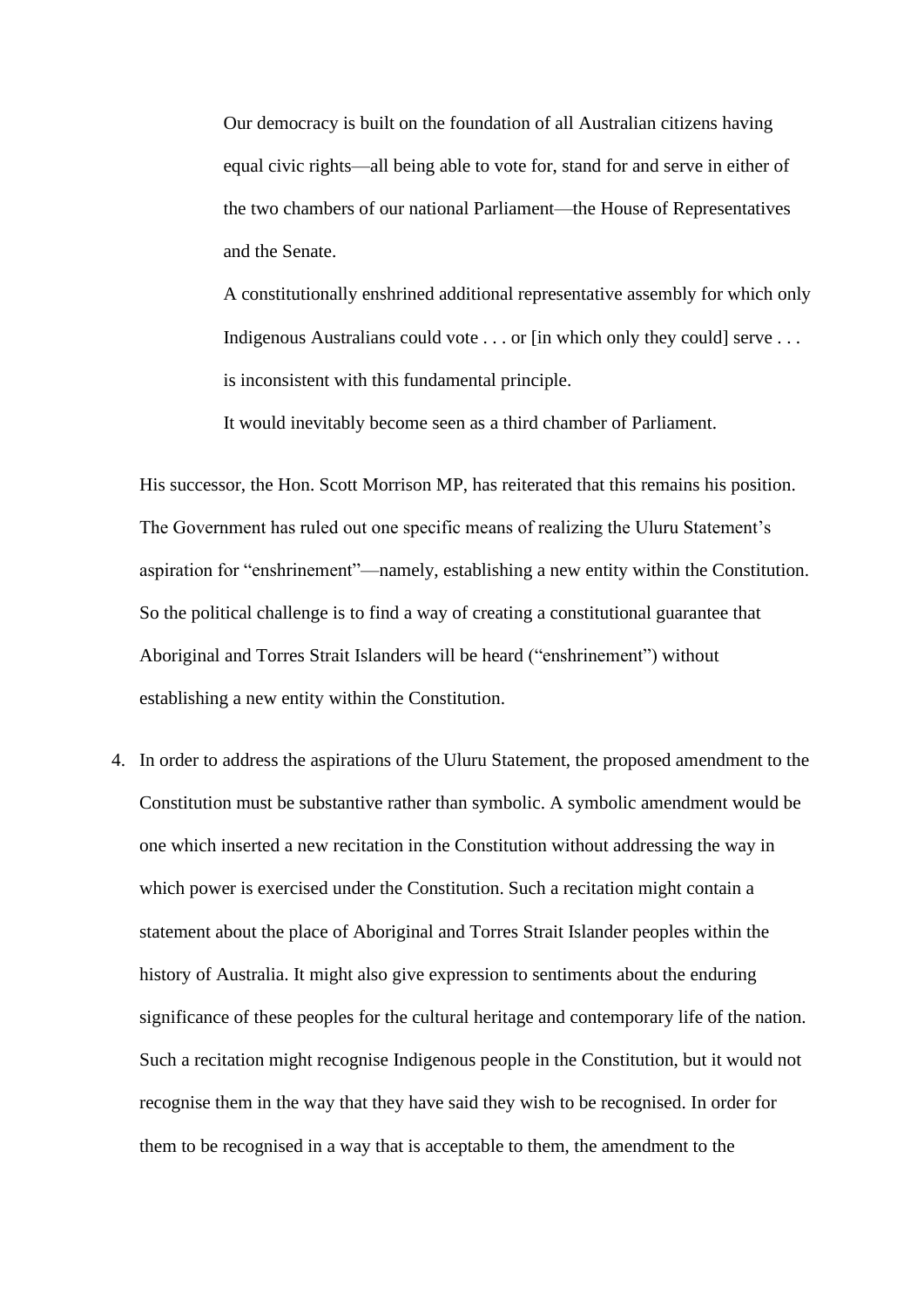Constitution would have to have some substantive effect, rather than being purely symbolic.

- 5. The call for a substantive amendment does not equate to a call for a change to the legislative power of the Commonwealth. In order for the amendment to be substantive, it would have to create some kind of guarantee that gives Indigenous people reason to believe that the future will be different from the past. Such a guarantee would see the Constitution imposing on the Commonwealth an obligation to ensure that Indigenous voices would be heard in future by lawmakers and decisionmakers (even if the entities through which they are heard are established in legislation). Such an obligation need not increase or diminish the legislative or executive power of the Commonwealth. It would create a constitutional obligation for those exercising the existing plenary legislative and executive power of the Commonwealth to make provision for Indigenous peoples to be heard. Of course, the existing plenary legislative and executive power of the Commonwealth is sufficient for such provision to be made by the Executive or the Parliament. For such power to be exercised under the Constitution as it currently stands would, however, involve acting in a discretionary way; to be benevolent, magnanimous, or generous without any obligation to do so. What a substantive amendment to the Constitution aims to achieve is a constitutional obligation to act in this way; for the electors (by voting for an amendment to the Constitution) to impose an obligation on the Commonwealth to use its existing plenary power to ensure Indigenous voices are heard.
- 6. There are three possibilities for how the exercise of power could be affected by an amendment to the Constitution: no new rights are created; new perfect rights are created; or, a new duty of imperfect obligation and new imperfect rights are created. A symbolic amendment (which has been unequivocally rejected by Indigenous people) would neither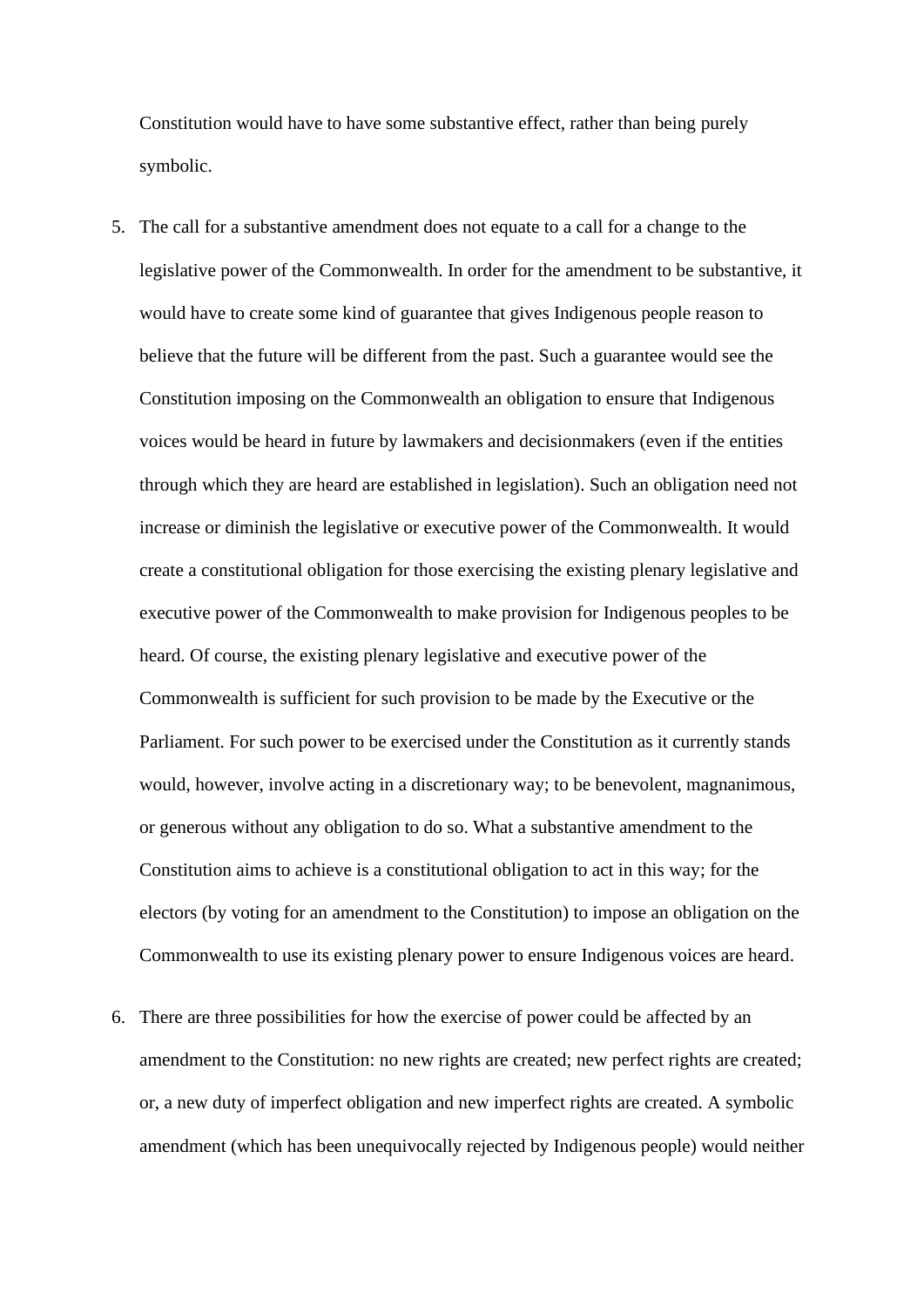create new rights nor diminish existing rights. A substantive amendment could create new rights or diminish existing rights. In 1967, the Constitution was amended in a way that increased the legislative power of the Commonwealth, by expanding s 51(xxvi). In 2012, the Expert Panel recommended an amendment to create a racial non-discrimination clause, which would have diminished the legislative power of the Commonwealth. It is possible, however, to impose a constitutional duty upon the Commonwealth without enlivening the jurisdiction of the High Court to strike down legislation or to quash administrative decisions. An amendment to the Constitution that operated in this way would be a substantive amendment rather than a symbolic amendment, but rather than creating new *perfect* rights, it would create a new *duty of imperfect obligation* and corresponding new *imperfect rights*.

- 7. In his 2014 Quarterly Essay, *A Rightful Place*, Noel Pearson proposed that, instead of amending the Constitution to create a racial non-discrimination clause, the Constitution should be amended to provide for a new Indigenous advisory body to provide advice to the Parliament and the Executive in matters relating to Indigenous peoples. In 2015, Professor Anne Twomey published a proposal for an amendment to the Constitution that could give effect to Pearson's Indigenous advisory body. We were actively involved in the discussions through which this amendment was drafted. We believed in 2015, and still believe, that it is legally sound. It is a provision that would not undermine the supremacy of Parliament or give rise to uncertainty in the High Court's interpretation of the **Constitution**
- 8. Along with Professor Twomey, we accept that, although legally sound, her 2015 drafting was effectively ruled out by the Government's response to the recommendations of the Referendum Council. We utterly reject the mischaracterization of this drafting as any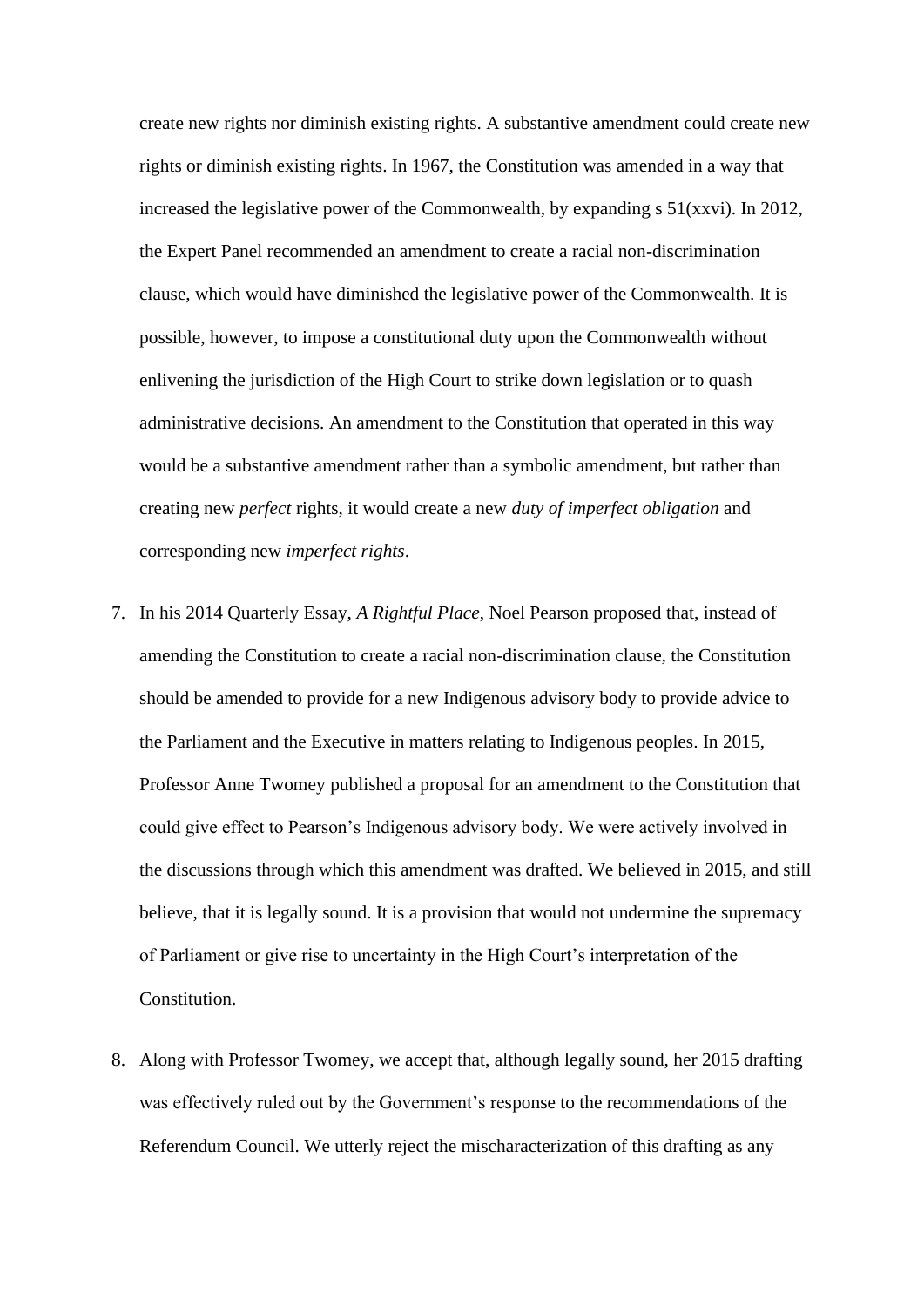form of a "third chamber" of Parliament, however, we accept that once it was mischaracterized in this way, its prospects lost any political viability. Given that the Prime Minister has rejected this option, it behooves us all to open our minds to new possibilities that could give rise to a substantive amendment to the Constitution within the parameters that have been set by the Government.

9. On 7 July 2020, Professor Twomey published another article on The Conversation, in which she proposed new options for an amendment to the Constitution, including the following one:

> *127. The Commonwealth shall make provision for Aboriginal and Torres Strait Islander peoples to be heard by the Commonwealth regarding proposed laws and other matters with respect to Aboriginal and Torres Strait Islander affairs, and the Parliament may make laws to give effect to this provision.*

We believe that this provides a new option for constitutional recognition of Indigenous peoples which addresses the aspirations of the Uluru Statement within the parameters set by the Government by creating a new constitutional duty of imperfect obligation. The proposed First Nations Voice could be established through legislation, but the new constitutional duty would enshrine the obligation in the Constitution.

 10. Duties of imperfect obligation have long been recognised by the common law. In *Love v Commonwealth* [2020] HCA 3, when discussing the Crown's duty to protect its subjects, Gageler J said at [107]:

> By federation, the Crown to which such allegiance was owed was understood to be the monarch "in his politic, and not in his personal capacity" and the full feudal dimensions of what might once have been meant by the "protection" of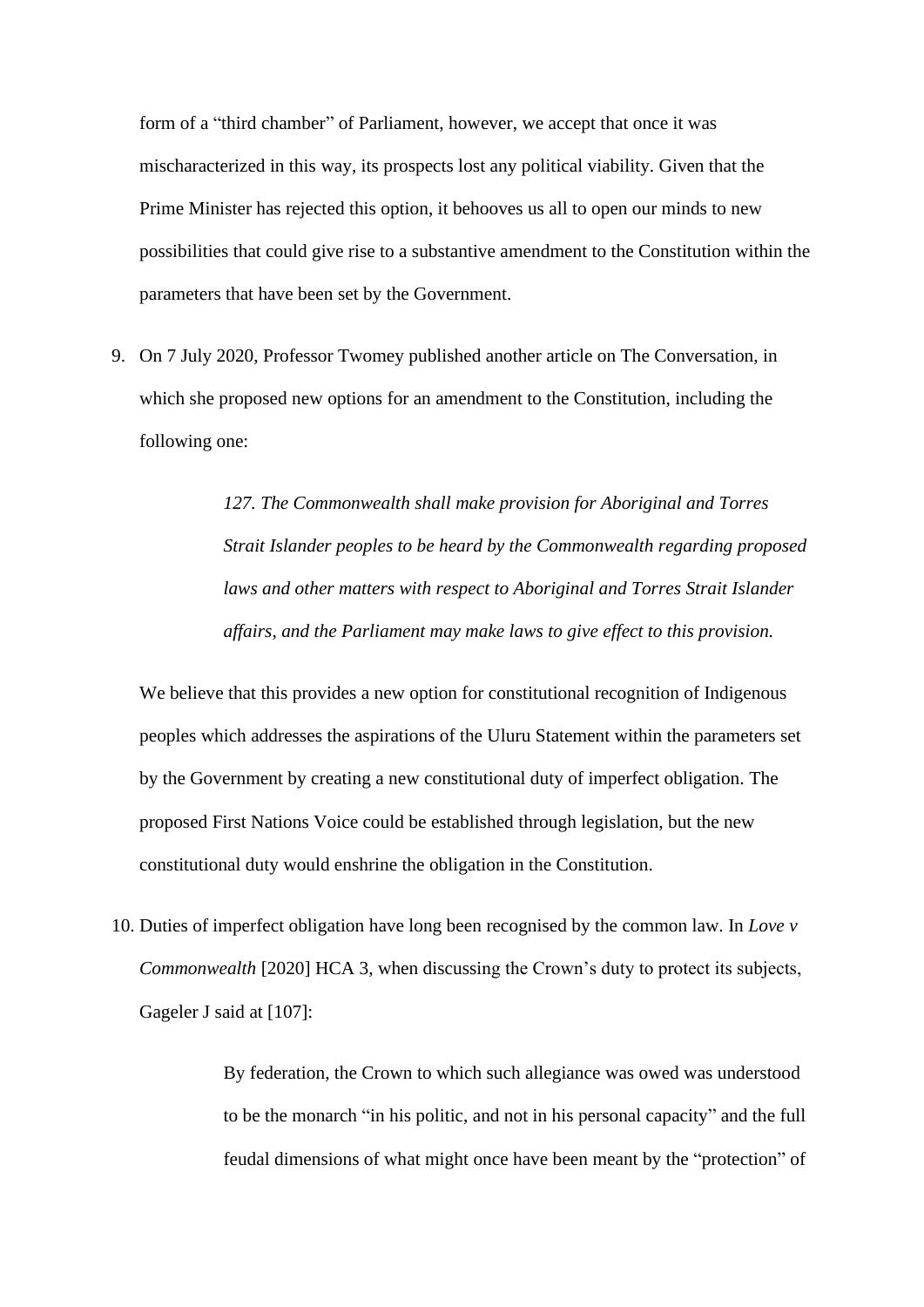the Crown had been lost in the mists of time. To the extent that the "protection" of the Crown might have been thought to involve a positive duty on the part of the Crown to exercise prerogative power physically to protect a British subject, any such duty of the Crown to provide that protection to a British subject was understood to be one of "imperfect obligation".

11. His Honour was citing Brett LJ in *Attorney-General v Tomline* (1880) 14 Ch D 58, where his Lordship considered Lord Coke's words in *The Case of the Isle of Ely* (1609) 10 Co Rep 141a. Lord Coke held that the King has a duty to defend his realm not only against foreign enemies, but also against incursion of the sea into the realm in a way that would destroy land or drown his subjects. In trying to explain the nature of the duty identified by Lord Coke, Brett LJ said at 66:

> Now, I confess to my mind that is a duty of what is called imperfect obligation. Supposing that the King were to neglect that duty, I know no legal means—that is, no process of law—common law or statute law—by which the Crown could be forced to perform that duty, but there is that duty of imperfect obligation on the part of the Royal authority, and that duty on the part of the King gives a corresponding right to the subject; but inasmuch as the duty of the King seems to me to be a duty of imperfect obligation, the right of the subject is also an imperfect right. It is a right which as against the Crown the subject has no means to enforce: nevertheless the right exists. The right of the subject exists and the duty of the King.

12. It has been held that the Constitution of the Commonwealth of Australia can give rise to such a duty of imperfect obligation. In *The King v the Governor of the State of South Australia* (1907) 4 CLR 96, Barton J held that s 12 of the Constitution imposed a duty of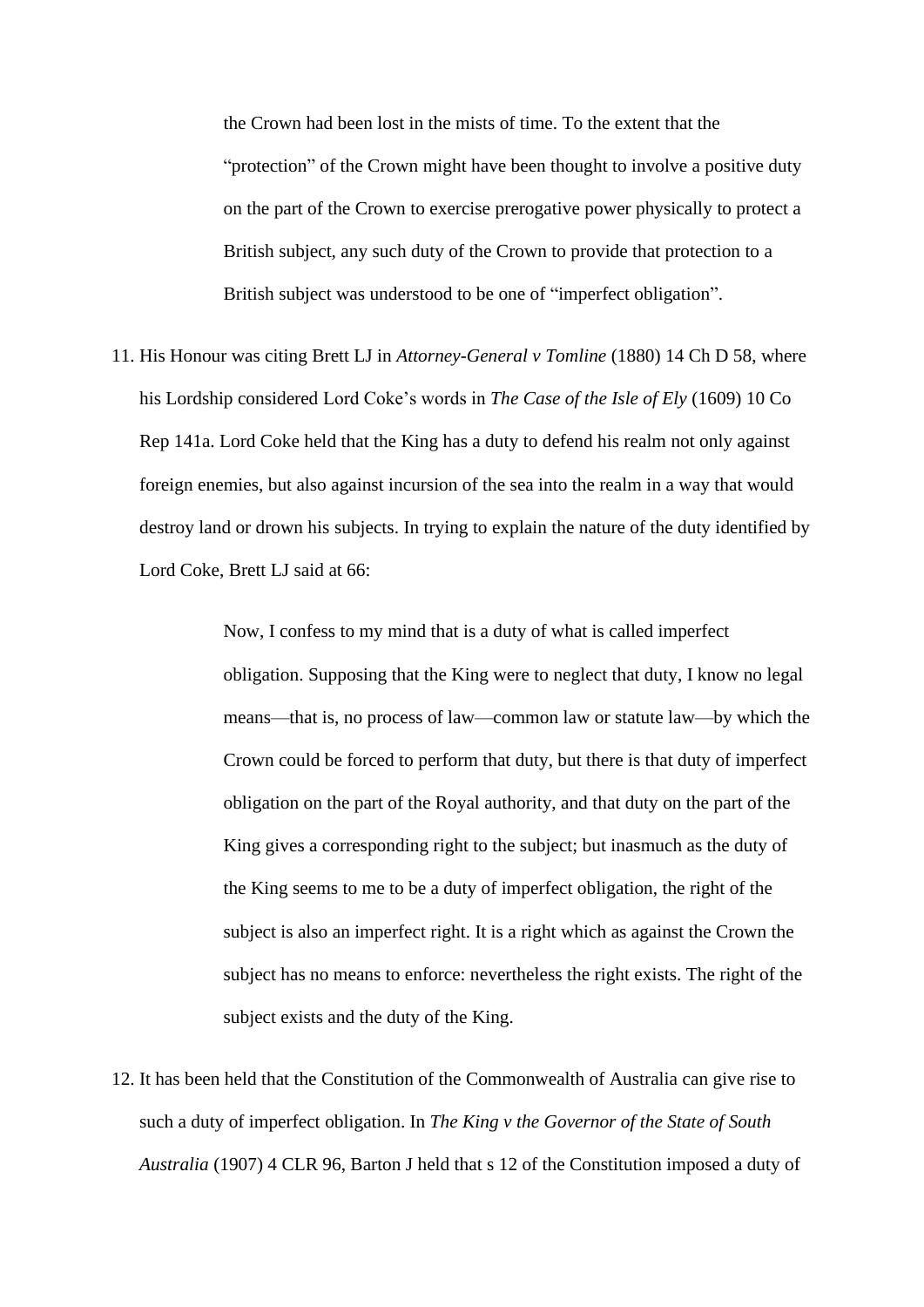be filled by a person chosen by the electors of the State. An order *nisi* for a mandamus to imperfect obligation on the Governor of South Australia. The High Court, sitting as the Court of Disputed Returns, had previously found the election of Joseph Vardon as a senator absolutely void. This created a vacancy, which s 12 of the Constitution required to the Governor was granted by Barton J commanding the Governor to cause a writ to be issued for the election of a senator for that State. The order *nisi* for a writ of mandamus was subsequently discharged. Barton J, delivering the judgment of the court, held, at 1510-1511, that s 12 does impose a duty upon the Governor, but it is a duty of imperfect obligation:

> intervention of the Sovereign and not by recourse to a Court of law. The case We will assume, without deciding, that sec. 12 imposes a duty upon the Governor to issue a writ . . . But the question remains: To whom does he owe this duty? A somewhat analogous duty is cast upon the State Governors under the Constitutions of the States, all of which provide that upon a dissolution of the Houses of Assembly the writs for a general election are to be issued by the Governor. It has never been suggested that if the Governor failed to issue the writs a mandamus would lie from a State Court to compel him to do so. There is, of course, a remedy in such a case but it is to be sought from the direct of an election to the Senate is not quite analogous. It is conceivable that the Executive Government of a State for the time being might desire that no senator should be chosen to fill a particular vacancy. If they advised the Governor to abstain from taking any action to fill it, and refused to afford him the necessary administrative facilities, and he accordingly did nothing, it may be that he would have failed in his duty. But, if so, it is clear that the duty would be one which he owed to the State collectively. It is not easy to see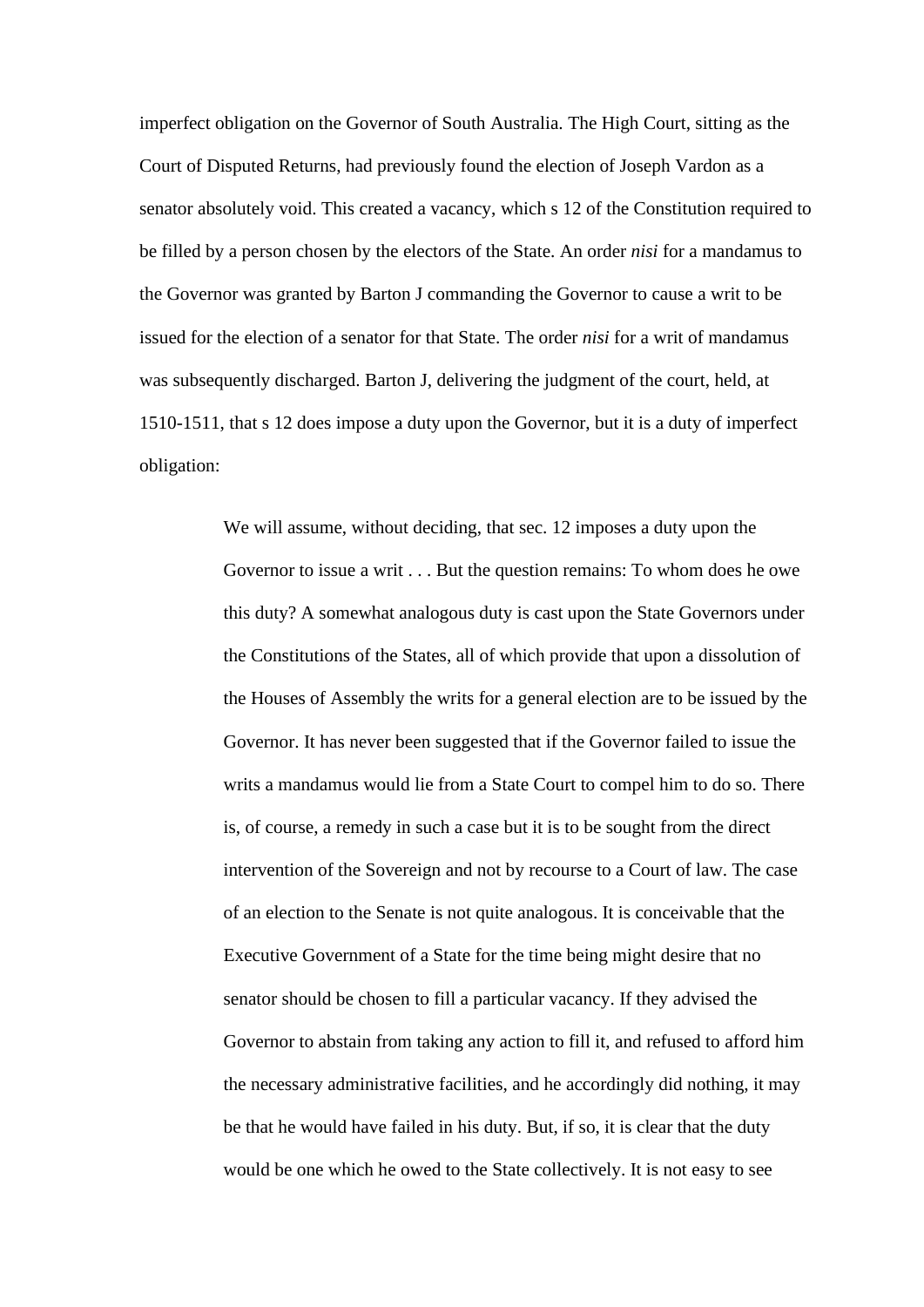how, in such a case, he could perform this duty without dismissing his Ministers and finding others, and that power is manifestly one the exercise of which could not be reviewed by any authority but the Sovereign. The duty, therefore, is one of the duties which the Constitutional Head of a State owes to the State (and in the case of a Governor, but in a slightly different sense, to the Sovereign), and its performance must be enforced in the manner appropriate to the case of such duties. Instances of such duties—duties of imperfect obligation—are familiar to students of Constitutional Law.

- 13. Professor Twomey's proposed amendment would see the Constitution impose such a duty of imperfect obligation upon the Commonwealth. The Commonwealth would be under an imperfect obligation to make provision for Indigenous peoples to be heard in certain circumstances, and the right of the Indigenous peoples to be heard would also be an imperfect right. To paraphrase Brett LJ in *Attorney-General v Tomline*, it would be a right which against the Commonwealth the Indigenous peoples have no means to enforce: nevertheless the right would exist. The right of the Indigenous peoples would exist and the duty of the Commonwealth.
- concede that they constitute an exception to his general proposition "that laws are a 14. It is true that John Austin struggles with laws of imperfect obligation in *The Province of Jurisprudence Determined*,  $2<sup>nd</sup>$  edn (London: J. Murray, 1861), Vol. 1, p. 20, and has to species of commands":

The imperfect laws, of which I am now speaking, are laws which are imperfect, in the sense of *the Roman jurists*: that is to say, laws which speak the desires of political superiors, but which their authors (by oversight or design) have not provided with sanctions.